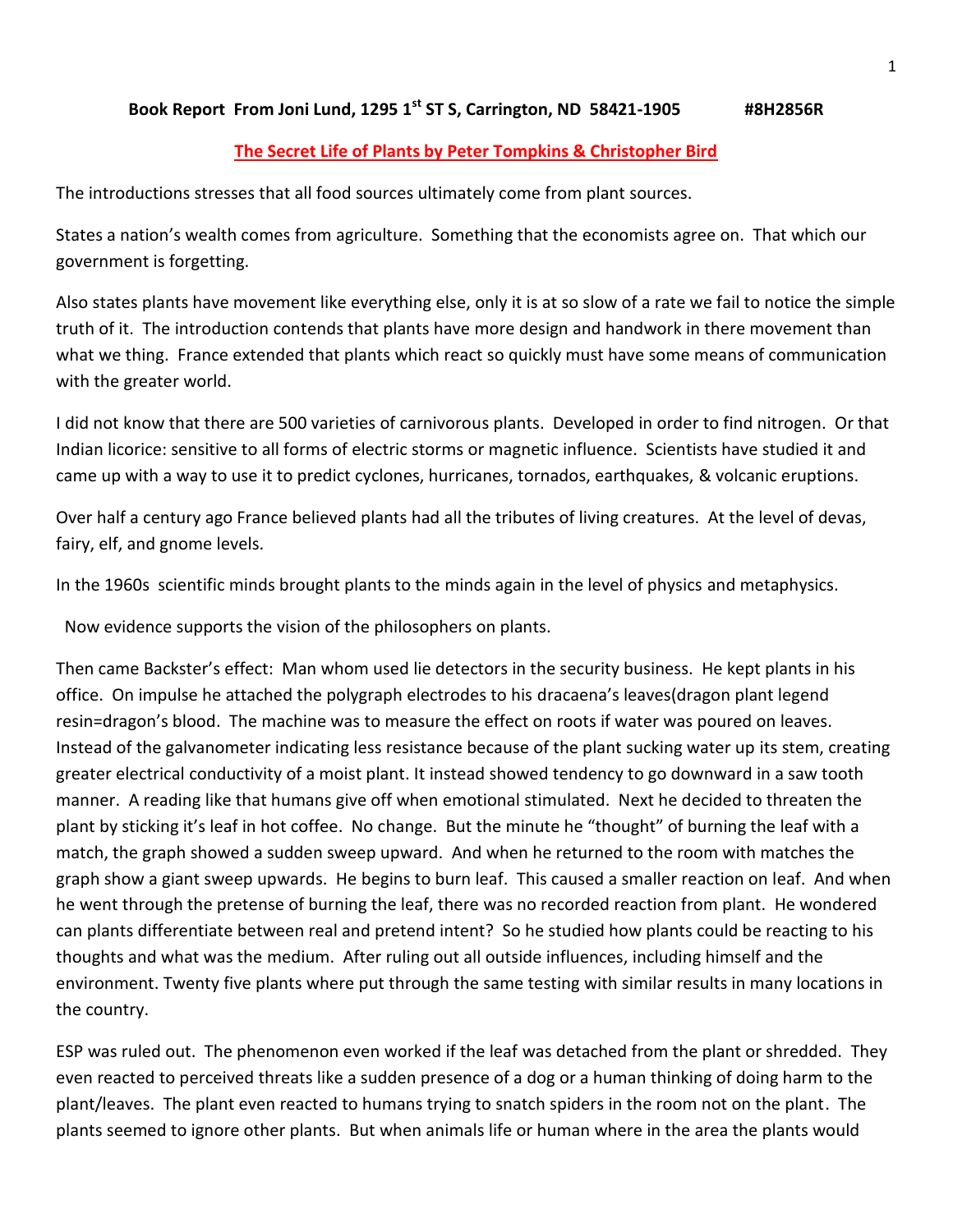attune to the animal/human activity. The plants would react by passing out. The going into a deep faint. This is in the manner of **kosher killing**. **A ritual of slaughter manner in which the killer tranquilizer the intended animal in to a quiet death, thus presenting its flesh from having a residue of : chemical fear". Which is disagreeable to the palette and perhaps noxious to the consumer.** It may be the vegetable life appreciates becoming part of another form rather than rotting on the ground. Just as human would in finding themselves in a higher realm of being.

Plants where recorded while false answers where questioned and recorded. Then while the answers where answered correctly. The plants had no trouble picking out when the questions were answered falsely. Then the plants where tested to see if they had memory. A scheme was devised in which it was to see if they could identify the secret killer of one of two plants in the room. Six students where to draw slips of paper, one would get the instructions to up root, stamp on & thoroughly destroy the other plant. Only the other plant would know whom did it.

The meter only went wild when the actual killer of the other plant came into the room.

Likewise, plants registered an affinity on the graph with those whom cared for them, which was unaffected by distance. By continuing to react to the caregivers thoughts and good intentions for the plant. From as far as fifteen miles away. The minute the caregiver thought go home to plant the plants would register a perking on the graph.

On another trip and test, Backster hooked up his plants to the meter. Then he went to New York. Has armed with a stopwatch, notebook & noting his reactions to events.. He mingled with the crowd in New York, experiencing different emotions including that from nearly being run over, and mild fracas with vendor. His plants at home recorded similar reactions to his emotional experiences.

Next he used a female friend and her plants, at a test distance of 700 miles. Each time she had a emotional response to the planes landings, her plants showed stress on the graph.

Next Backster would like to do the same testing between human on earth and their plant in a Mars station or orbiting spaceship.

Backster even used a Faraway box and a lead box to block the communication between human and plant. Neither shielded the communication. It was concluded that the communication must be beyond electromagnetic. Possible operating from macrocosm down to microcosm.

Backster plant reacted to his cutting his finger & putting iodine on wound. Was it emotional or cell death stimuli the plant reacted to?

Another plant reaction occasion, Backster was eating yogurt. He was adding jam to the yogurt. When he realized there was a chemical preservative in the jam, which was killing the bacilli in the yogurt.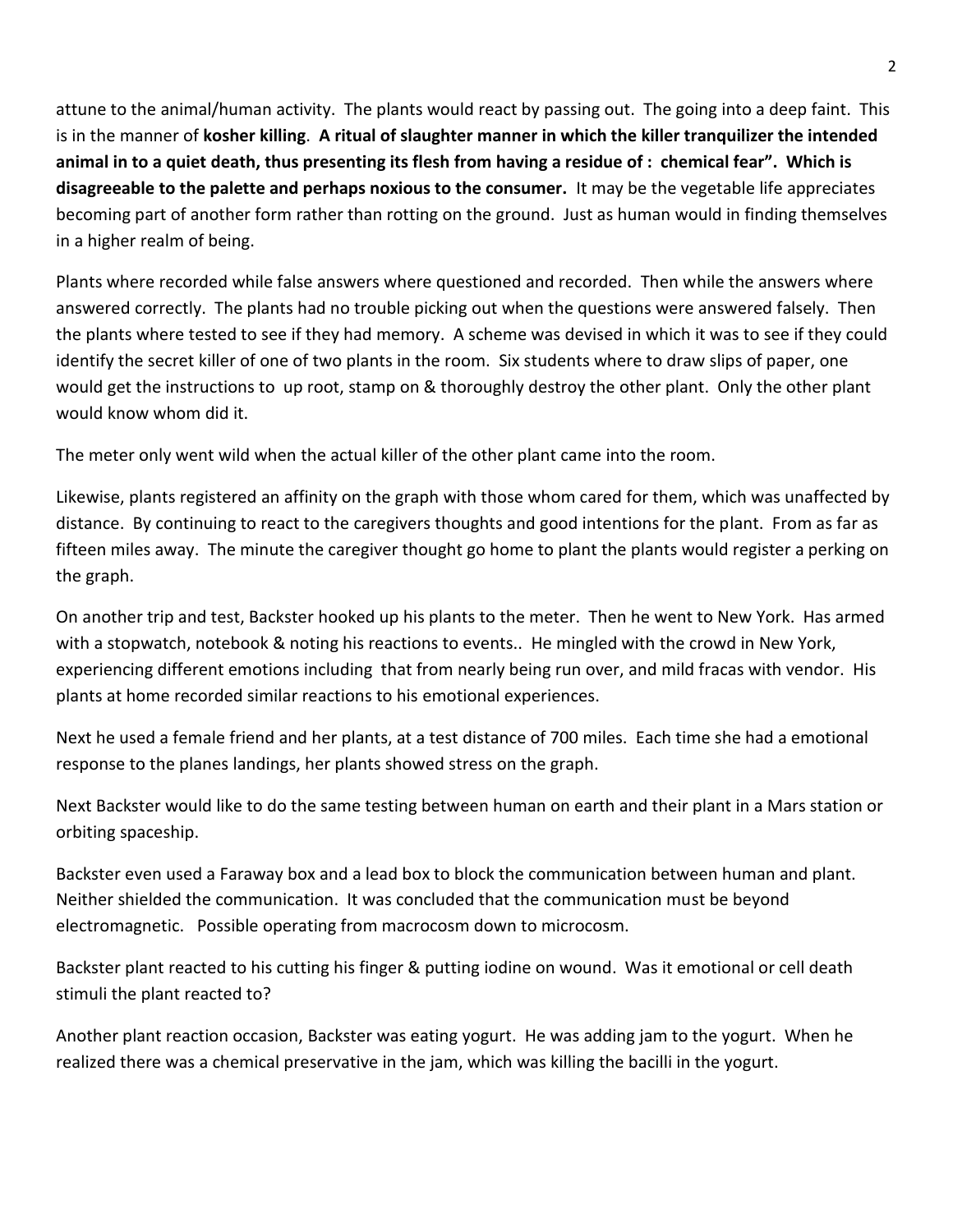Separate occasion, plant reacted to hot water being poured down the drain. The hot water was killing the bacteria in the drain. Dr. Howard Miller concluded there must be some sort of cellular consciousness common to all life because of this.

To prove this hypothesis, electrodes where infused with all sorts of single cells, including amoeba, paramecium, yeast, mold cultures, scrapings from the human mouth, blood, and even sperm. All were monitored on the polygraph with results just as interesting as those produced by the plants. Plants would be effected by conversation as to experiments details 3 rooms away. And respond to conversation, then not respond during actual test time. Sperm would recognize donor. But dying tissue does not signal a response.

Now it was deemed necessary to have all testing automated to remove human involvement. The test devised was to be triggered on a random date, consisting of having the robotics do the testing by killing live cells (brine shrimp) when no human was in the lab, and see what the plants did. The control was to have other dishes of water only dumped and boiled at random.

The plants reacted strongly to the death of the shrimp in a ratio of 5:1, thus ruling out chance.

This information was documented in an article 1968 Volume X of "The international journal of Parapsychology" under the title of "Evidence of Primary Perception in Plant Life."

Seven thousand scientist asked for reprints of his research. Students and scientist in two dozen universities attempted to duplicate his research. In Feb 1969 house wives and secretary began to talk to their house plants after National Wildlife did an article on the research.

Backster received a \$10,000. Grant which he used to finite his research on equipment used to measure electrical waves between the heart and brain. These gave him ten times more sensitive data readings.

Next Backster cracked a raw egg and was about to feed it to his Doberman pincher when his plant reacted strenuously. The next night the same thing occurred. Then curious to see what the egg might be feeling, he attached the meter to the egg. Again he was up to his ears in research. For nine hours he got reactive response from the egg with the rhythm of heartbeats of 3-4 day old chicken embryo. Egg store bought, unfertilized. Upon dissecting the egg he found no circulatory system

This book was extremely hard to get past the first few pages. In fact took about 6 months to get to chapter one. With this he realized he had tapped into a force field not yet understood by science. The only thing Backster could find even close to what he had stumbled into was Yale Medical Schools testing to energy fields around plants, trees, humans, & dells, carried out by Professor Harold Saxton Burr in the 1930s & 1940s.

Thisstarted studies around the egg to the origin of life principles.

Definite difference between Backster and Vogel's contact with the plants. Vogel more of a hypnotic control over his plants and Backster let his plants react naturally. Vogel did note that plants have an aversion to what some humans are thinking. Vogel thought it possible to, to read another's thoughts through a plant. In a sense they had already with recording thought impressions on the spectrogram and duplicating it. Plants can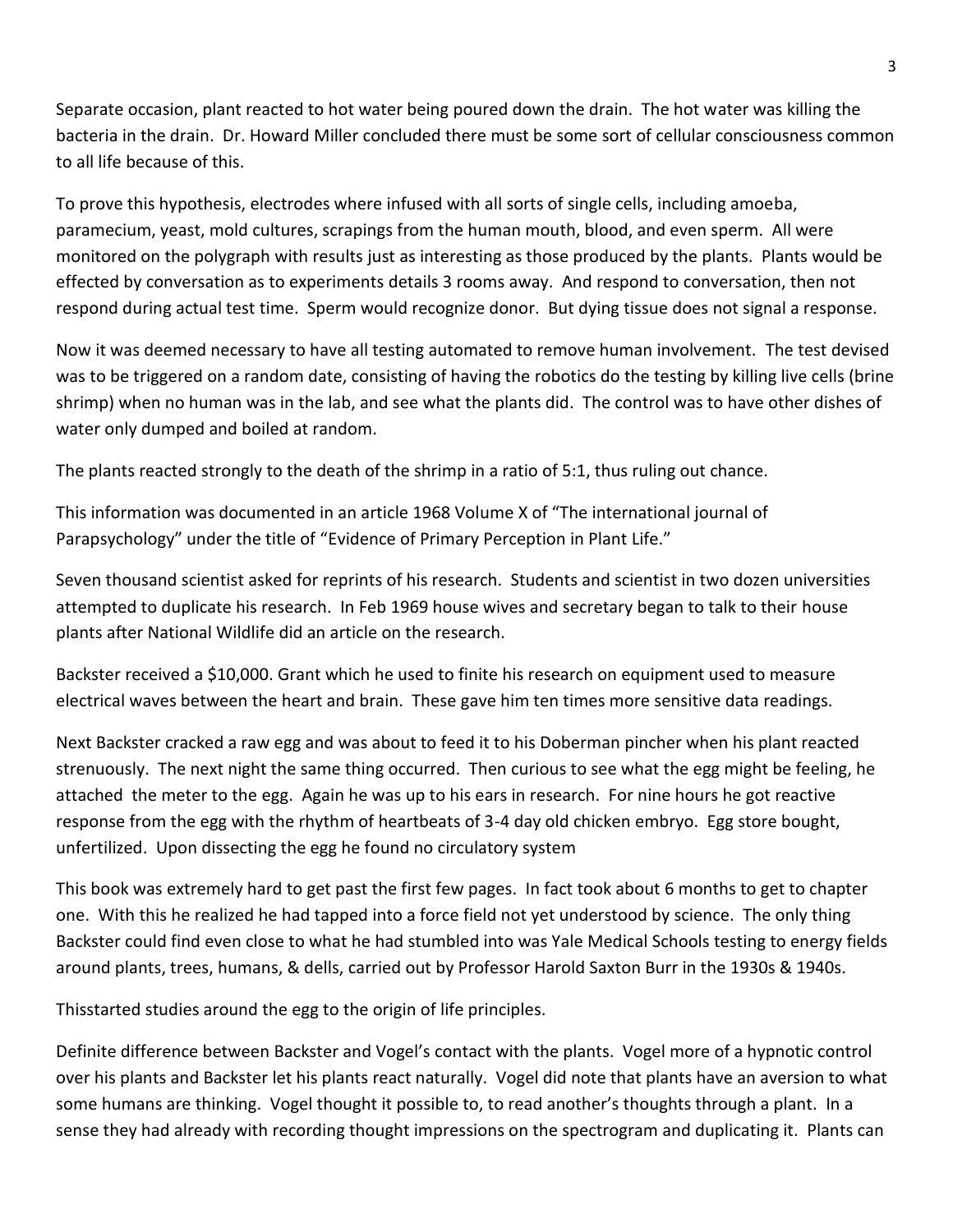measure figments of the imagination being converted to energy by the group[ conversation as a whole. The directive action of the mind focuses this energy and on command, releases the force in a series of pulses can pass through glass, metals, and other materials. Called PGR=Psycho-Galvanic Response. Focused thought can exert a tremendous effect on the body of a person in a higher state, if he lets his emotions interfere. No one, who is not in a sound bodily condition should become involved with plants or any other kind of psych research. All though not yet proven Vogel feels that a diet high in vegetables, fruits, nuts, rich in minerals and proteins, allows the body to build the kind of energy necessary for such work. One draws energy at high levels, this requires good nutrition. Vogel is now studying the effects with water. Prediction that vitality is related to respiration. **Vogel says that you are your thoughts. Use thinking to achieve spiritual, emotional, and intellectual growth. This is no machine to help people be seers or mystics. Vogel says many illness and sufferings come from our inability to release stresses and forces it within us becoming locked in muscle tension, if not unlocked (unblocked) it depletes the body's energy field and alters it chemistry.** Vogel is studying children, believing he can teach them to release emotions. And teach them to love. Vogel states most of our ills and suffering in life come from our inability to release stresses and forces within us. When people reject us, we rebel inside and hold this rejection. Showing up as muscle tension. The vegetable kingdom seems able to pick up intent, benign or malicious. As investigated by Fonte's and Swanson. Fonte discovered plants have a electrical potential traveling from cell to cell; which gives strong indication of a "simple nervous system".

Savin felt plants and people have a field energy around them, which are similar. The interaction of these fields can be put to use. Salvin's study's went past voltage amplitude to phase shift. Or a fine lag between two running voltages. An oscilloscope was used. It was 100 times more sensitive than Backster's equipment & eliminate electrical noise.

Vogel asked a woman named Debbie to mentally get into the philodendron. Immediately the recording pen began to trace a pattern of undulations revealing the plant was receiving unusual amount of energy. Vogel noticed an abrupt stop in recordings when the girl "came out" of the plant. Debbie could specify injury to plant from electrodes and cell structure/DNA. Vogel concluded we could occupy human cells, depending on state of mind, affect mend. The individual cells. One day this could eliminate disease.

In 1973 Good Friday on CBS the ability to enter a plant and analyze it for injury was demonstrated between Vogel & Dr. Tom Mantelbano. The results are not reached by mechanistic experimentation but rather by spiritual developing to a point of them being part of their experiments.

Vogel hypothesized that one day we could read a person's thoughts through a plant.

Plants can register emotion and figments of imagination.

Dr. Hal Puthoff did the chicken egg wired up to a Emeter. Measured for reaction when other eggs were broken. When Vogel was asked to get results from an egg he used the same.

Vogel proved that expressed finds focused energy, on command, releases services of pulses which can pass through glass, metals, and other materials. Other feats of energized thought energy transfer have been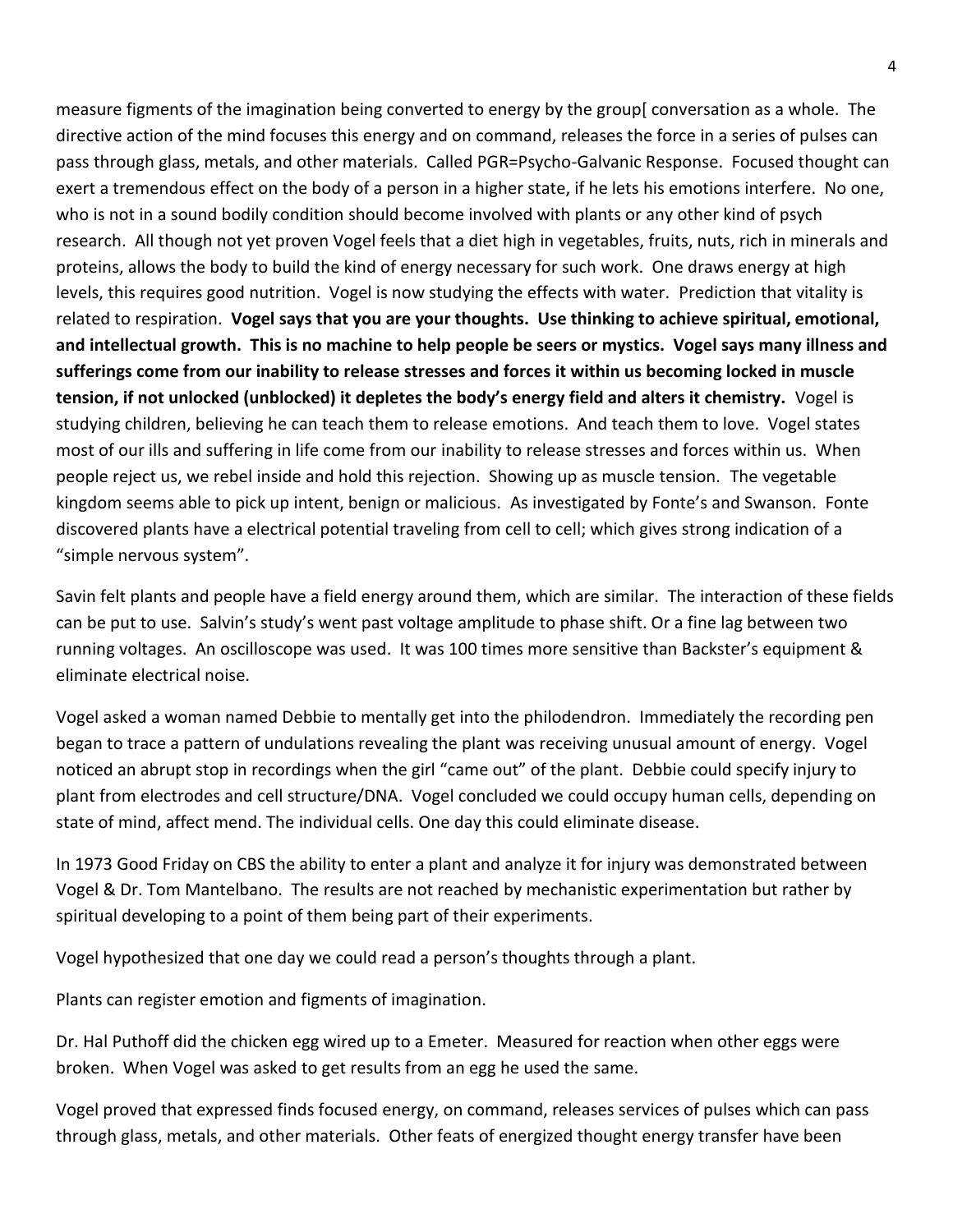proven/demonstrated in Russia. Vogel states that a person's vitality is related in some way to the rate of respiration. People in psychic research lose weight. P31-32.

Backster said in war you could use plants as "stress alarm indicators" thus avoiding being ambushed. Plus a toy train was instrumented to a plant to power it forward and back with the control human emotion using "aniety response device"

Sauvin claimed many of his ideas came in psychic flashes. He used high voltage generators to lightening arch 27,000 volts through his body and remotely activate a large doughnut bulb, developed a hypnosis system to hypnotize anyone using a moving base with and a swaying rainbow pattern of light..Sauvin feels plants have an energy field similar to that of humans. The hold-up was developing equipment sensitive enough to use the interaction of the two energy fields reliably. Sauvin developed equipment which eliminated electronic noise and no longer measured voltage amplitude but measured phase shift or the fine lag between the two running voltages. With this the plant leaf acted like a dimmer switch causing the light to get dimmer or brighter depend on the response of the plant to outside stimuli. He developed a system of automatic phone – answering system and recording devices. This gave him remote control communication with his plants. Like Vogel he could obtain the best results from plants he had established a telepathic relationship with. His plants responded to the death of plants cells and even more so to the death of human cells. His main problem was to keep his plants sharply attuned to him verses their immediate environment. He experimented with pain and shock. Plus went on to prove pleasure and joy.

He had an idea to use a house plant to open garage door for returning home owner.

A later thought, a security device against hi-jackers. Having a plant sense intent of the passengers.

Byrd researching plant response for the Navy thinks that plant response is not electrical resistance but bio potential in the cells from outside to inside the membrane. Believing we are recording a voltage charge within the cells. And consciousness is what is providing the potential. He also found plants had a tendency to "faint" under excess stress.

1972 American Society of cybernetics Russian did a number of studies on thought transfer via bioplasma.P40

Dr. Hashimoto was able to give voice to a cactus. I hum which was more like a song, rhythm

And tone varied and pleasant, a times warm and joyful. They were able to teach the cactus to count and add up to twenty.

The possibility of mind control being used for good or evil around the world is now the problem for these researchers.

If this nonverbal communication telepathic type works out it will open up new fields of discovery beyond man's self-limitations.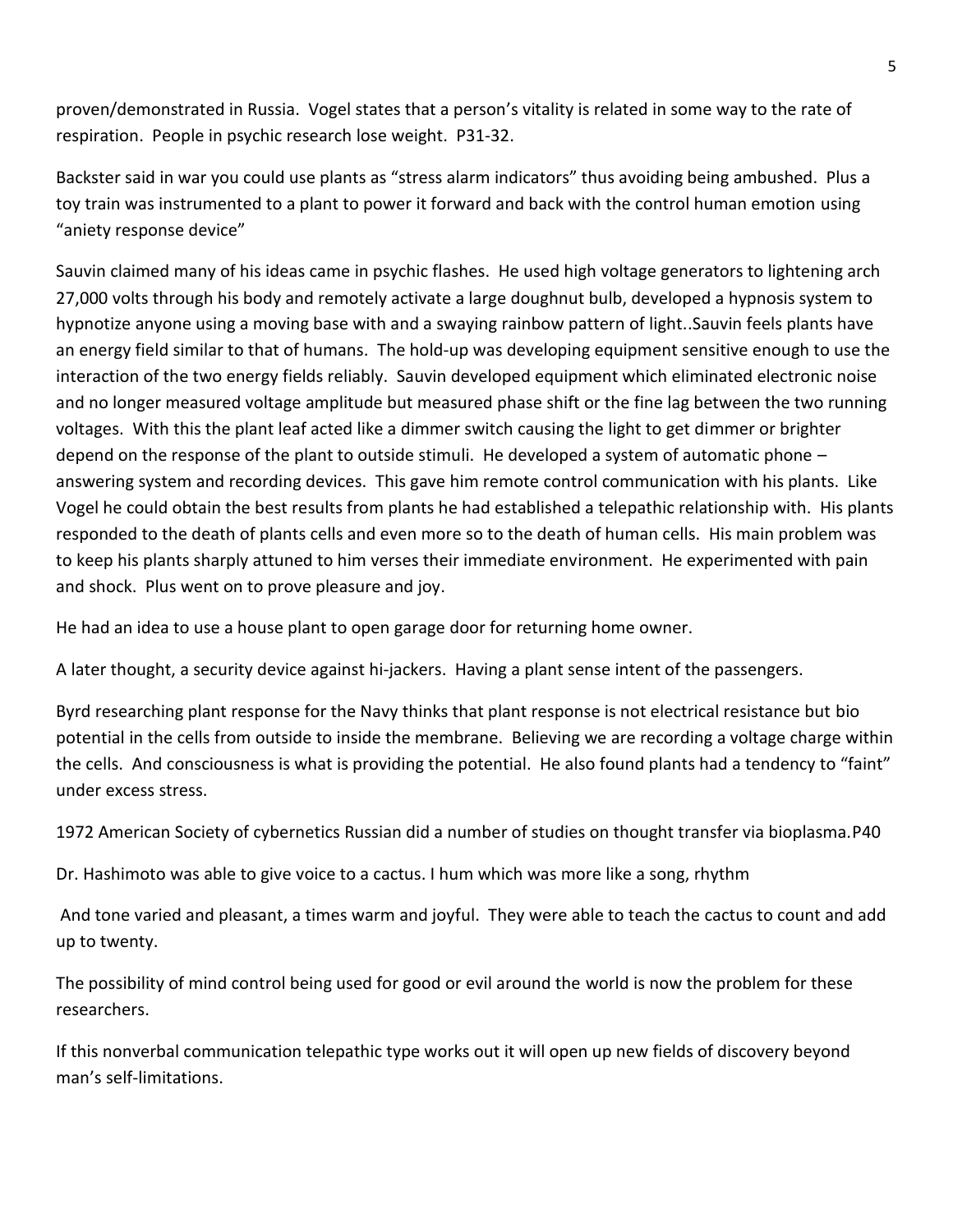P 46 Lawrence used a Faraway tube to filter out all electrometric interference. He found that living vegetable tissue is far more sensitive than electronic sensors. In 1963 he ran into a dead end because he could not find plant specialists and biologists with enough physics and electronics backgrounds to help further his studies.

In the 1920's Alexander Gurwitsch and his wife proved that living cells produce invisible radiation. This cell division or mitosis. Root tips in a glass tube and focused on other root tips emitted mitogenetic rays increasing cell division by 25% more even for budding yeast cultures.

We ought to suspect thought as the creator and governor of this world vs the universe being a great machine.

Time travel is considered a physic experience.

In the 1930's The US Department of Agriculture " stated that fertilizers where "damned soil killing fertilizers". They favored psychic phenomena to stimulate entire fields in growth improvement over the chemicals.

In 1973 Lawrence because vice-president of Anchor and developed the first biological type interstellar communications observatory in San Bernardino Ca. The Stellartron. Radio telescope with a biological signal receiving system of the biodynamic field station.

Lawrence went into interstellar research vs more plants stating positive contact with intelligent extraterrestrials would answer all questions about plant communication. These aliens would be more loving and charitable it is presumed since human beings are so violent, hostile, and war like.

P63 The Russian Gunar studies showed that plants tire in environments with extended days. They need the night to rest. Learned plants have regular life rhythm cycles. In which they will die if they don't get regular periods of rest and quiet. The Russians thing that some days plants will control the daylight in greenhouses, and be used to find geological mineral deposits. Because they found with training plants can deficient between ore with mineral and ore with non-mineral. They can respond to flashes of light in patterns and repeat the pattern they saw 18 hours later. This shows long term memory.

1972 Bailey in Britain showed water derived plants knew when one was receiving water. But the researcher doesn't know how. No physical or electrical connection shared between them.

The Russians came up with the theory that green photo-elements 10 meters could produce 1 kilowatt of power and be a cheaper source of power than solar batteries.

Yr. 1895 Bose from India was able to transmit electric signals through the air without wires.

He also found that metals tired with constant stimuli but recovered like humans and animals with a rest period. Metals responded like human muscle tissue. Metals exposed to acid etching acted like human muscle exposed to poisonings.

**P87** Bose also reasoned that if the striking continuity between metals and animals were real then he should be able to get similar effects in ordinary vegetable plants, which because they had no nervous systems were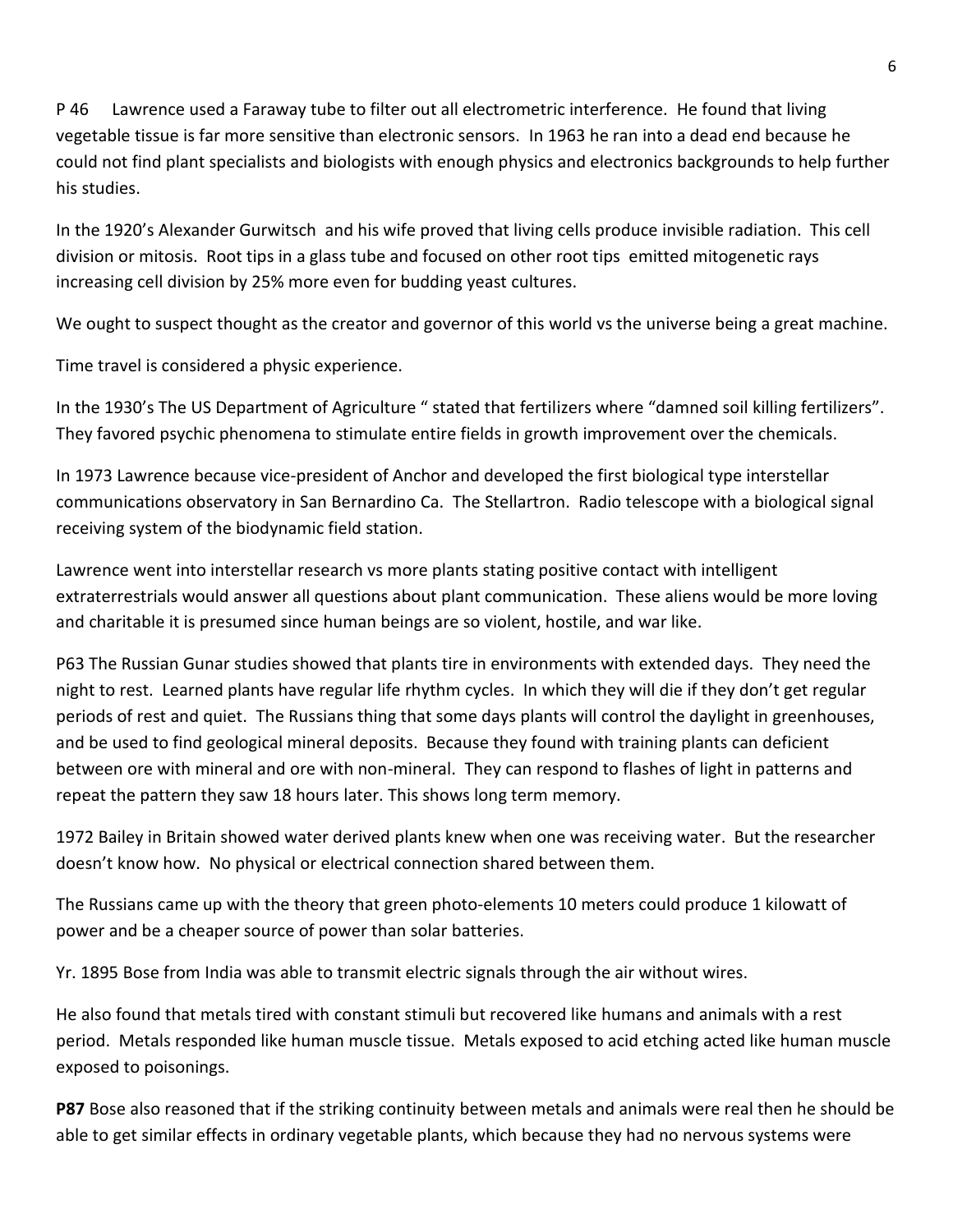universally believed unresponsive. Using horse-chestnut leaves Bose found they responded to "blows" much the same way his metals and muscles did. Next he tested carrots & turnips finding them to be very responsive. Plants can be anesthetized as animals and revived like animals. Bose was able to tranquilize a huge pine tree with chloroform; up-rooting and transplanting it without the usually fatal shock. He concluded that the barriers between physical and physiological do not exist.

Bose also demonstrated that all characterizes of responses exhibited by animal tissues were also found in those of plants. Dec 1903. He published a book entitled "Response in Living and Non-Living".

Next Bose went on to determine how mechanical movements in plants might be similar to those in animals and humans.

**P96** Bose summarized nature has a vast array of connected systems and fields. However, each trained professional believes their own specialty is the only door to approach their domain. And that one domain isn't connected to another domain. Bose showed that in plants growth proceeds in rhythmic pulses, exhibiting a rapid uplift, followed by a ¼ distance recoil. Growth in some plants halted by touching them, while others growth was stimulated by rough handling. Bose could in less than quarter hour show the effects of fertilizer, food, electric currents, and various stimulants on a plant. Bose's studies included tropistic movements in plants in response to external stimulus. P105 It was not realized until the late seventeen century that plants were a sexual beings. 1694 it was established that, plants had sexual organs. Female plants have female organs in form of vulva, vagina, uterus, & ovaries, serving precisely the same function as they do in a woman. Male plants have distinct male organs in form of penis, glaus, and testes designed to sprinkle air with spermatozoa. Vagina galled stigma. Penis & glaus formerly filament & antler. Most plants having both sexual organs have built in mechanisms which helps avoid self-fertilization. Flowers also use scent to draw birds and insects to aide in cross pollination; which lasts up to 8 days unless pollinated; in which case the scent last  $\frac{1}{2}$ hour. When a plant is in heat a temperature increase is notated in the same time frame been 3pm to 6pm, six days a week. Goethe found that the out ward appearance of difference in leaves, still held virtually inward identity. Plants have a cycle of step three fold which combine to a full life of six steps.

**P115** Metamorphosis the key to the whole of nature. Goethe states plant life is a variation of the leaf by metamorphosis. Goethe stated that doing research or study outside of one's field automatically causes a discreet to the validity of one's research or findings.

Goethe realized a generation before Darwin that plants tend to grow vertically and spirally. Goethe says the whole universe is moved by opposite polar forces; manifesting as:

- A. Light or dark
- B. Plus or minus electricity,
- C. Oxidation or reduction in chemistry.

**P118** In old age, Goethe believes the whole earth an organism animated by the same rhythm of inspiration & evaporation as a plant on an animal. The earth and it's hydrosphere including atmosphere and clouds a great living creature perpetually inhaling and exhaling. Goethe considered light to be physical manifestation of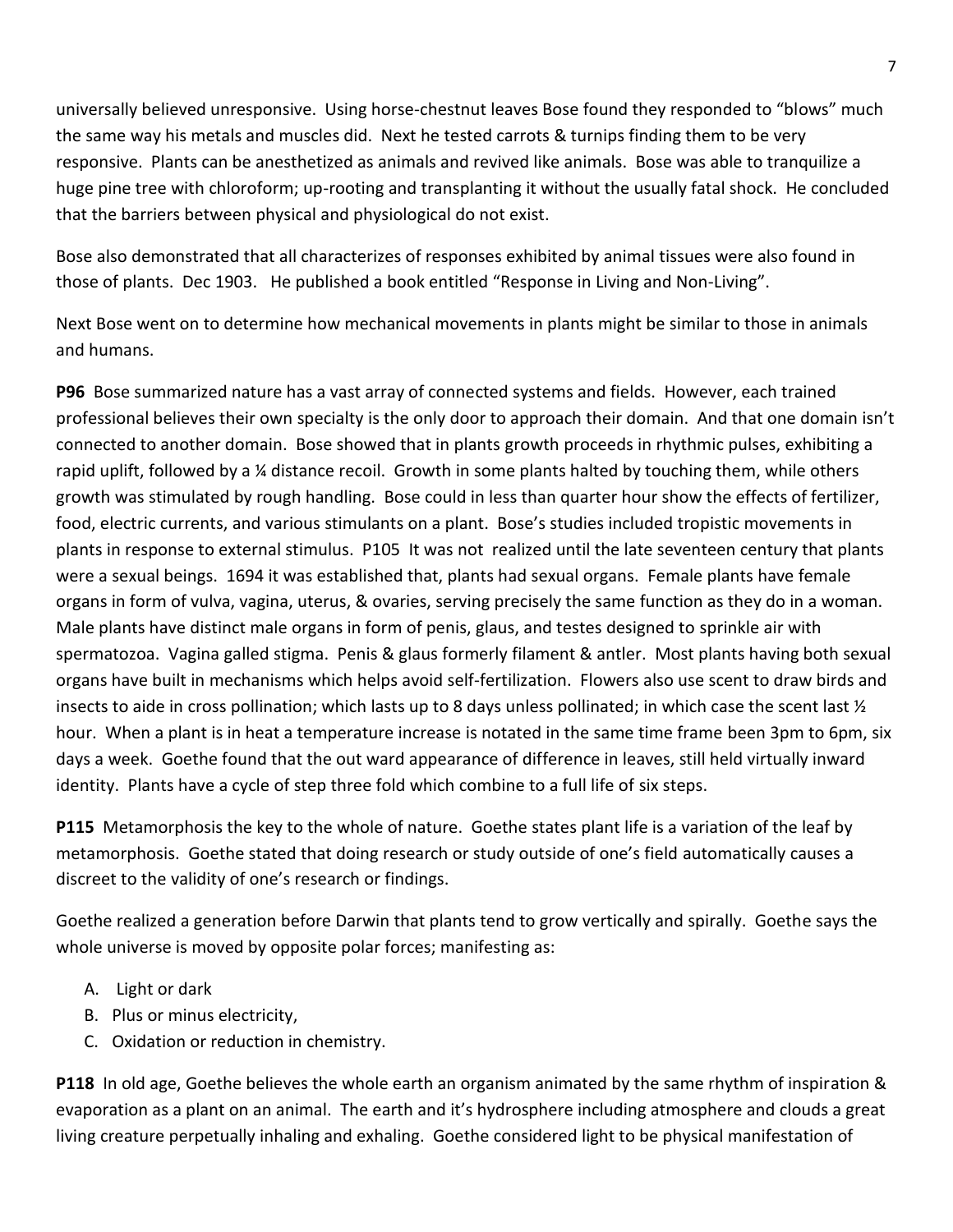eternal light. Whereas he saw light and darkness to be polar. Goethe a poet by profession considered a layman by scientists, was a genius of plants. Goethe named after him. As well as mineral goethite. Term "morphology" as well. Volcanic organ of mountains, 1<sup>st</sup> weather station system, interest in connecting Gulf of Mexico with Pacific Ocean. Wanting to build steam ships and flying machines. Medical doctor Gustav Theodor Flechner put Goethe's notion that a spiritual essence lies behind the material from of plants on firmer ground. He stated plant psychical and nervous system like man and his soul are diffused throughout yet separated from all the organs which they direct – only the spirit of our whole senses everything that happens to us. Fechner created a new branch of learning called psychophysics which abolished the artificial separation between mind and body the two entities to be only different sides of one reality. Mind appearing subjective, body objective, as a circle is either concave or convex depending on where the observer stands inside or out.

Confusion results because it is difficult to maintain both view points at the same time. Everything breaks down to atoms the centers of pure energy, the lowest elements in a spiritual hierarch.

**P146** T.C. Singh did a study on early morning protoplasm in vegetation to determine if sound effects the process. An electrically charged tuning fork can cause a plant at 5:30AM to process protoplasm at a mid-day rate. Violin notes at a particular pitch also accelerated the rate of protoplasm streaming. Next Raga devotional music which invokes deep emotions was used. After several nights of this; protoplasm streaming was 66% higher, epidermal walls thicker, palisade cells longer and broader then control plants by as much as 50%. A different Raga was played for balsam plants for 25 minutes daily, on a lute like instrument. At the  $5<sup>tn</sup>$ week the balsams began to shoot growth ahead of control plants, and by the end of the December produced 72% more leaves, 20% more growth then the control plants. Common flowers and vegetables received the same trials 30 minutes before sunrise with ragas played on flute, violin, harmonium, & veena at high frequencies between 100-600 cycles per second. The result proved that harmonic sound waves affect the growth, flowering , fruition, and seed-yields of plants. At this point Singh wondered if sound properly prescribed would spur greater crop yields. 1960-1963 Early, mid, and late rice were tested with raga via 9 loud speakers. The harvests ranged 25-60% higher than the regional average. Singh was also able to provoke peanuts and chewing tobacco into producing nearly 50% more than normal yields. Merely Dancing Bharata – Not yam without music by girls without trinkets on ankles resulted in daisies, marigolds, petunias with accelerated growth. With a day earlier flowering then controls. Assuming the rhythm of dance transmitted through the earth. Lab studies showed carbon (feeding) assimilation was increased over 200% above control plants when rhythmic music was applied 30 minutes before sunrise daily. Some water plants showed increased chromosome count. Nicotine content of tobacco leaves was greater.

P148 Native in central America and south America used music for crop production. In modern times, Arthur Locker a florist from a suburb of Milwaukee WI used music in his green house because he seen a correlation between the music and faster growing and more vibrant plants. A Canadian engineer & farmer used violin sonatas by Bach on test plots of wheat in poor soil and found 66% greater than average production from good soils. Tests had larger & heavier seeds.

IN 1960 George E. Smith did flower, corn and soy bean tests to test Locker's and Singh's findings. He found the corn to have nearly double the plant weight and producing 20 bushels more. Soy plants to be 6 grams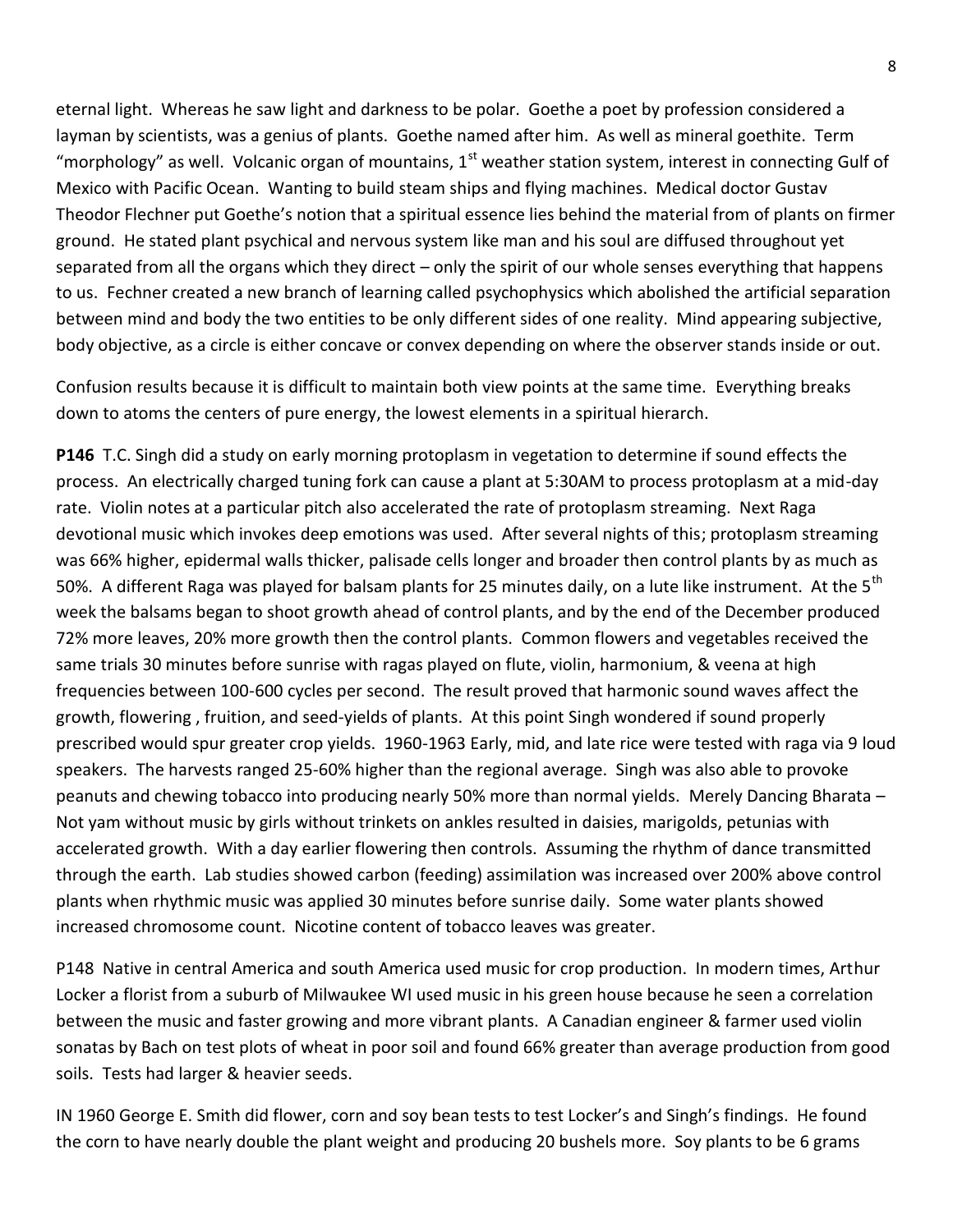heavier. In addition he also notice thicker, stronger, and straighter plants. Then again in 1961 he did three corn plots. One no music, one low pitched steady music at 450 pitch, and one with ear splitting 1,800 cycle of sound. No music plot produced 171 bushels, low music 200 bushels 198 bushels for the ear splitting music. Soil temperature was 2 degree warmer directly in front of the loud speaker. (Enzyme actitity and respiration rates in the plants and their seeds where increased. However the very frequencies which stimulated one species of plants inhibited others.) One of Smith's friend added that stored wheat with high frequency waves controlled insects; while this same wheat the next Spring germinated faster than the untreated wheat. Insect damage have been noted to be reduced by 45% with the right frequencies.

Wheat likes about 5,000 cycles per second.

Sonic spectrum deals with vibrations in matter unlike electro-magnetic wave spectrum.

Human hear the 16 to 20,000 cycles per second, known as audio or sonic. Below this are inaudible subsonic frequencies like that from hydraulic jack. On the other end of the spectrum are the high frequencies known as ultrasonic. However, they affect man in ways not fully understood yet.

Classical music effects the plants to grow towards the music source, while rock music produced a growth away from the music source with smaller leaves and stringy growth.

Folk and country music did little for them. While Shankar cause the plants to strain towards the speaker. Musical sound lies within the very hearts of atoms' professor of chemistry Donald Hatch Andrews states. Music plays out in the very shape of plants.

IN the 1970's they found noise pollution to negatively effect plant growth.

P163 Electromagnetic wave lengths also effect earth, moon, plants, cosmos & man-made devices. Voltaire Mairan concluded plants can sense the sun or absence without even being visible to it.

Some theories suggested electromagnet radiations. To send atmospheric electric energy into field plants you can use a electrovegtometer. Then electrically changed fluid in animal is called animal electricity.

P173 Ancient Greeks discovered a mysterious energy which was later named "orgone". The medium in which light & electromagnetic , gravitational activity are associated. If fills space in different degrees and concentrations. Even in household appliances. D. S. Halacy put it that the flow of electrons is basic to all life processes. The link between inorganic and organic.

The first artificial synthesis in the laboratory of an organic substance UREA was in 1828.

IN 1845 it was proven that the amount of electrical stimulation and duration that was good for plants varied by plants species.

It was thus proven: Radioactivity the movement of ions. On clear weather the earth has a negative electrical charge while the atmosphere is positive, electrons stream skyward from the soil and plants. During storms the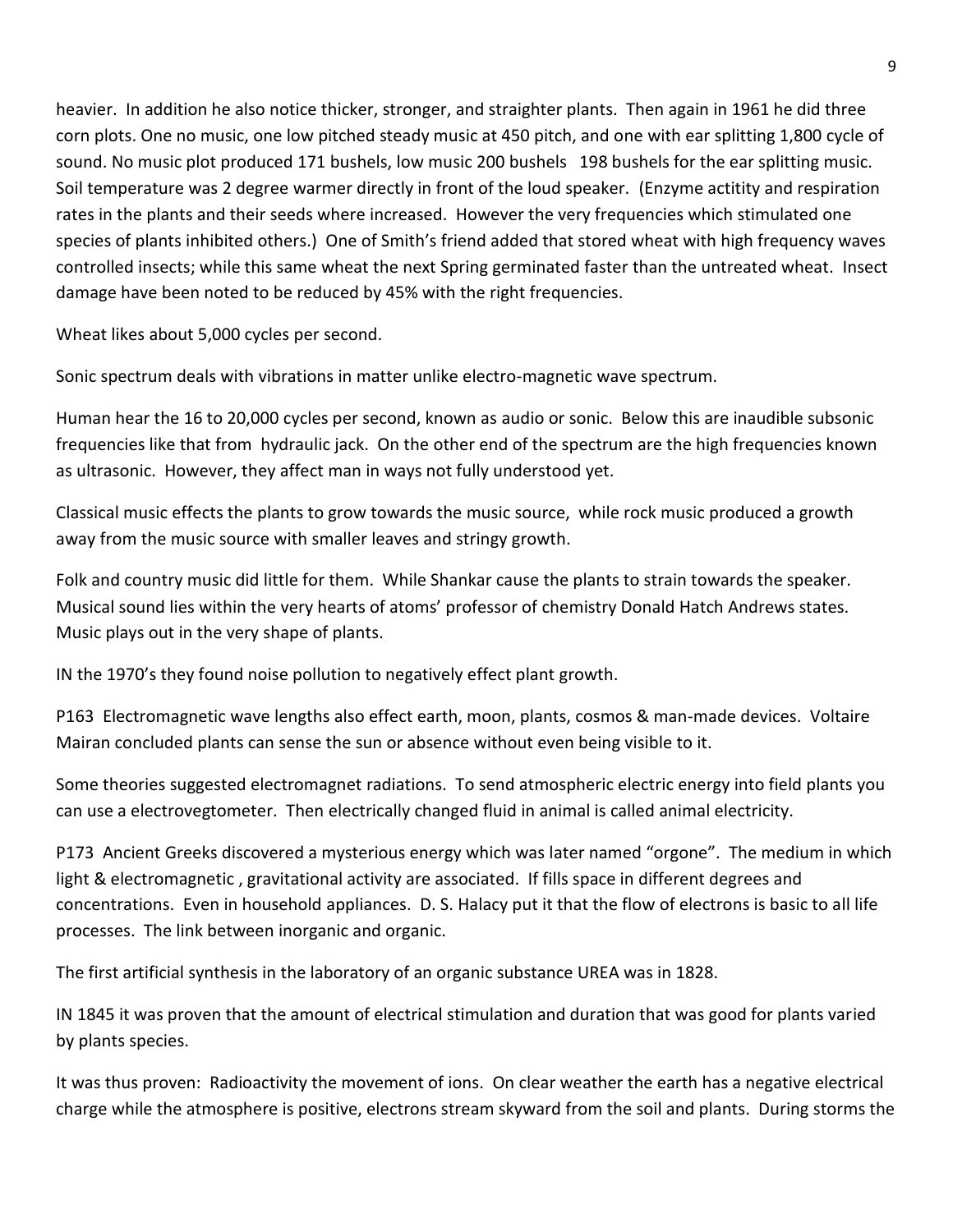polarity is reversed, the earth becoming positive and the base of the cloud layer negative. At any time there are 3-4 thousand "electrical storms" raging over the earth. The voltage increases at higher altitudes.

From the ground to top of a 6 foot man equaled 200 volts;

Top of empire state building to sidewalks equaled 40,000 volts;

Intervals between lowest layers of the ionosphere and the earth's surface equaled 360,000 volts. The reason life isn't so dangerous is because there is little current flow.

Since the days of Ben Franklin is has been known that sharp points are especially attractive to atmospheric electricity. In the North the aurora borealis is so active because of mountains and minerals there. It has been since showed a direct correlation between plant growth there and aurora borealis active seasons.

Lemstrom connected a series of flowers in metal pots to a static generator, after 8 weeks the electrified plants showed a weight gain of 50% over those control plants left to nature.

Joseph Molitorisz inquired why a red wood could move water more than 300 feet, while a man-made pump could only go a tenth of that distance. Defying hydrodynamics in stand engineering.

Molitorisz theorized that farmers could use electro-osmosis to cause fruit to come ripe at the same time in the whole orchard. Verses the traditional pick it several times in trees and before it spoils. He was successful in getting all the ripe fruit to drop while the green ones stayed on tree. However, he could not get grant money to further his research. He also invented the electric flower pot which keeps plants alive much longer than normal.

Dr. Larry E. Murr became the first to simulate artificially short thunderstorms and long periods of rainy weather.

Dr. George Starr White found that bright pieces of metal dangling from fruit trees facilities plant growth. Even metal Christmas tree balls put on tomato plants work.

1930's James Lee Scribner achieved a 22 foot butter bean plant with electrified dirt from various metal chips in dirt. Produced two bushels of beans at harvest. Verses the normal two foot plant. He believes that the electron is responsible before photosynthesis can take place. Electron magnifies the chlorophyll in the plant cell that makes it possible for the photo to assert itself and become a part of the plant in the form of solar energy. It is also this magnetism that draws the molecules of oxygen into the ever expanding chlorophyll cells of the plant, and so we must assume the moisture is in no way integrated into the plant through any absorption process, for integration of moisture is purely an electronic one. So-called root pressure (moisture droplets) appearing on plant surfaces is not root pressure at all, but an abundance of electrons working with the rather excessive water energy in the bed.

Italian Bindo Riccioni developed his own system for electrically treating seeds; which resulted in 2 to 37% greater yields dependent on soil, and etc.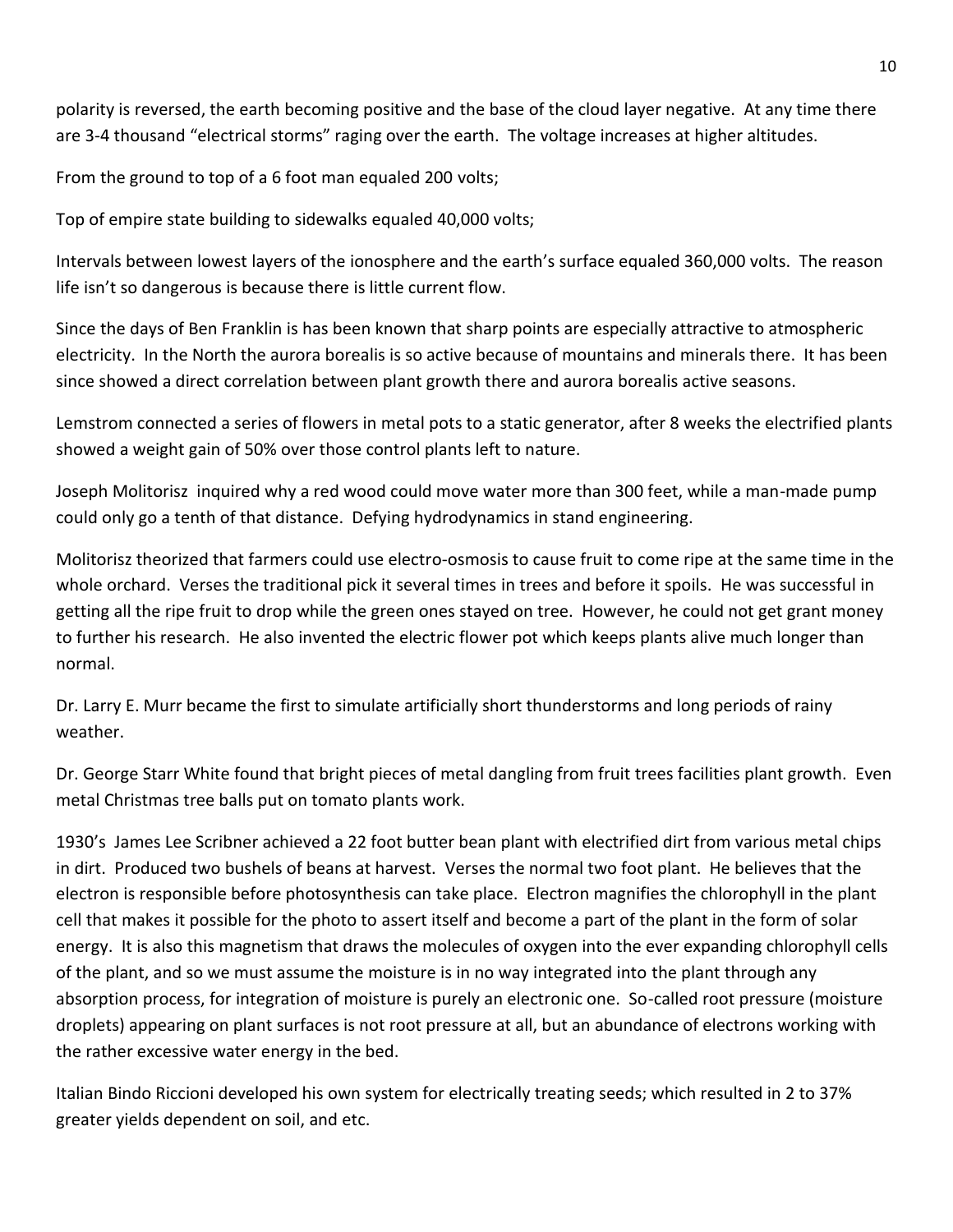In the Soviet Union, commercial electric seed treating with a 2 ton per hour capacity was reported in 1963. Result: corn green mass jumped 15-20%, oats & barley 10-15%, peas 13%, & buckwheat 8-10%. Traditionally chemical methods control the market, that is why no further investigation has been put into **electro cultural** horizons.

P182 1960yr. Dr. Audus discovered that plant roots are sensitive to magnetic fields. Plants consistently aligned themselves in the north-south plane parallel to the horizontal force of the earth's magnetic field. Try planting pumpkin seeds with tips pointing North.

By infrared photos wheat plants which were attacked by pests or otherwise incapacitated had an entirely different "electromagnetic signature" from those i a field expected to produce a bumper crop. Useless magnetite ground and charged with electricity and then incorporated into the earth, produced "activated" vegetables (normal tops, high root growth.).Cox's Electroculture Corporation began selling the new product in 10 Pound cans in 1970. Does not work in potted soil or plant flats.

1923 Lakhovsky designed al electrical apparatus emitting very short waves which he called a "radio-cellulooscillator'. He then inoculated geraniums with cancer-producing bacteria. **When the plants developed tumors the size of cherry stones, one of them was exposed to radiation from the oscillator. During the first few days the tumor grew rapidly, but after two weeks it fell off the afflicted plant. Other geraniums had the same trial and results. This is the opposite approach of the radium specialists, who normally propose that the cancer cells be destroyed by external radiation.**

Lakhovsky believes the energy is externally derived from cosmic radiation.

Further testing showed a geranium surrounded with copper spiral 30 mm in diameter after several weeks showed radiant heal and was twice as high as the inoculated controls. And the plant was cancer free while the controls had died and dried up. Theory was to prove the cosmic origin of energy. Synthesis of radiation forces, the universal plexus of cosmic rays. He thought this was the bases for absorbing the attack on most of life's problems, telepathy, transmission of though, and by inference, man's communication with plants.

That geranium reached a height of 4 1/2feet, unheard of, and was flourishing even in Winter.

**For people he developed the "multi-wave oscillator. It was successfully used in French, Swedish, & Italian clincics to cure cancerous growths and lesions brought about by radium burn; goiters, and a variety of diseases regarded as incurable. In New York in 1941 his oscillator was successfully used to treat arthritis, chronic bronchitis, congenital hip dislocation, and other ills, and a Brooklyn urologist and surgeon, used it on hundreds of patients to arrest bodily disturbances unamenable to other treatment. The use of this machine is still banned in the United States from being used for treatment.**

Lakhovsky studied plant systems for 10+ years. Lakhovsky & his professor Lund showed that plant cells produce electric fields, currents, or impulses which as Bose had implied, could serve as "nervous systems." Lund further demonstrated that the growth of plants is triggered by these electrical nervous systems rather than by growth hormones, or auxins, as was previously believed.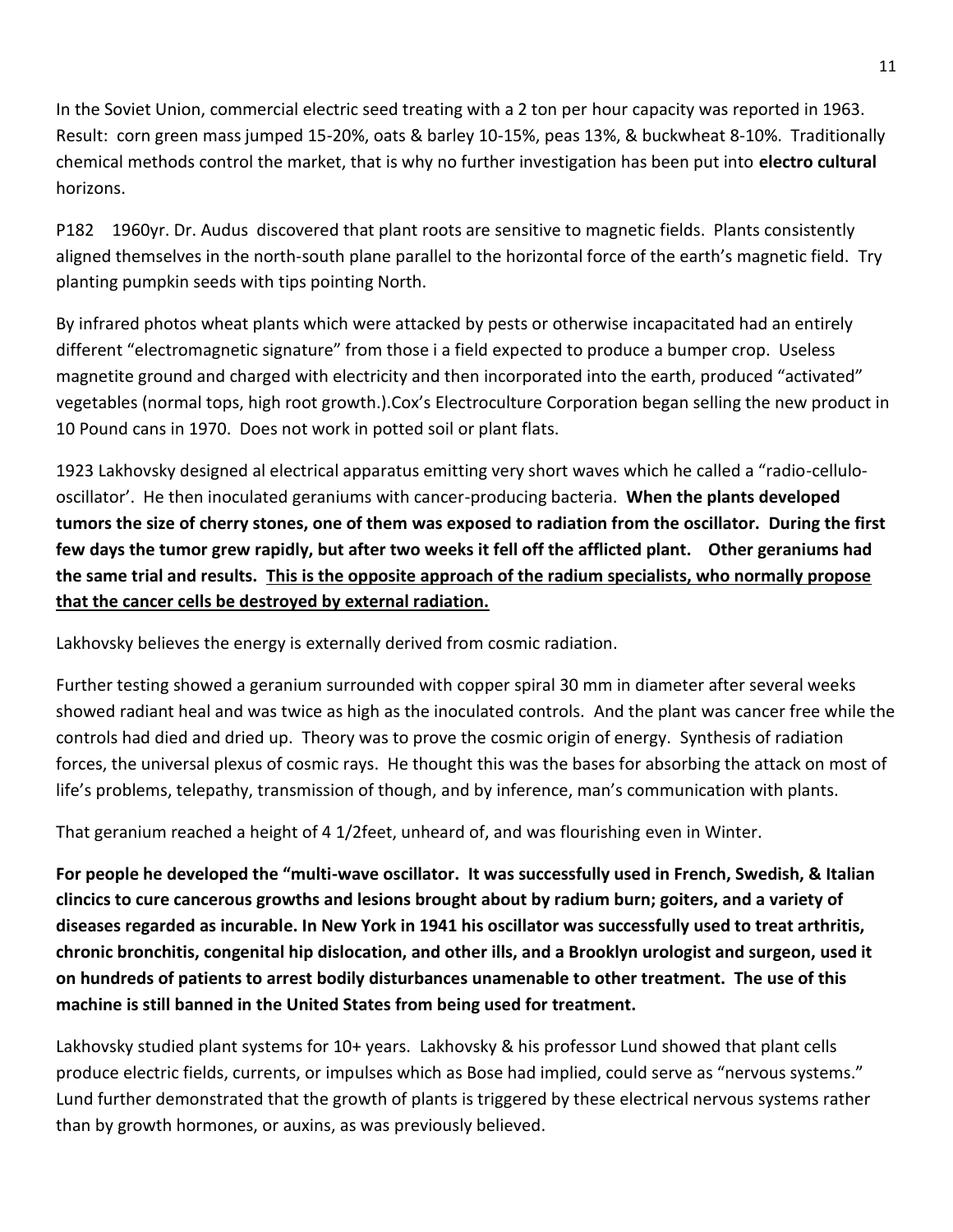**P187 George Lawrence was amazed to find that whenever any of his laboratory workers fell ill they appeared to cause the death of yeast cells with which they were experimenting. Further studies showed that when people are sick a chemical compound excreted from the hands and face of the sick were responsible,.**

Crile proposed in 1933 that in the future radio-diagnosticians would be able to detect the presence of disease before it became outwardly apparent. But years later his point was proven with time lapse photography.

Ott's experiments with time-lapse photography lead him to discovery at different lengths of light having a fundamental effect on photosynthesis. Where light is converted to chemical energy.

**IN 1964 it was suggested that TV gave children nervousness, continuous fatigue, headaches, loss of sleep, and vomiting in 30 children under the study of Air Force physicians. 3-6 hours during the week, and 12-20 hours on weekends. Ott used bean plants and a color TV. The beans shielded from the TV were healthy, those unshielded were roots grown incongruously upward out of soil. If TV can make monsters of bean plants what can it do to children?**

Rats exposed like that became hyperactive and aggressive, then progressively lethargic, to a point where it was necessary to push them to make them move in their cages. Also noted animals boarded 15 feet away starting producing liters of only 1-2 babies vs norm of 8-12 even though to building partitions intervened between the TV set and the pregnant rats. FROM TV RADIATION!

P198 Soviet Scientist found that it is dangerous for healthy plant cells to be exposed to the information from dying cells in dying plants. As the healthy ones will also dye even if separated by a barrier. The stress of preparing for an illness was just as damaging as dying of an illness.

Semyon Kirlian, captured on film the pictures of force fields around humans and plants so accurately described and measured by Burr & Ravitz.

P100 **Plant & Human Auras** 1960's The ability to photograph plant and human auras by Semyon Davidovich Kirlian.

While plant parts appear normal and healthy to the naked eye, a vast difference can be seen by photograph. The health specimen had a vibrant luminescence while the unhealthy had a poor energy field.

Plants as well as humans have fields of fine sheaths of subatomic or protoplasmic energy which permeate the solid physical bodies of molecules and atoms. In plants it will show up as clairvoyants= tiny starry points of light. White, blue, red and yellow flares are pictured surging out of what seemed to be channels in the plant leaves. Rays of energy and whirling firballs of light apperared to shoot out of plants into space. Even inanimate substances had different luninating patterns. While human finger tips seem to shoot forth flaming energy in bursts like miniature volcanos. "electrobioluminescence". In 1939 Wilhelm Reich's had called it "orgone".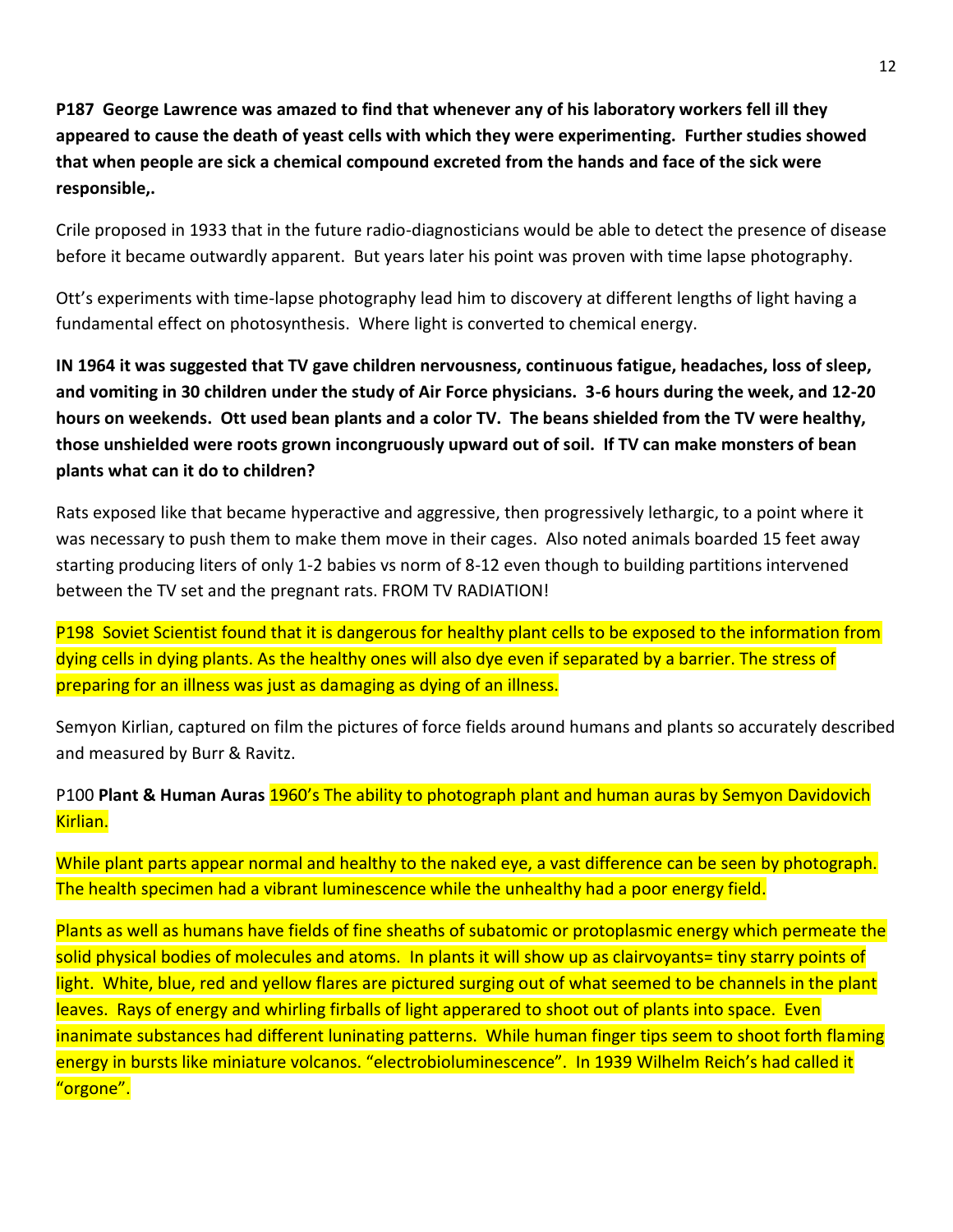By layer a plate or film bin contact with an object to be photographed and passing through the object an electric current from a high-frequency spark generator which put out 75,000 to 200,000 electrical pulses per second, you can photo =graph this "aura". {The Biological Essence of the Kirlian Effect.} Kirlian photographs.

"The Fourth Matter" In physics plasma is defined today as an electrically neutral, highly ionized gas composed of ions, electrons, and neutral particles. After solids, liquids, and gases.) aura, astral body, also known as bio plasma. Other names for this body are etheric body, fluidic body, or pre-physical body. It is believed to be the unifying agent for the material body, a magnetic area where immaterial or subatomic vortices of the cosmos are transformed into the individual, the channel through which life communicates with the physical the body, the medium for telepathic and clairvoyant projection.

This bio plasma undergoes a drastic shift when placed in a magnetic field but is concentrated at hundreds of points in the human body which seem to correspond to the ancient Chinese system of acupuncture points.

Thousands of years ago the Chinese mapped 700 points on the human skin as paths along which they believed a life force or vital energy to circulate. The Chinese insert needles at these points to correct imbalances in the energy flow, and to cure disease. Spots where the Kirlian lights flared most brilliantly on a human body appeared to match the acupuncture points on by the Chinese.

In the USA the cold emission of electrons is translated as "corona discharge". Named after the faintly colored luminous ring which surrounds celestial bodies and is visible through a haze or thin cloud, or the luminous irregular envelope of highly ironized gas outside the chromosphere of the sun.

Man is an integral part of life on earth and in the universe. It is maintained man is linked to the cosmos via his bio plasma body, and reacts to changes in the planets as well as to the mood and illnesses of others, to thought, emotion, sound, light, color, magnetic fields, the seasons, cycles of the moon, tides, thunderstorms, strong winds and even levels of noise. This resonance is produced in the vital energy of the human body which in turn affects the physical body. It is through his bio plasma body that parapsychologists believe a man can be in direct contact with a living plant.

1971 yr. Russians successfully produced in the minds of sleepers' desired dreams of the researchers via directing pictures at them. While people considered sensitive can move small objects with energy field contact only. It was reported that the psychokinetic feats her bio field around her body expands and pulses rhythmically and a ray of luminescence seems to shoot out of her eyes.

Thelma Moss and Kendall Johnson were the first in the United States to reproduce the work of Kirlian effects; but in color. They found that American coins glowed red-white-blue as does the fingertips of the human hand.

Much of the Western World still considers this Science to be on the "lunatic fringe".

Leaves picked show an enormous blood-red pond of energy in its center which took the place of bright azure and pinkish hue which showed up before the picking.

Emissions colors and strengths change from hour to hour, and day to day in a human.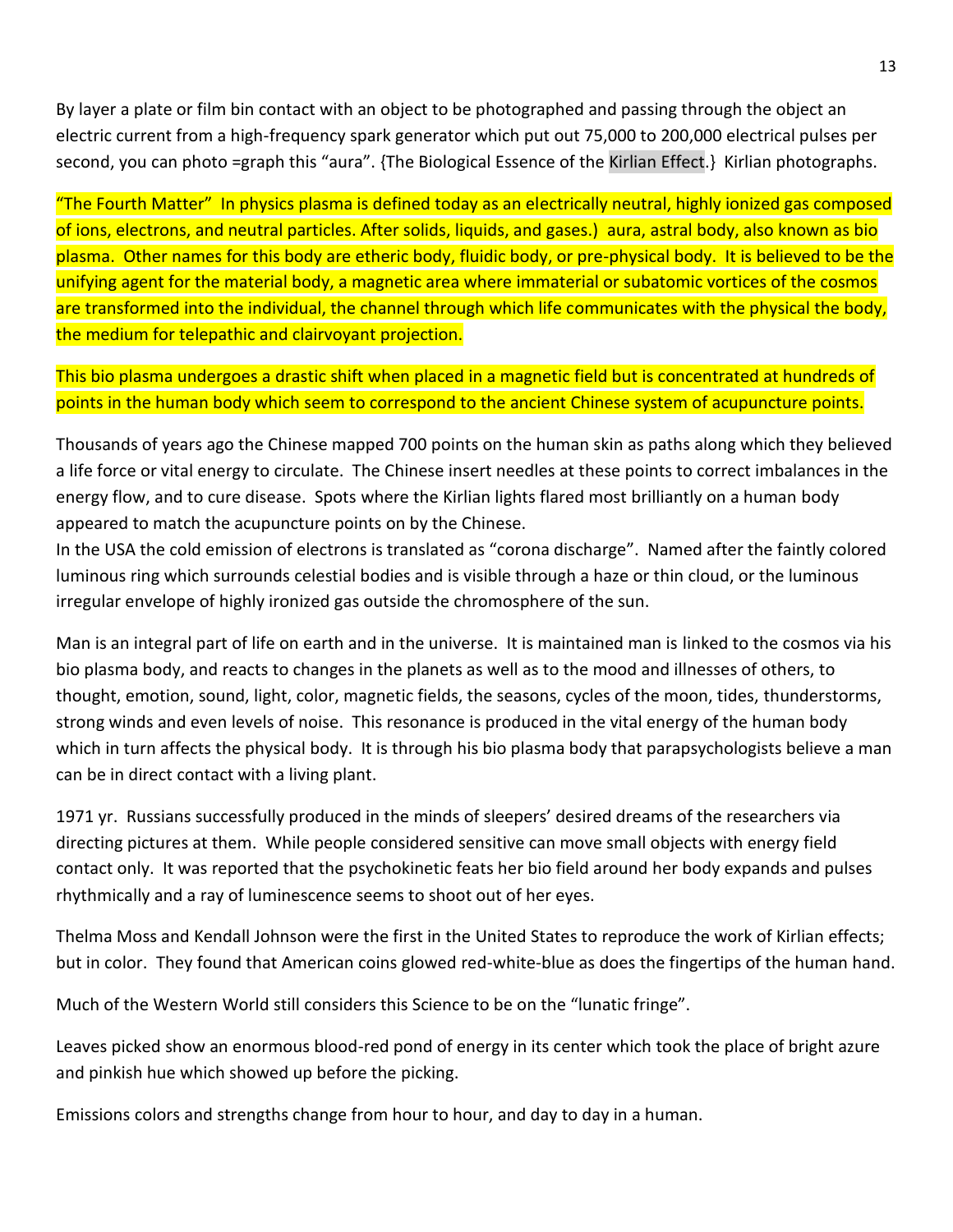A healer with documented success was filmed. At rest she had a dark blue radiation streaming out of the skin and revealing the tip of the long nail. A second, picture, shot when she was asked to heal, revealed in addition to the blue radiation an enormous orange and red flare leaping out of a point below the actual fingerprint. Both pictures were subsequently published on the cover of the medical journal Osteopathic Physician.

Photos of faith healer show a smaller glow after healing, while those healed have greater emanation, indicating some sort of energy flow from the hands of the healer into the body of the patient, giving substance to Galvani's and Mesmer's theory of "animal magnetism".

Sister M. Justa Smith a nun and biochemist began thinking that the healing energy coming from the healer's hands would have to affect the enzyme system before diseased cells could change to a state of health. She was able to prove that magnetic fields increase, while ultraviolet light decreases, enzyme activity – after engaging the cooperation of a healer, found that when the healer was in "optimum psychological state", or a good mood, the energy coming from his hands could activate the pancreatic enzyme trypsin in a way which compare to the effects of a magnetic field measuring from 8,000 to 13,000 gauss. (Human beings normally live in a magnetic field of 0.5 gauss.) Work is being done to determine if other enzymes in the human body can be activated this way.

Jan Merta, projections have turned dowsing devices held in the doctor's hands against the doctor's will and efforts to prevent it, but also disturbed the magnetic components of the video tape recording the procedure that the film blacked out while supposedly recording a crucial sequence, has developed a whole theory abut auras, . Part of which suggests that magnetic fields might significantly affect a learning process. Magnetic field used on mice improved their learning ability.

P210 In 1973 Dr. John Pierrakos showed detailed drawings of auras he said he can visually perceive. 1967 Shafica Karagull, MD; reported many physicians use their observations of the human energy field in their diagnostic work.

Man is and eternal pendulum of movement and vibration. When movement diminishes, the person becomes ill, and when the movements stops the person is dying.

Pierrakos sees three layers around most of his patients.

- 1. A dark band no more than  $1/16^{th}$  " to  $1/8$ " lies close to the skin and looks like a transparent crystalline structure.
- 2. A broader dark blue layer, reminiscent of cluster of iron filings, forms an ovoid envelope around the body when seen from the front.'
- 3. Lightish blue haze of radiant energy which, when the patient is in good health, extends several feet away from the body and accounts for why we describe happy zestful person as "radiant".

He showed how in patients with disturbances there are interruptions in these layers and changes in their colors of which he can see only the grosser aspects. He asked a patient to let him see this securing person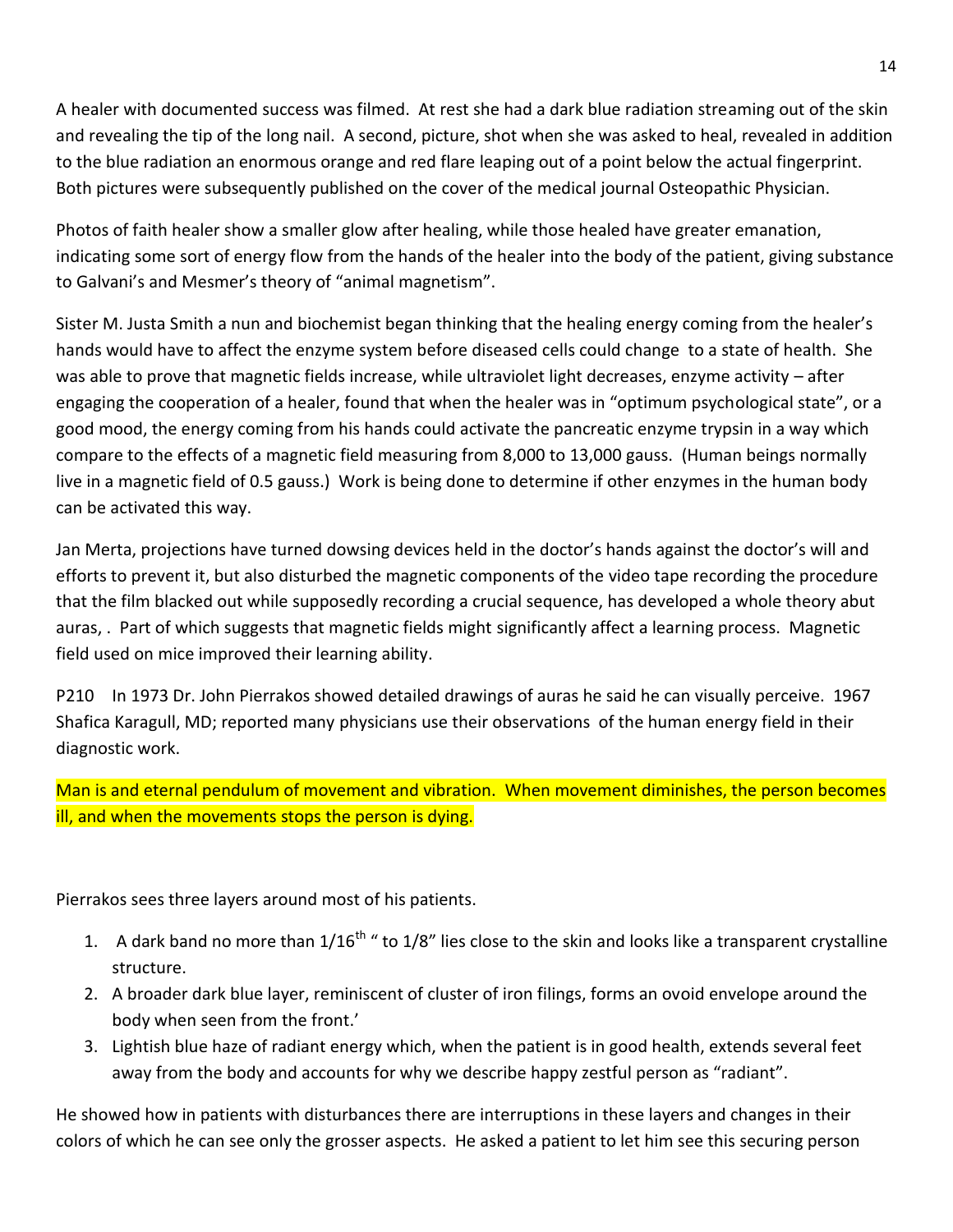standing next to her. Suddenly he noticed a light blue-gray energy in the shape of a human body next to his patient. The number of pulsations the energy field emits is an indication of the internal state of a human being.

The energy field starts at the midriff and flows up and around the corresponding leg. The whole body forms a figure 8. In symbolic form the two L s front and back, have been represented in culture thought the world as the swastika, a Sanskrit word for "well-being." It is reversed on the back side of a body.

The same field can be seen over the ocean with miles-high fountains of radiation bursting forth from narrower bands of pulsation below. Highest just before noon, lowest just before midnight. This is chemical ether is exhaled and inhaled by our planet.

"Content requires substance," Young. Through motivation or intent, or some of the agency of will, is it possible for living forms to effect changes in their own physical systems?

# P217 SOIL: The Staff of Life

Instead of exerting patient and tender care for our soils they have been subjected to subjugation nature verses cooperate with her. The process is being raped; nature is protesting. If the process goes on the victim may die of bitterness and indignation, and with all that she nurtures. Nitrate in itself innocuous to the human physical constitution, can become deadly when converted to intestinal bacteria; these combine nitrate with the blood's hemoglobin into methemoglobin, which prevents the natural transport of oxygen in the bloodstream.

This can cause methemoglobinemia, which kills by asphyxiation; infants are particularly susceptible to it. Many cases of crib death are now attributed to it.

Typically corn only uses half of the nitrogen put into the field. The rest runs off into drinking water supplies. Corn is so heavily fertilized in the mid-west that the corn is unable to convert carotene into vitamin A and that the cattle feed produced from it also deficient in vitamins D and E. When certain strains of corn are cut for silage, the nitrate content is so high it blows the top off silos and the juice that runs out kills the fowl and livestock whom fortunate to lick it. Nitrous oxide fumes can be generated too, killing those whom inhale it. Also by way of red algae over growth. "This over fertilization is killing the planet," Dr. Daniel Kohl photosynthesis expert. "Book Closing the Circle" by Dr. Commoner explains this. They may be getting more off field per acre but ecologically it is a disaster. The nitrogen-fertilizer industry in it's race for profit is one of the "cleverest business operations of all time." THE MAIN PROBLEM: In the presence of artificial nitrogen, the natural fixation of nitrogen from the air by soil stops and, as a result it is increasingly difficult for farmers to give up the use of the artificial product. Like additive drugs, fertilizer nitrogen creates its own demand, the buyers having been "hooked" on the product. Dr. William Albrecht professor of soil at university of Missouri, states when it comes to analyzing fodder, cows are more intelligent than people. No matter how appealing the green foliage likes to the human eye, fodder with excess artificial nitrogen will be refused by cattle. They will eat the shorter grass surround instead. In a nut shell in man's rush to produce more food for the growing population, he has forgotten that his body comes from the soil or as the Bible puts it, "dust and ashes". Monsieur Voisin stated, The Percheron draft horses imported from France to Russia prove this. They have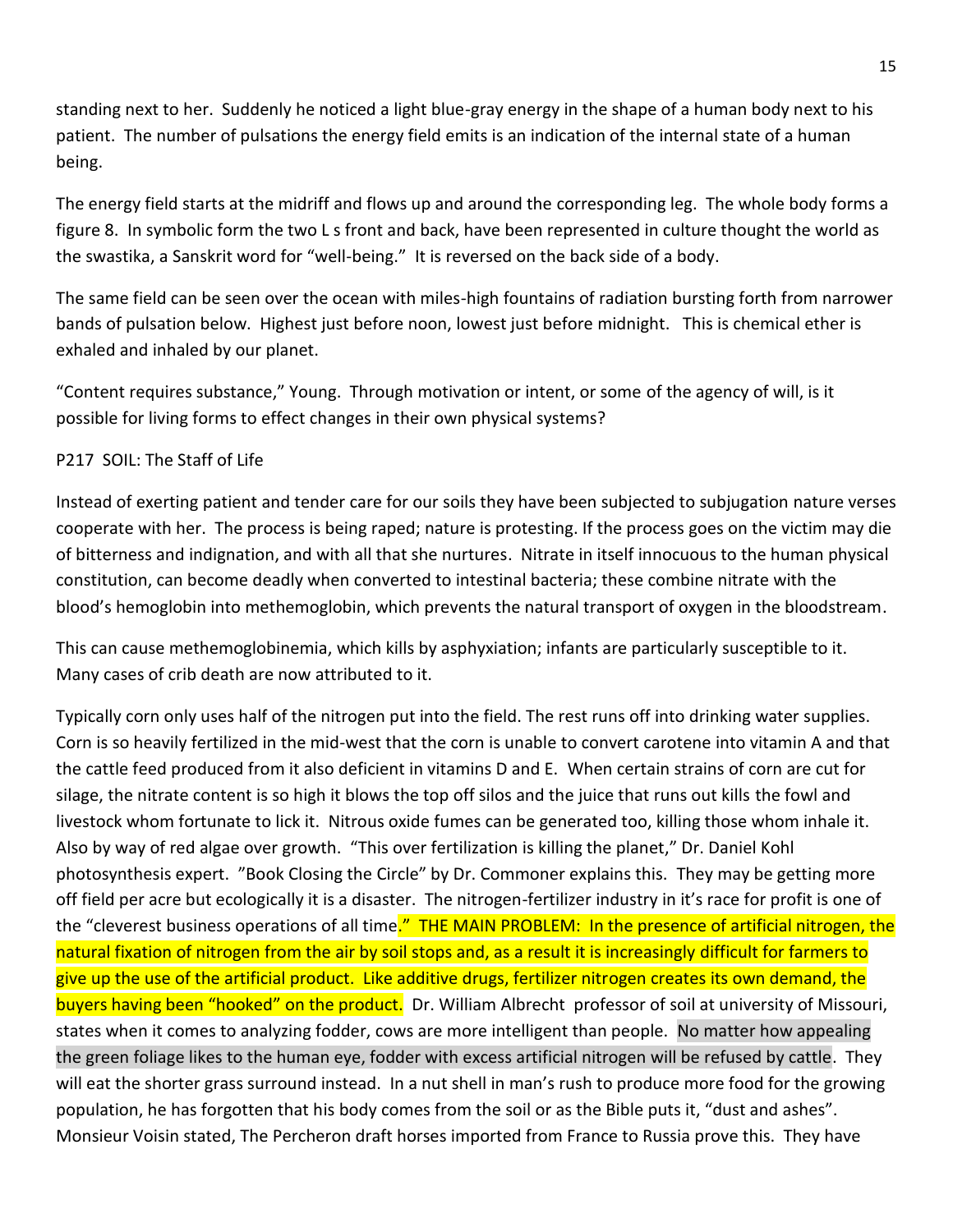dwindled to the size of Cossack horses in Russia in just a few generations. While their conformation remained the same. This proves all living things are biochemical photographs of their environment. Herbage which is ideal for a chemist (analytical group; mere creations of their minds.) as judged by his analysis is not necessarily ideal for the cow. When grasses receive potash they experience a luxury consumption resulting in an enormous increase of potash content in the pants in a short time and a decrease in other elements like magnesium, which the lack of leads to tetany in cattle. Human ancestors were well aware that the dust of the soil itself is what finally determines VIGOR & HEALTH.

Voisin, "It is not merely a question of healing the animal or man stricken by disease, it is necessary to heal the soil so as not to have to heal the animal or man. Man's adulteration of the dust from which he springs may be sealing his own destiny on planet earth. The progression of this prediction is barely 10 years old, but is being proven by a proliferation of degenerative diseases in both animal and man consequent of the over use of fertilizer."

In 1840 baron Justus von Liebig chemist, proved everything required by living plants was to be found in the mineral salts present in the ashes once the plants had been incinerated to destroy all the organic matter they contained. This put into motion the ash mentality, farming practice. NPK or nitrogen phosphorus potassium with calcium or lyme. Liebig is going to end up in history as the progenitor of worldwide cataclysm. But what isn't realized plants need a variety of 22 mineral to be healthy and nutritious. And man requires some 200 different minerals to maintain a balanced system and healthy.

1900's Robert McCarrison proved rats would exhibit the health and behavior if fed the same diet of the people being studied. The Hunza diet produced healthy through whole life with gentle affectionate playful attitudes with extreme atheism. A diet grain, vegetables, fruits along with unpasteurized goat milk and butter from it. (health digestive system.)

1921 McCarrison proved microbes will not triumph over you if you have a healthy diet which supports the thyroid health.

**Modern medicine is based on pathology. Of death of apparent healthy tissue, not natural health.** Verses the study of medicine based on healthy subjects. "There is a WIDE Chasm between science in the laboratory and practice in the field," Howard. By 1919 Howard was able to grow crops in the field without disease or pests and nutritious based on the practices he had learned by the Indians of Pusa. The cattle fed this founder never lost health or condition even though they worked hard in the fields too.

P228 "Indore process" shows the direct correlation between quality humus production and cotton yields three times greater than the surrounding area. With crops remarkably free of diseases. The connection between land in good health and disease free crops. As soon as the land drops below par, disease may set in.

Along with this don't work the soils beyond what the land has natural resources for. It means the abandonment of chemical fertilizers and time-consuming production of compost; a mixture of 3-1 plant and animal mixture. In 1935 there was little to no support for ORGANIC FARMING from agricultural colleges and research institutes of Great Britain. There is a direct link between humus grown plants and the health of the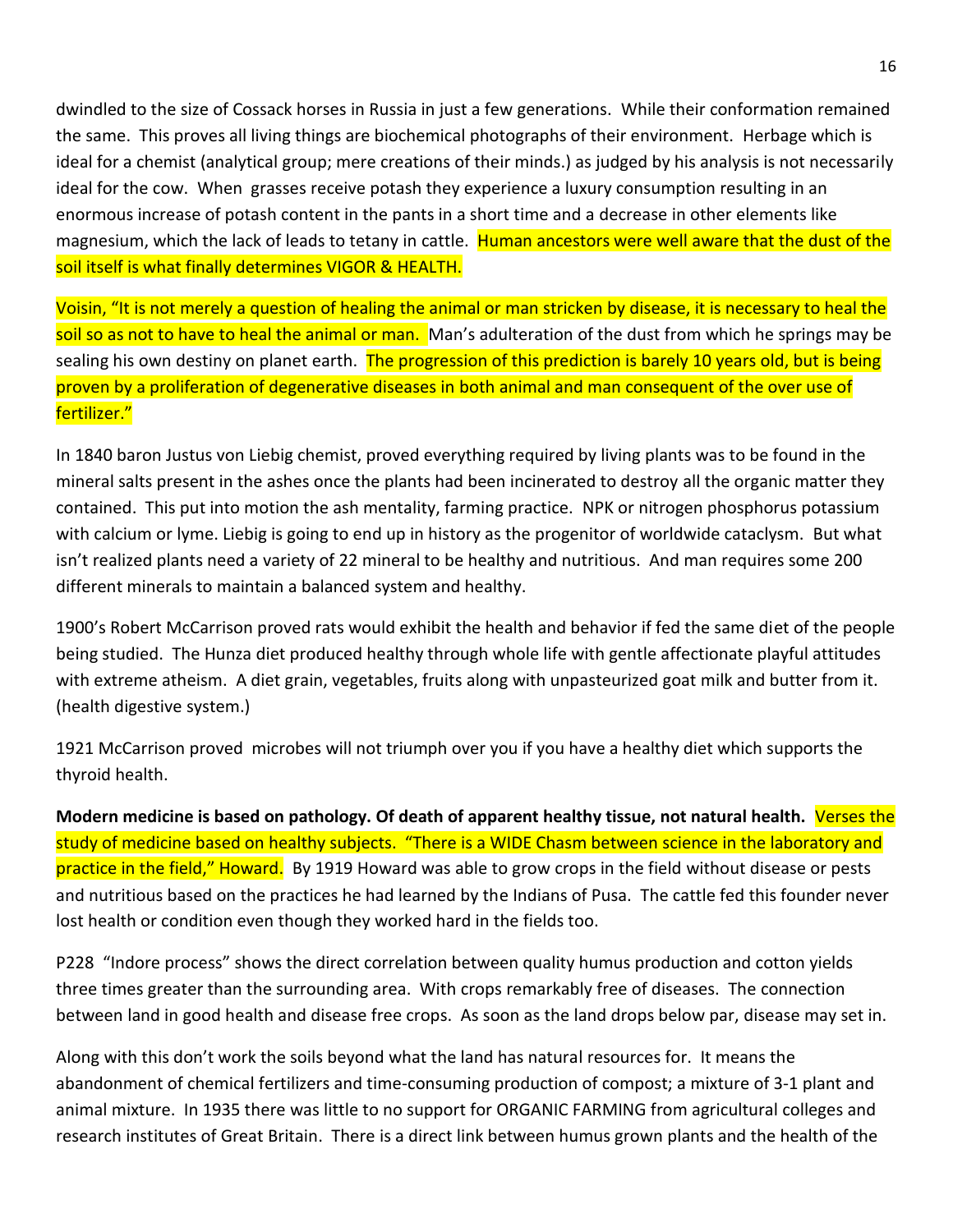animal and humans fed upon this system. Lady Eva Balfour practiced this on her Farm at Haughley Suffolk proving Howard's research. She healed sick piglets of white sour with humus rich soils free of fertilizers and other chemicals. CHICKWEED is high in IRON.

1951 Sykes a British farmer proven that mixed agricultural husbandry is good for the land vs one product.

What nature does is that when it is poisoned it creates a resistant strain of the form of life that Man tried to erase. Then man has to increase poison level, and nature creates a more resistant strain. This sets up a vicious cycle. Wheat was under sown with rye grasses and clover. In which it could be hayed not year. Farming with organic manure. Planting the same varieties of wheat, barley, oats, from seeds for six years. Using a subsoil plow.

## P234

Dirt = something mean, contemptible, or vile.

Soil = is alive and clean. Below which is filled with rings, earthworms (Annelida). Nature's plow, burrowing as deep as an average man. Eat and cast. Intestines of the soil, according to Aristotle. Or it's vascular system.

Charles Darwin, states that without worms vegetation would degenerate to the point of vanishing. In a single year more than ten tons of dry earth per acre pass through the digestive system of earth worms. In a wellpopulated field an inch of topsoil would be created each year. With heavy application of chemical fertilizers & pesticides, a field could lose its entire earthworm population. Those worms are so important in lands state of health to produce healthy nutritious crops.

In tests, barrels with live earthworms produced four times more grass. Beebe discovered that over 500 specimens of life. He believed there to be more than twice as many to be identified.

Sir E. John Russell, says one gram of soils treated with farmyard manure has some 20 million bacteria. But chemical treated fertilizers were used; the number was cut all most in half. In an acre of rich earth, bacteria is estimated to weigh more than a quarter ton; as they die their bodies become humus, enriching the soil in a natural way. Besides bacteria are only parts of the microscope life.

All these forms of life build the soil and surround vegetation roots. Natural agriculture uses symbiosis in plants vs modern mono-cropping.

Soloukin proved this by planting wheat with flowers in a 100:20 ratio, producing wheat failure. However, when he planted one flower the wheat grow better than with no flowers.

Dr. Concanouer showed that weeds bring nutrition's up from 2 feet down, thus feeding the soils. In America there is too much mining of the fields vs farming them.

In the 1900's one USA farmer could feed 5 people besides himself, now 30. But this is an illusion. At the turn of the century farmers raised their crops, delivered milk, butchered own animals, churned butter, salted meat, baked bread, and farmed with draft animals which they needed to produce feed for. Now factory rule, and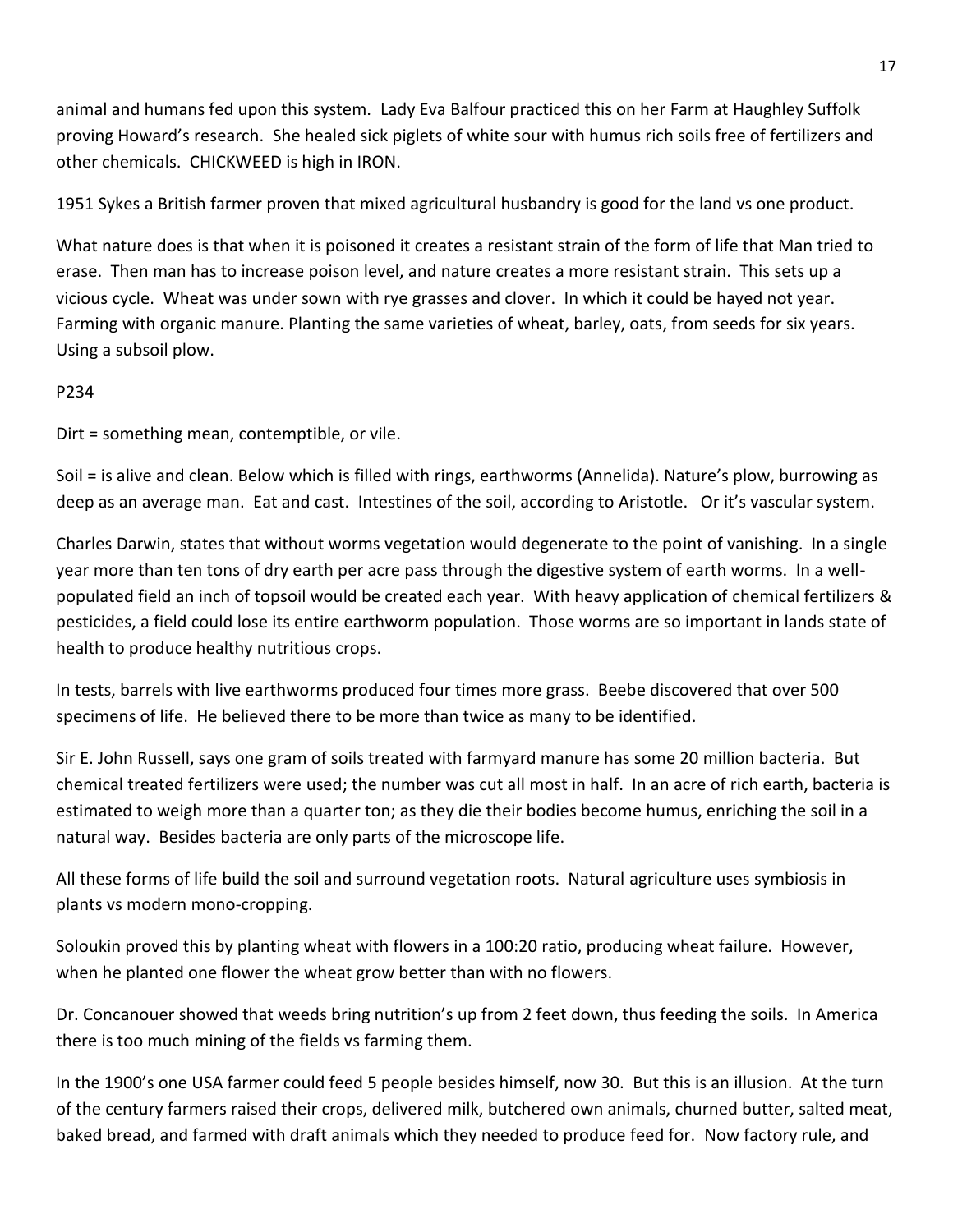husbandry skills dwindle. In less than 25 years several million poultry raisers whose chickens roamed land ingesting natural vegetables and mineral products plus insects, have disappeared to be replaced by 6,000 semi-automated outlets where poultry is raised in cages, fed diets full of artificial supplements. ALL THESE OFF-FARM ACTIVITIES FIRGURE I THE HIGH COST OF DUBIOUS QUALITY OF FOOD.

If you divide the 22 million by workers building farm machinery and farm to market roads, delivering and processing farm produce and engaged in other food-production tasks, it becomes clear that it takes about the same number of people to feed Americans today as it did in 1900.

Mineral content has fallen sharply in corn crops. So many chemicals are being applied to fields that citizens are alarmed with the far reaching effects of health on animals and men. Also there is evidence pointing to high rates of nitrogen may produce changes in milk of grazing animals, as evidenced by feeding lab rats.

This forecasted caution seems ludicrous in the face of mounting rates for degenerative diseases in the United States. It is strange that US medical schools concerned mainly with the study of diseased tissues and bodily systems and organs, rather than with healthy people, do not even have a single fundamental course on nutrition in their curriculum.

Dr. Nichols define(s) junk food as food produced from poisoned land, food that had led straight to a massive heart attack for him. The food we eat is digested and absorbed from mainly the small intestine into the bloodstream. Essential nutrients are carried to the individual cells to all the body, where repair and build is done by metabolism, the process which stable nonliving matter is built up into complex and unstable living material or protoplasm. Cells have an amazing ability to repair themselves when given proper ingredients nutrition; otherwise it becomes stunted or goes out of control. Life happens in cell where essential amino acids, natural vitamins, organic minerals, essential fatty acids, unrefined carbohydrates, and more in done.

Organic minerals, like vitamins are found in balance in natural foods. Vitamins are substances which the body cannot make use of nutrients. Parts of an intricate system. In "balance" means all the nutrients used by the tissues must be available to the ell simultaneously. Vitamins must be natural for proper nutrition and good health. There is a great difference between natural and synthetic vitamins biologically. There is something missing in the artificial supplements of biological life enchaining value. As Established by Dr. Ehrenfried Pfeiffer. Synthetic vitamins are "dead nutrients." Pfeiffer Health foods leave a clear crystallization when dehydrated. Vitamin C, he found rose hips superior to artificial vitamin C, "primary cosmic formative forces".

The whole is more than the sum of its parts. This means it's value can't be analyzed(dissected) for its genetic background or biological quality. In modern processed foods the vitamins , trace elements, and enzymes are arbitrary removed, mostly to increase shelf life. "they remove the life, in effect, killing it, so that it will not live and dies later." De Nichols.

The leading culprits: bleached flour in white bread, white sugar, refined table salt, and hydrogenated oil. Ironically the soda cracker contains all of the above.

Seed is a kernel with germ on one end, and starchy endosperm on the other end.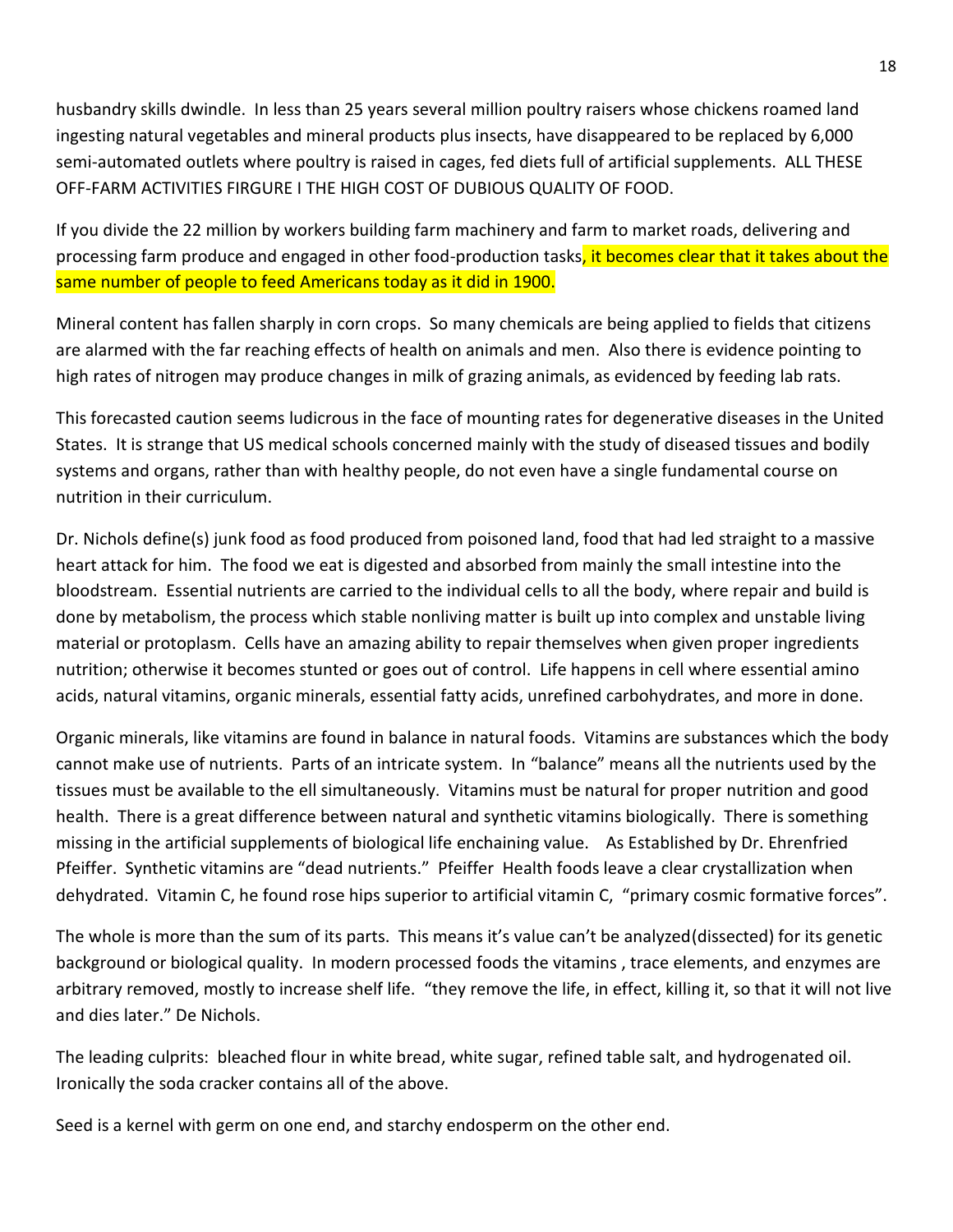Modern while bread even "enriched" is raw starch, little to no nutrition value that most bacteria won't eat.

Wheat germ is where contains full B complex. Hence bread is called the staff of life.

P247 "Enriched white bread" – with vitamins and minerals removed, nothing is left but raw starch, which has so little nutritive value that most bacteria won't eat it. Synthetic chemicals are arbitrarily injected, which form only part of the missing vitamin B Complex, and are not properly ingestible by human beings because they are not "in balance". For thirty years white flour was bleached with nitrogen trichloride, known as "agene process". A poison which affects the central nervous system. **Gives puppies fits, and contributes to mental illness in humans.** In 1949 millers changed to chlorine dioxide for bleaching. Also a poison. Other chemicals used to improve flour are benzoyl peroxide, potassium bromate, ammonium persulfate, & alloxan. Chlorine dioxide destroys the remaining vitamin E in the flour, swelling the starch. Removing Vitamin E from bread reduces the intake of a workman from about a thousand units a day to between two and three hundred.

At the same time, margarine was developed and released for public eating. Also devoid of vitamin A & D. The general health of the British public deteriorated. Men from Northern England and southern Scotland, large and powerful during the Napoleonic Wars, became short and frail; unfit for military service by the Boer War.

**Year 1919** The USA Public Health Service definite connection between over refined-flour and **diseases of beriberi and pellagra** –vitamin deficiency disease of which over 100,000 causes were reported in Mississippi alone. Bread millers went into action so that Public Service to shut up:

6 months later the Public Health Service abjectly issued a correction hearing. Saying white bread was good for you, perfectly wholesome if eaten in conjunction with an adequate diet of fruit vegetable and dairy.

White sugar and glucose, the new villains in poor health, in heavy syrup foods, and sweetener for soft drinks.

In the seventeenth century, European manufacturers developed a process by which 8 weeks of hard labor; sugar could be refined to something approximating whiteness. At process so expensive, caused white sugar by the poor more worthy of being consumed. WHITE SUGAR, say Dr. Nichols, is one of the MOST DANGEROUS food items on the market. All the good part- molasses, vitamins, and minerals are removed. Carbohydrates and calories remain. The refining is now done for purely commercial reasons; the sugar keeps better. It can be stored for years in dirty warehouses and still bring a profit. "They remove the life, in effect killing it, so that it will not live or die later." Nichols

Most table syrup, is nothing more than cornstarch treated with sulfuric acid, then artificially colored and flavored. Unlike natural fruit sugars, honey, molasses or maple syrup, it goes straight into the blood stream, causing instant HYPERGLYCEMIA- or too much sugar in the blood. This drowns the human cells in sugar. The pancreas, heading the alarm, puts out too much insulin and produces a state of hypoglycemia, or too little sugar in the blood. This seesawing, is the cause of the vicious but ubiquitous coffee break: when a mane begins his day with refined sugar in his coffee and glucose on his cereal or pancakes, he shoots his blood full of sugar, which triggers a pancreas reaction. By ten o'clock he has hypoglycemia; so he has sweetened coffee or a soft drink or a candy bar. This fills his blood with instant sugar. Again the pancreas reacts. By noon he is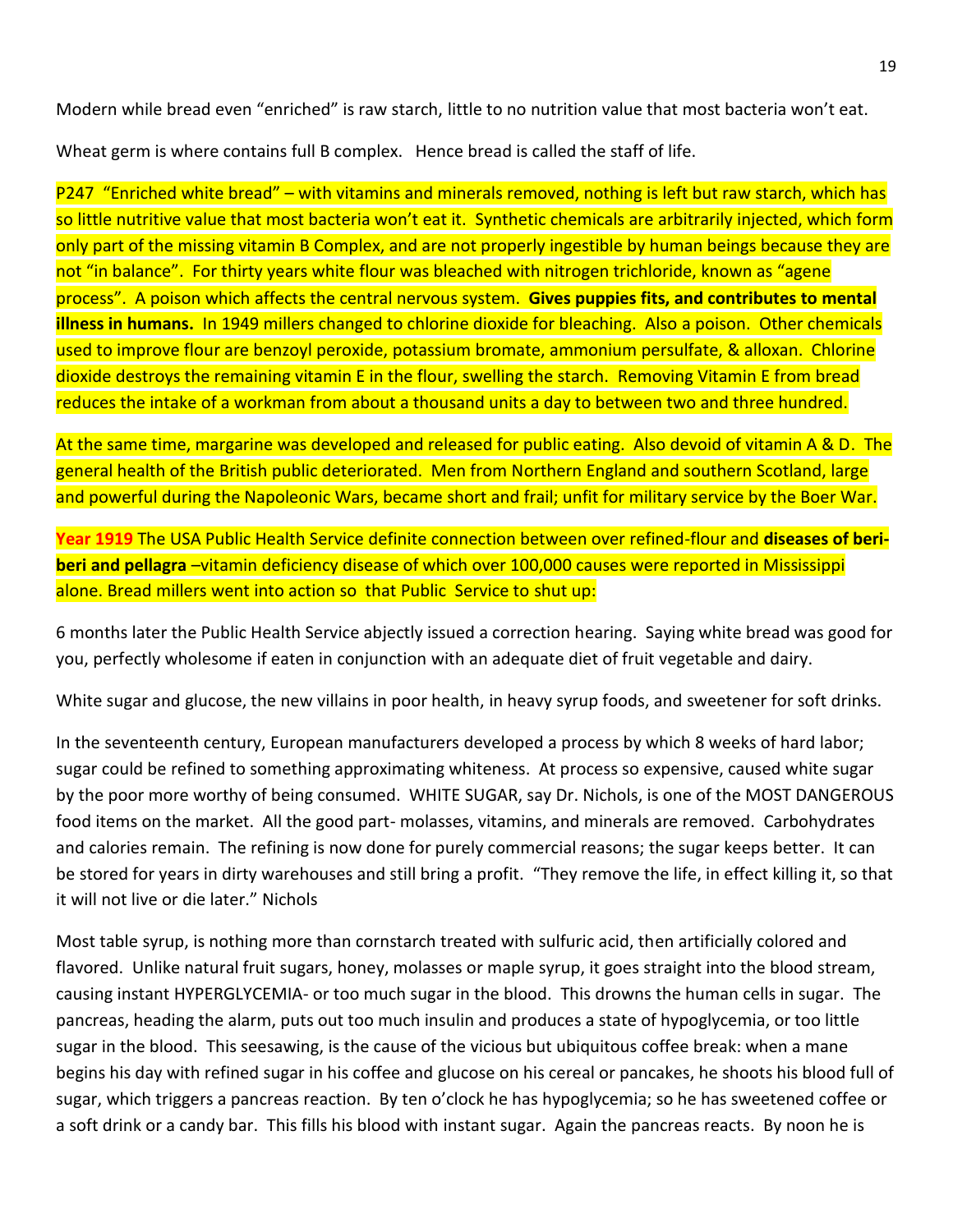down again' and so on throughout the day. A side effect of hypoglycemia is that is causes a lowering of resistance , makes a person nervous and not mentally alert, an easier prey to viral and bacterial diseases.

One less-suspect poison on the dining room table is common refined salt or sodium chloride. Not in small doses, but over a long period, it can cause high blood pressure and heart disease. Colored SEA SALT contains trace minerals in balance, but by the time the salt hits the supermarket it has been refined to pure sodium chloride with all trace minerals removed. Furthermore it is treated under high heat with sodium silicate, a drying agent, which makes it free flowing in wet weather. This, says Dr. Nichols, disturbs the delicate balance of sodium and potassium in the cells of the heart. The delicacy of chemical combinations is such that if the two basic elements of table salt were to be taken separately in the same amounts, they would kill immediately.

The next, and even more vicious, cause of heart disease is HYDOGENATED FATS. These include most of the fats and oils commonly found in shortening, in store-bought peanut butter, and in practically all commercially bakery products, crackers, cookies, and breads. Much ice cream is made from MELLORINE, cheap hydrogenated oil. Hydrogenation consists in using a heated nickel catalyst to force hydrogen into the gaps between the carbon atoms of linoleic acid. This prevents the resulting fatty oil from going rancid; but it also destroys essential fatty acids. These Nichols says, not being absorbable by the body cells, have to go somewhere in the body, and end up lining the blood vessels, causing heart disease.

DDT, and other pesticides, also go straight to the seed oil of corn or cotton. There is no way to remove them, and they are CANCER CAUSING. Though DDT has largely been banned, its successors Dialdrin, Aldrin, and Heptaclore, are equally insidious. Personally Wouldn't have corn products or corm oil in my kitchen.

(Don't over looked DDT poisoning from pesticide repellants.)

Use cold pressed oils: olive, safflower or palm. In dark containers.

Natural rice is the best food in the world, it is one of the richest sources of vitamin B complex, white processed rice is nothing but raw starch, an item already superfluous in the high-carbohydrates American diet. American missionary wives managed to kill off hundreds of prisoners in the Philippines by feeding white rice instead of brown rice and giving the prisoners beriberi.

The peanut butter which Carver went to such pains to produce is now mostly made from RANCID Peanuts, since food chemists have learned how to clean it up, deodorize it, and discolor it so that it can be sold unsuspectingly to mothers. ALL RANCID FATS ARE A POISON TO THE HUMAN BODY!

Chemists can fix food so it is hard it the food is going bad or is bad.

One of the most important items in human diet is protein, which provides 8 essential amino acids, the building blocks of the body. There are 22 amino acids. 8 are essential for adults, 10 for children.

Meat is the most popular protein into he USA, but the prime steak of today has come from beef that has been force-fed for 180 days with low quality protein hybrid grains sprayed with poison insecticides and herbicides.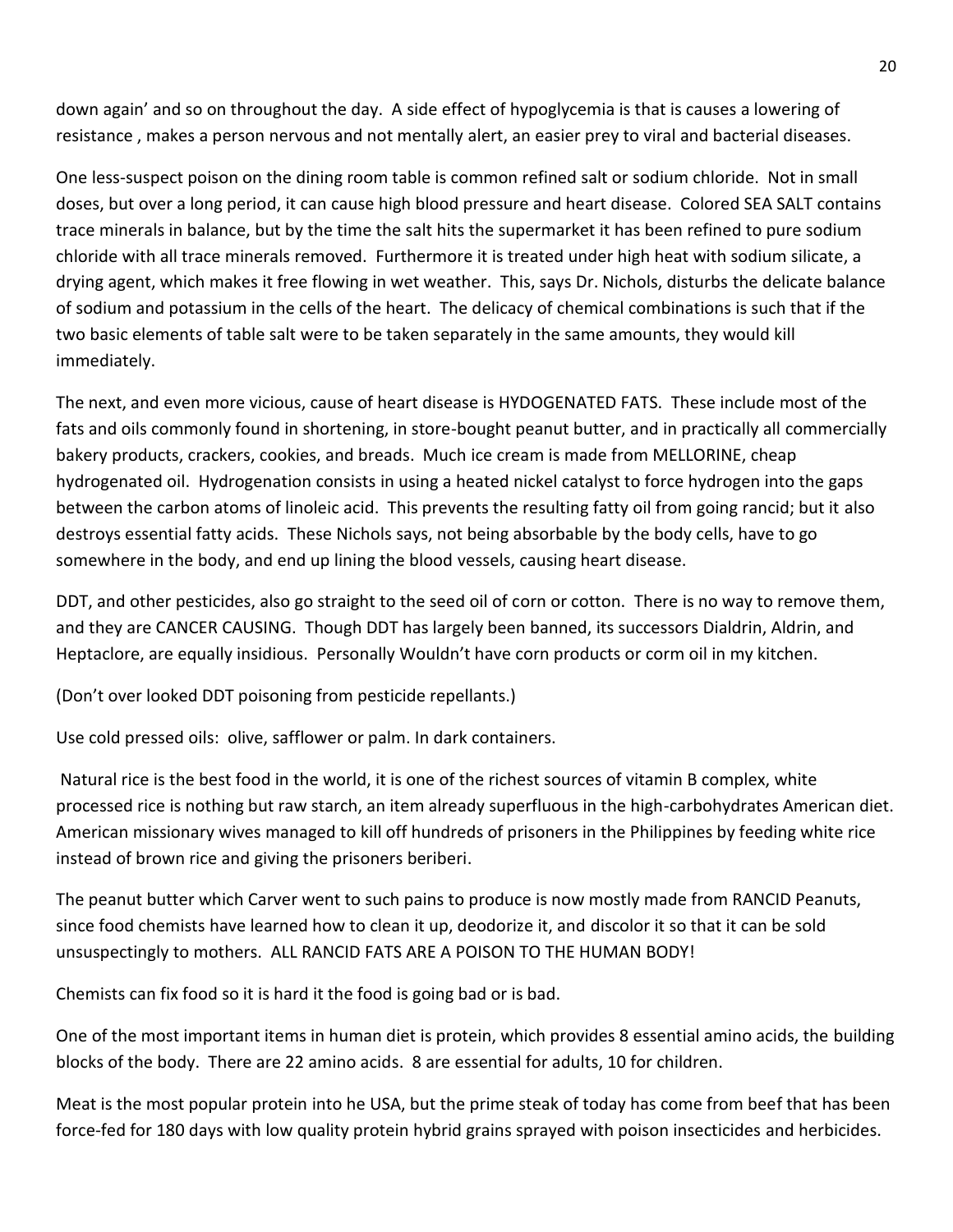These go straight into the fat of the meat; especially into the marbling, and lead straight to heart disease. To put 20% weight on cattle for a multimillion dollar profit, cattle raisers feed their animals DES (diethylstilbestrol) which can be carcinogenic in both men and women.

In 1973 it was banned, but replaced with Synovex, which contains estradiol benzoate, considered by experts to be cancer-causing.

Bee, steers, hogs, sheep and poultry are also getting 16 other drugs, Which are suspected carcinogenic when ingested by humans.

The organ of meat of animals is only edible if the animal has been fed organically.

P251 Livers of prime animals are confiscated much of the time because they contain abscesses and toxic substances. Commercially grown chickens have arsenic and stilbestrol in their bodies, much of it ends up in the liver. The liver is the detoxifying organ of the body, that's were these poisons go. Sore-bought eggs are mostly infertile, do not taste as good as fertile eggs, and are nowhere near as good for you. Small biological difference because of an unnatural life.

In life, plants play the essential role as ingester or essential elements directly from the soil. Out of plants and animals our bodies grow. If a soil is not teaming with microorganisms, the minerals cannot be used. The whole process comes to a stop. It should be obvious that soil is vital to health. **Healthy soil properly composted, with the right bacteria, fungi, and earthworms, free from chemical fertilizers and pesticides, produces strong, healthy animals and strong, healthy human beings.** Poor land grows poor food-poor in vitamins, minerals, enzymes and proteins; this produces poor sick people. Worn out land causes people to leave the farms and go live in the slums. **Plants grown in soils rich in organic materials are high producers and do not attract insects to feed on them like bio diverse fields.** Chemical farming produces deficient essential nutrients, insect populations and less micro life as time goes on. The reverse is true of organic farming practices.

Dr. George Wallace of the University of Michigan zoologist the chemical farming practices pose the greatest threat that animal life in North America has ever faced-worse that deforestation, worse, than illegal shooting, worse than drainage, drought, oil pollution, possibly worse than all these decimating factors combined." Not only wild life but fresh water even ocean fish are gradually being poisoned by the combination of insecticides and herbicides. While DDT wiped out fish and small game left its prime target, the boll weevil, flourishing. At a cost of \$4 billion of damage to crops each year. Yet no amount of argument appears to put over the fact that healthy crops are naturally pest resistant, keeping the insects at bay.

Insects are gaining an upper hand because; the plants are unhealthy due to use of chemical applications. It takes less organic matter over time. Meanwhile, it takes more and more chemical applications. Healthy crops are naturally pest resistant, higher in essentials vitamins and herbs. THERE IS A DIRECT CORRELATION between rise in birth defects including mental retarded children and mental illness and chemical applications to fields and preserving shipped produce. DDT and its descendants are associated with rise in leukemia, hepatitis, Hodgkin's disease, other degenerative diseases.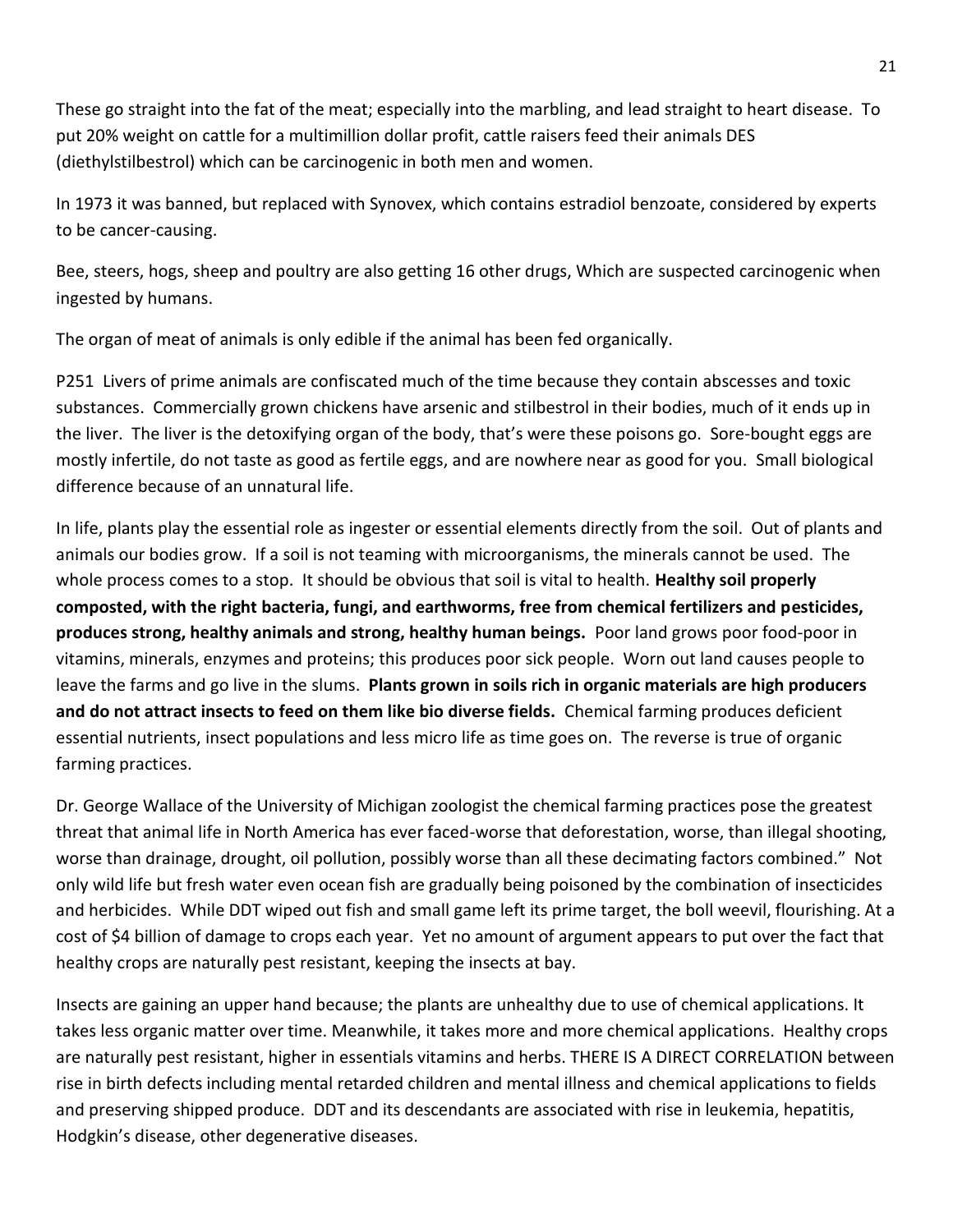The environment which supports life is being stressed to the point of collapse.

The correlation between at the rise in the birthrate of mentally retarded children and the increase in the use of fertilizers and poisonous chemicals is stunning. Twenty thousand mentally retarded children were born in 1952. There were 60,000 by 1958; 1963 the figure had risen to 126,000, and by 1968 it was well over half a million. Nowadays one child in eight, are born mentally retarded in the United States, according to Dr. Roger J. Williams.

The truth is that America is the most fed and the worst nourished nation on earth. American is suffering from a biological blight. Faced with metabolic disaster. USA is a nation of sick people. Heart disease is rampaging through America; it is our Public Enemy number one. It is the leading cause of death among Americans. Fifty years ago, coronary thrombosis was rarely seen by a physician. Today it strikes even the very young:...cancer, diabetes, arthritis, dental careies, and other metabolic diseases are rapidly increasing. Even amongst children. Dr. Nichols states that 1600 autopsies showed that everyone f the patients past the age of three year were already showing disease in the aorta, the main artery of the body that carries blood from the left ventricle of the heart to all the organs and parts except the lungs. En every patient past the age of twenty, disease was already into the coronary artery. We have an epidemic. Cancer is now the leading cause of death, after accidents in children under the age of fifteen. Babies are born with cancer. One in every four Americans will be struck with cancer. And three of the four will die of it.

The US Public Health, Education, and Welfare Department, AMA, FDA **supported by** food processors and chemical trusts that make the poisonous food additives; have worked hard to discredit Dr. Nichols, Dr. Fred Spare, Dr. Jean Mayer and other doctors and scientists whom have studied health and nutrition and have banned together to start correcting the situation with a nationwide campaign to get the facts before the people, on the grounds that only an aroused public opinion could save America from poor food grown on poor soil. **And we are determined to educate the public and tell everyone just how to get natural foods**. Contact the NFA, = **Natural Food Associates**.

The **NFA** tried to tell the country that **DDT** was a cancer producing chemical and were labeled quacks and faddist; after more than a decade of poisoning the FDA itself finally labeled DDT a dangerous poison, revoking its ban on DDT in milk, and establishing a legal tolerance for the amount of DDT allowable in milk.

Australian investigators charged that **BHT,** or butylhydroxy-toluene, an anti-oxidant (originally used to preserve color on motion picture film.) **turned up in processed foods, was teratogenic, interfered with the development of embryos.** The FDA allows BHT as a freshness preserver. In the 1960's a series of erroneous reports were released stressing food was better in quality and quantity than ever before. And that there was no correlation between poor soil > poor food > poor health.

**The truth is scientifically it is inaccurate to state that the quality of soil in the United States causes abnormally low concentration of vitamins or minerals in the food supply produced in this country**....there is no relationship between vitamin content of foods and the chemical composition of the soil. **The truth is if the soil is not alive with bio organisms and organic matter, it makes no difference how high the mineral and**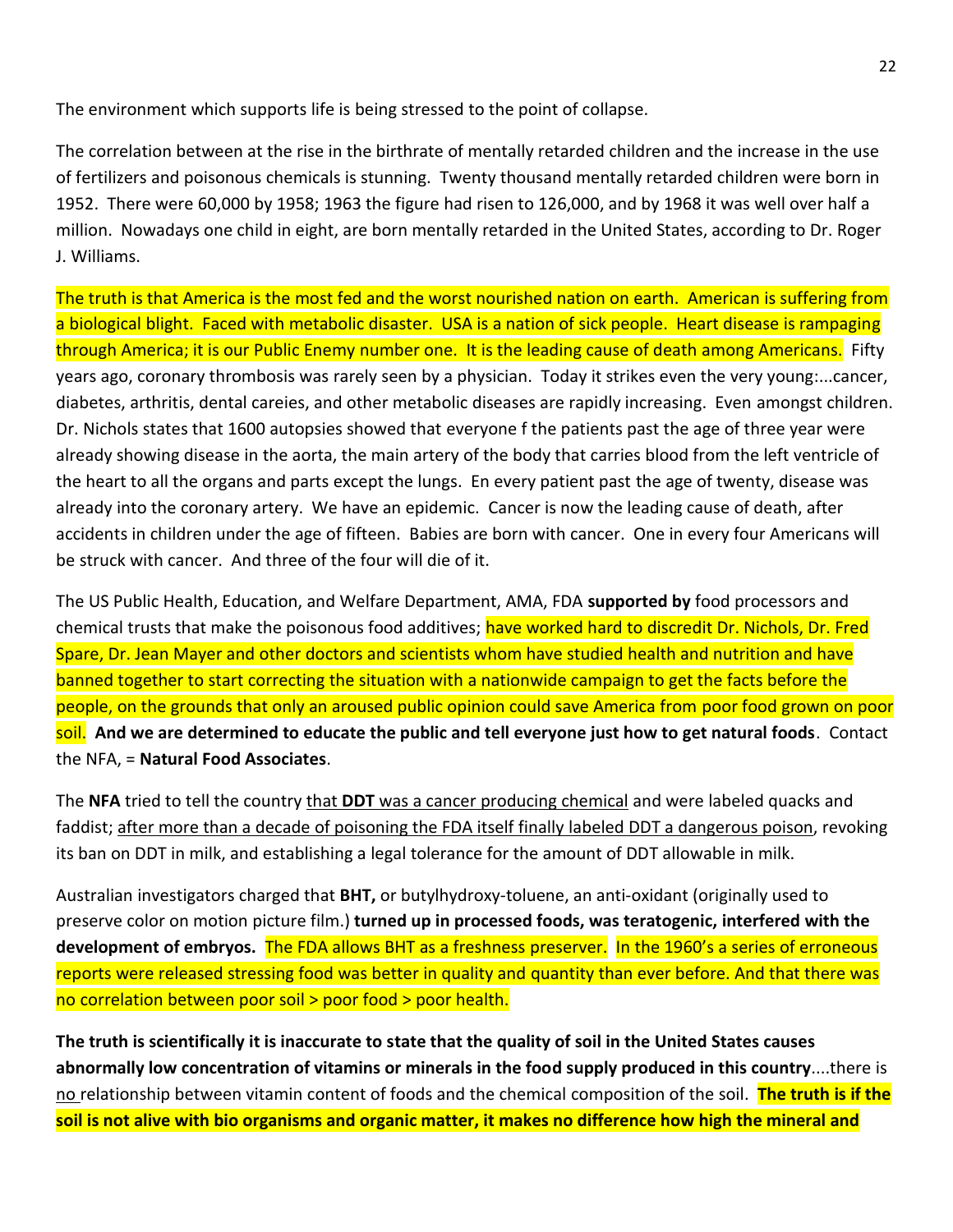**vitamin content is in the soil. Because the plants need soil living with organisms to process. Animals need plants processing live food, and we need both which process from live food. The whole cycle needs to be alive and well-balanced!**

{We can get back on track, begin to cleanse to poisons form every link of the food chain. Restore the country back to proper nutrition and avoid the long decline which happen to North Africa and the Near East.}

We must change **from** an economy of exploitation to one of **conservation**. **Give up chemical fertilizers** and gradually revive the soil organically. Long term it will save the soil, us, and the earth, costing less and less over time.

Fertile soil is usually dark in color and soft to the touch. When it rains the water soaks into this soil.

A third of the arable topsoil in the US has already been washed into the sea and is still being lost faster than it is rebuilding. The underground water level will continue to drop until organic matter is restored to the topsoil. When it rains the water soaks into this type of soil.

A 100 pounds of soil in East Texas won't hold 30 pounds of water. But 100 pounds of humus will hold 195 pounds of water like a sponge. We live in eight inches of top soil. The diversified micro-organisms in this soil along with decaying organic matter build and enrich this eight inches. Topsoil is the greatest natural resource of any nation; civilizations of the past have been destroyed when their fertile soils were lost.

In the coming age of famine, Dr. Nichols warns, proper nutrition from a fertile soil will be first source of wealth. And we must stop contamination the rest of the planet. The massive use of commercial fertilizers in the underdeveloped countries of the world will bring them to the same massive increase in metabolic disease that we already have in America. Yet the chemical companies keep pouring out propaganda and pressure for greater consumption of their product. Dr. Raymond well vice president for research at the State University of New York at Buffalo world's leading chemical economist says if "Asia, Africa, and Latin America are not using quantities of fertilizer approaching 30 million tons by 1980, they are almost certain to be engulfed in widespread famine."

Dr. Nichols on the other hand, says that if we continue to exploit and teach exploitation of the soil here and abroad, the result will inevitably be war, just as it was when Japan went into Manchuria looking for protein from the soybean. Peace in this world, says Nichols, depends on conservation of natural resources, not the exploitation of the earth.

At Hereford, TX 170 mile square area a 100 years ago, was a rich grazing ground, which replenished itself by its wild grasses with Bison droppings. 50 years ago the area switched to raising grains until deep plowing practices. Within 18 years farmers were seeing a decrease in crops, and water levels. Dissatisfied with smaller harvests from the depleted soils, farmers began adding artificial fertilizers as recommended by academic advisers. In less than 10 years the chemicals were burning up the organic material in the soil, upsetting the delicate natural balance of minerals. As a result, the soil began to dissipate. When mixed with irritation water it coagulated into enormous clods weighing up to fifty pounds each. Then farmers resorted to chiseling tools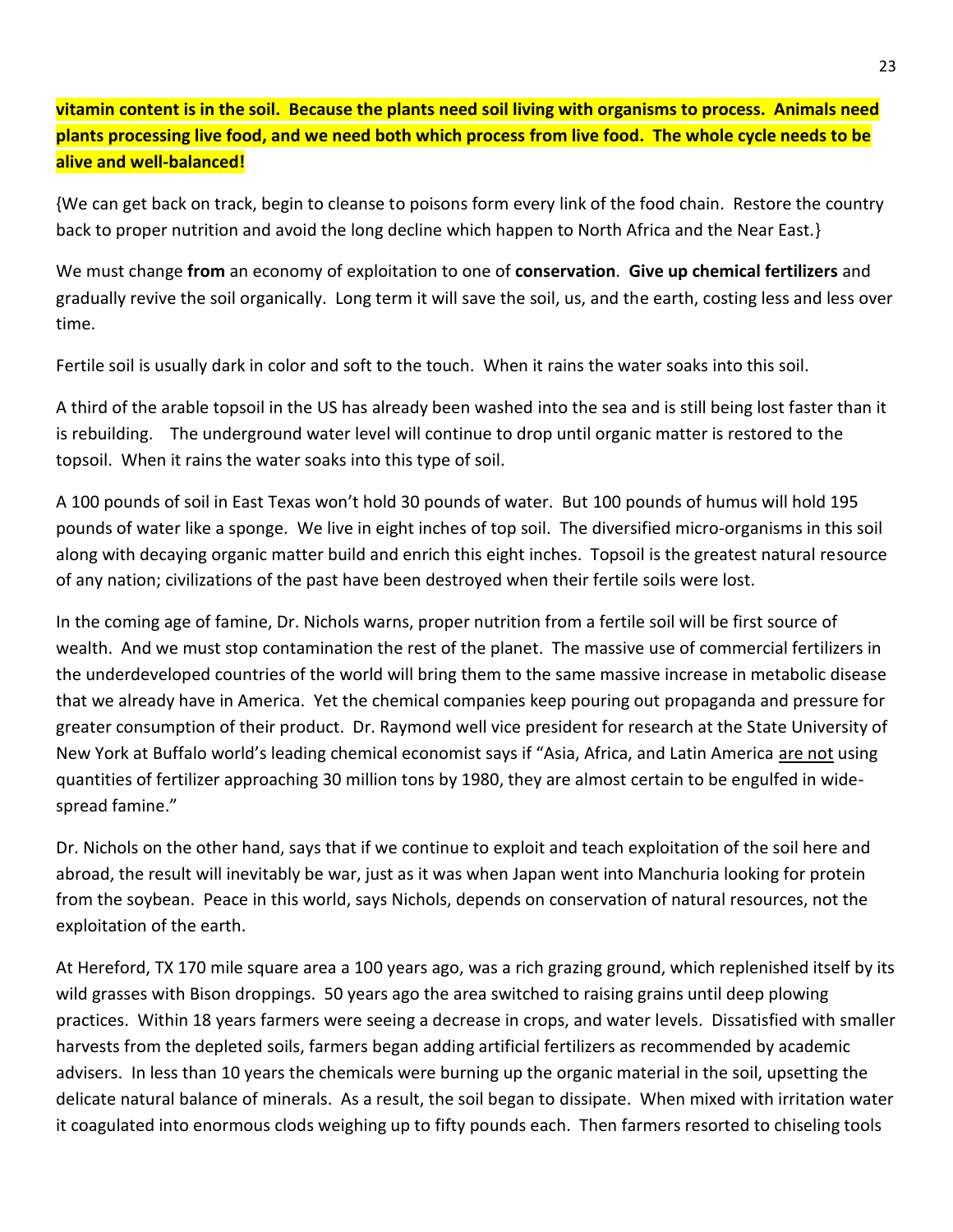to the bricklike land. Frank Ford purchased 1800 acre farm in Hereford of badly eroded land with gullies so deep you can park a tractor in it. HE committed himself to organic farming,, using natural manures on his acreage and putting a complete stop to the use of pesticides substituting in their stead ladybugs to kill brown mites and other pests. He also banished herbicides. Didn't use chemically treated seeds. Use organic matter with the right type of micro fauna & micro flora, second phase be timing correctly, so that there would not be too much loss of organic matter. As mineral without the life, would be useless.

Living cells are 70-90% water, 15-20% proteins, amino acids, carbohydrates, and other carbon compounds. 2- 10 is mineral: potash, calcium, magnesium, and the trace elements that are inorganic. The organic compounds can be preserved in the body of the micrograms. The N, P & K concept comes into its own only when compost has been mineralized, but b then the biological values have been lost. **If you smell ammonia the compost is breaking down too fast.** If the compost heats fast it must be turned to interrupt the ammonia production so that the bacteria rebuild more stable nitrogen compounds in bacterial protein.

Standard chemical tests do not reveal biological organic life value. When soils have only minerals but no organic matter, plants are driven to drink more and more water. Plants absorbing an excess of mineral salts take in an excess of moisture. While the plants look lush to the eye, the plants in reality have no resistance to disease.

Ernest Halbleib refutes the almost universal assertion that apple growers cannot get along without chemicals. Halbleib states that insects arrive in orchards just to point out the very mistakes that man is making. Apple producers once were able to apply one application of pesticides, currently it takes several applications.

There are plots of land all across America which no longer grows grass or weeds.

Halbleib ask What do we what? To have children making their blood with poisoned food?

We have to look into the reason for such large enrollment in insane asylums and hospitals? Instead of pouring out funds to build more of them, why doesn't someone study the cause of disease?

Lee Fryer who runs Earth Foods in Washington, D.C. Pointed to the successful use of seaweed as a natural fertilizer and soil improver as developed in the British Isles. Graber relied completely on seaweed, rock phosphate from Florida, and ground granite from Georgia, and bacterial action and cover crops to produce nitrogen. As his soil improved, Graber realized he wasted money on pesticides. Turning to spraying liquefied kelp at a rate of 3 gallons per acre over crops throughout the season. He found healthy plants resist disease naturally. Graber gave up a plow since leaving the use of commercial fertilizers, by use of cover-cropping his land with barley and rye, which adds humus and nutrients to the soil but allow it to be aerated by the plant's strong roots and by the earthworms and microorganisms which flourish in it. The hard pan problem in Texas disappeared as if by magic. Plants are also frost resistant.

Latscha Flialbetriebe of Frankfort West German super market chain natural products.

Star Markets of Cambridge Massachusetts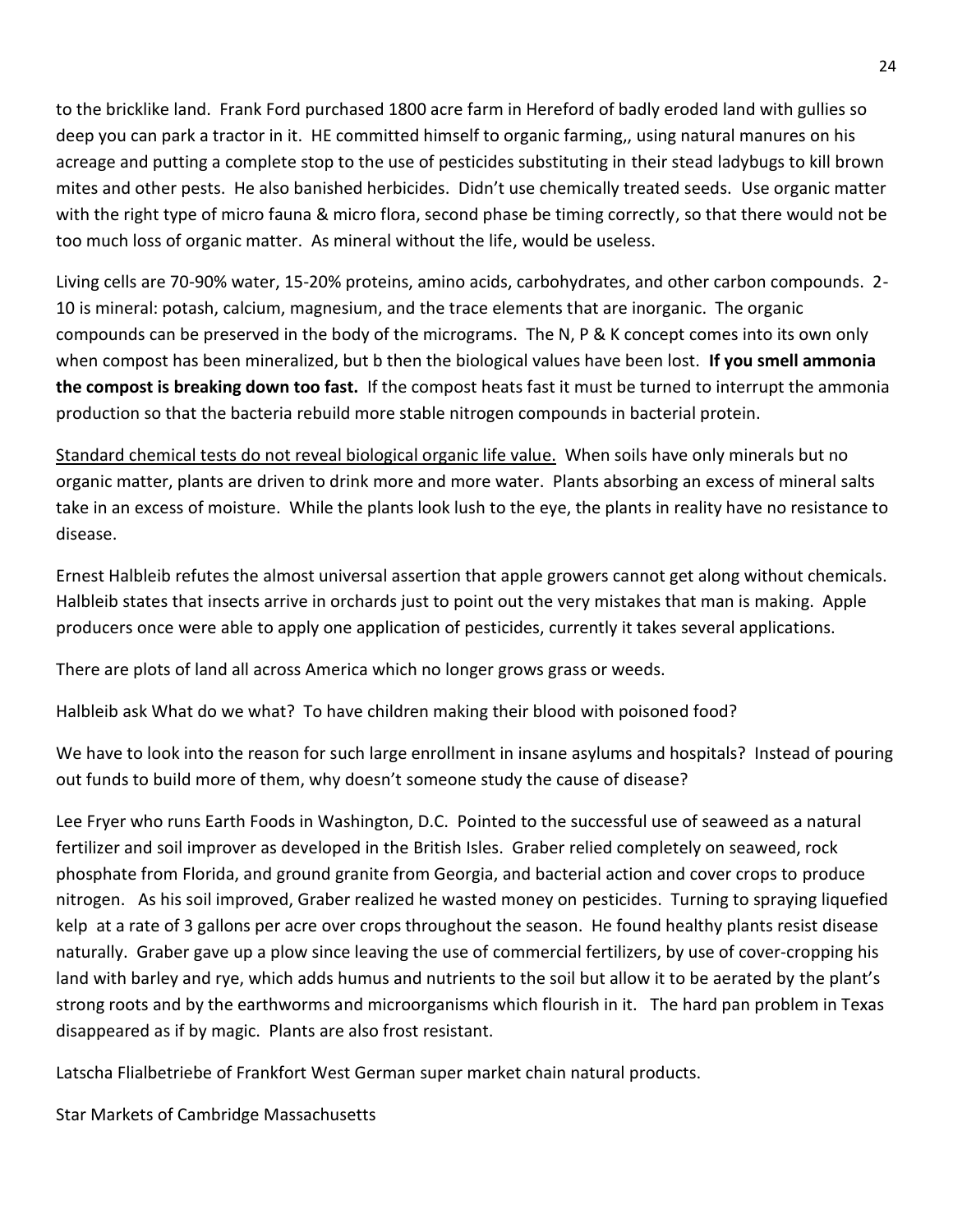Biodynamic compost.

IN Switzerland, a working one hectare during a 8 month season using bio dynamics method and the help of one assistant to feed two hundred students and the overflow to the public market.

Just think what this change in methods can do for third world countries, whose populations continue to grow. All they need to do is farm organic and apply water.

There is a difference between how a food/nutrient is suitable for food. Ei: Inorganic forms of nutritionally essential metals have different electromotive properties than the same metals completed with organic materials such as amino acids. A pig can't eat a nail. It needs organic iron.

Such is the same for the soil. Overharvested, over-irrigated and overgrazed, it no longer contains the necessary organic minerals to produce good food in the form of plants. Plants are the oldest alchemists.

It took Kervran many years to establish that the chickens were transmitting one element into another. They had somehow been able to manufacture extra calcium in its own body.

Atomic transmutation.

Von Herzeele discovered that plants seemed to be able to transmute, in alchemical fashion, phosphorus into sulfur, calcium t phosphorus, magnesium into calcium, carbonic acid in to magnesium, and nitrogen into potassium.

Kervran published his Biological Transmutations in 1962. A property which is neither chemical nor in nuclear physics in its present state. Rudold Hauschka states life is not chemistry, but something which precedes the elements.

Rudolf Steiner refers to a cosmic etheric forces must exist if only form the fact that certain plants will only germinate in springtime no matter what amounts of heat and water are administered to them during other parts of the year. He suggests that inside atomic nuclei my lie forces and energies of a totally unexpected nature and that a physics theory to explain the low energy transmutations in the field of hype- weak interactions in the which there is no assurance of operation of the established laws of conservation of energy or the phenomenon. Reich maintained that matter is created from orgone energy, in living nature there exists, below the level of Lavoisier's classical molecular chemistry, a deeper level of nuclear chemistry, the components of atomic nuclei., fission or fusion. Bringing fusion in a quiet way. He observed at the microscope energetic vesicles or "bions" which are not alive but "carry biological energy.

Kervran data shows but the alteration in structural arrangements of atoms induced by enzyme activities in living matter. Understanding of the phenomena of biological transmutation, though as yet unrecognized by the majority of the world's agriculturalists, seems to have been anticipated by the advocates of biological cultivation, who, above all, realized that a price must be paid for reliance on chemistry in a biological context. Cultivation based on classical chemistry alone, fails wherever intensive and abusive methods are employed. The marked crop increases last only a certain time. Farmers should be guided by the enlightened and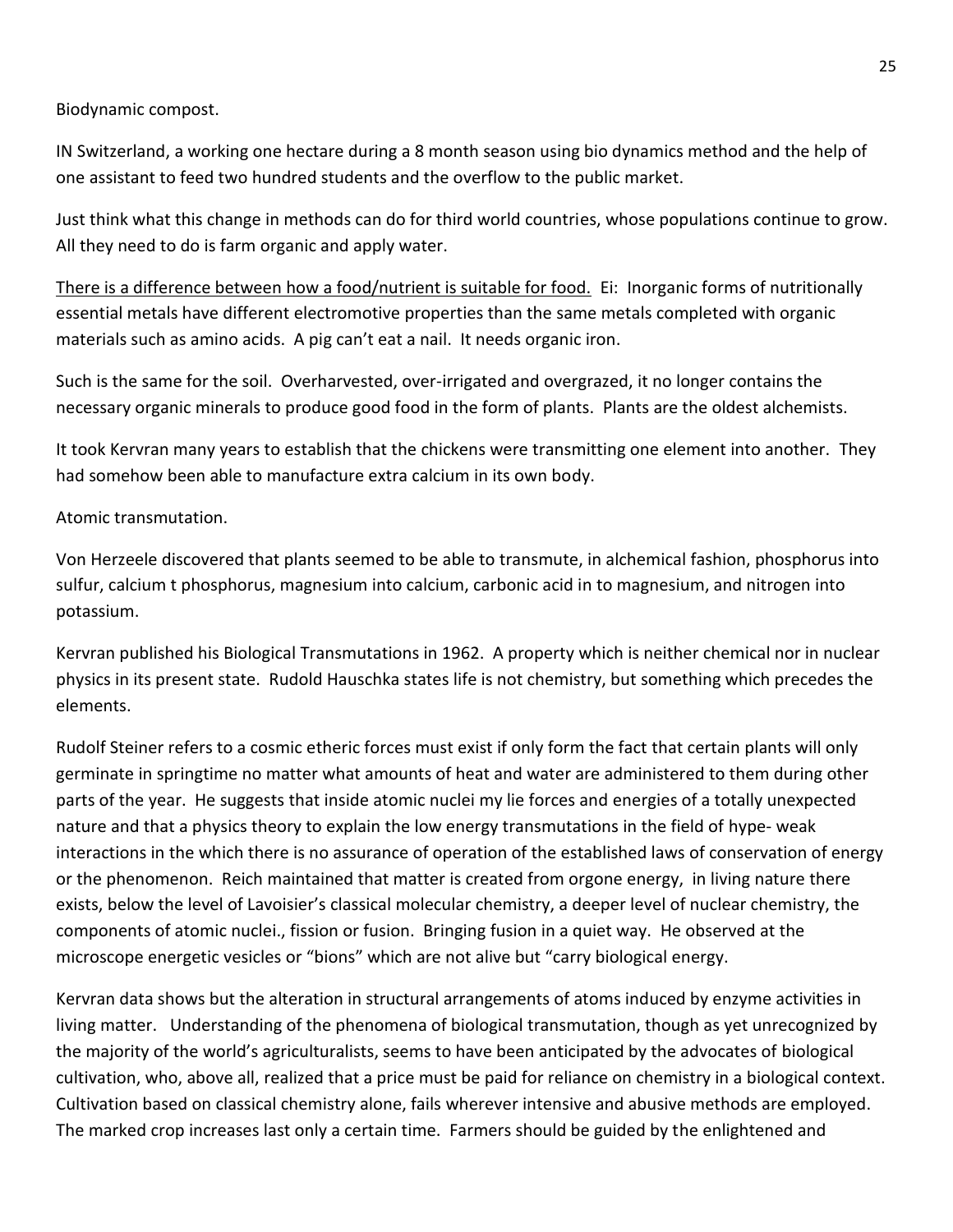intelligent agriculturalists who have long recognized the division between a purely chemical and biological agriculture. When you start using chemical fertilizers for farming practices, you get caught up in a vicious cycle which includes the need for more chemicals to get the yields.

Nobel Prize winner Lousi-Vicor de Broglie It is premature to want to assess vital processes according to the every insufficient ph Kervran Kervran ysio-chemical concepts of the nineteenth or even the twentieth centuries. Dervan adds Which present-day branch of physics "mental energy", the strength of will or character, should be placed? Nothing tells us if intelligence itself will not someday be expressed by a physical or chemical law. Often scientists agree that the greatest hindrance to science is bad memory.

Calcium>Magnesium sometimes reverse Sodium {yang} > potassium {yin}

Co2 gas can cause monoxide poisoning without inhalation of the CO2 gas.

1971 Professor A.P. Dubrov suggests that the magnetic field itself might well play an important role i biological transmutation, and that the elements might be affected depending on whether biological forms are oriented north-south.

We are witnesses and participants in a scientific-technological revolution.

Walczak states his own research show that 80% of his patients have too much calcium and too few trace minerals with respect to calcium. The lack of trace minerals in soils, and in foods, leads to an imbalance in enzyme function. Having the right amounts of enzymes, hormones, minerals and vitamins together is the key to life, and also cures a host of degenerative diseases. This calcium-metabolism is especially prevalent in the USA.

As our understanding of the life processes involved in organic farming grows, the scientific community will be in o surprises. A revolution is at hand both in health and understanding of good stewardship.

Kervran "the time is near when the dictators of nutritional and agricultural policies, who have forced upon all natural life, from the smallest microorganisms to human beings, a drenching of chemicals to the point where the only recourse against adulterated food products is the growing of one's own private garden under natural conditions, will have to listen to the prophets who have warned against the chemical fiction of the soil since the beginning of this century. In an age, in which science itself has become so specialized and the science of life, or biology, so molecular that our technological society seems to be producing a crowd of white-coated "idiot savants" who plead lack of competency in all but their own narrow divisions of knowledge, the broad outlooks of Goethe, Pfeiffer, Howard, Commoner, and Voisin and the new discoveries by Lousi Kervran may be the one antidote to catastrophe.

Bovis' theory is that the earth has positive magnetic currents running north to south, negative magnetic currents running east to west. Bovis says that these currents are picked up by all bodies on the surface of the earth, and that anybody placed in a north-south position will be more or less polarized, depending on its shape and consistency. In human bodies these telluric currents, both positive and negative, enter through one leg and go out through the opposite hand. At the same time cosmic currents from beyond the earth enter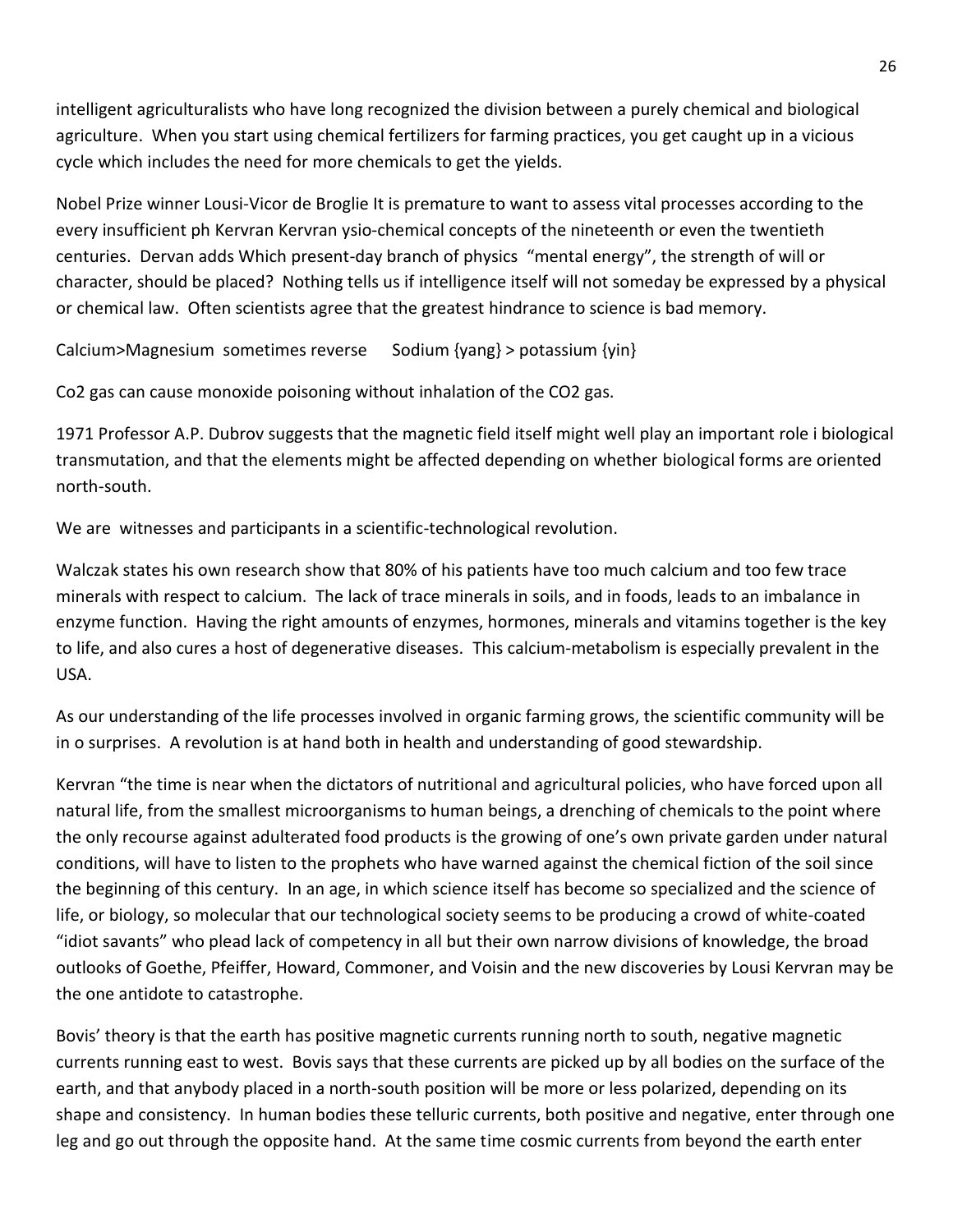through the head and go out through the other hand and foot. The currents also go out through the open eyes. All bodies containing water, say Bovis accumulate these currents and can radiate them slowly. As the currents go out and act and react against other magnetic forces in objects, they affect the pendulum held by the dowser. Thus the human body, as variable condenser, acts as a detector, selector and amplifier of short and ultra-short waves; it is a go-between for the animal electricity of Galvani and the inanimate electricity of Volta. At the same time, the pendulum, acts as a perfect lie detector in that if a person is frankly saying what he thinks about some subject, it will not affect the radiations and thus not affect the pendulum; but anyone saying something different from what he is thinking changes the wavelengths, making them shorter and negative. Bodies which are attracted: iron, cobalt, nickel, magnesium, chrome, or titanium, are called paramagnetic. Those repelled: copper, zinc, tin, lead, sulfur, and bismuth are called diamagnetic. By placing a small magnetic field in the form of a solenoid between the dowser and the pendulum he claimed to be able to pick up very faint currents such as those emanating from a no fecundated egg. The use of red and violet strands increase the sensitivity of his pendulum on the grounds that red light vibrations are the same as the atomic vibrations of iron, which are paramagnetic, violet being the same as copper, which are diamagnetic. You can tell the freshness of food with this via radiant frequencies. Measure the change in mm on a ruler with pendulum.

Foods which radiate at 8,000-10,000 angstroms turn at an remarkable speed of 400-500 revolutions per minute in a radius of 80 mm.

Foods which ratiate6,000-8,000 spun it at a rate of 300-400 with a radius of 60 mm.

Meats, pasteurized milk, overcooked vegetables, which radiate less than 2,000 angstroms, have not sufficient energy to make the pendulum spin.

Fermented cheese 1,500, fresh olive oil 8,5000.

Human wavelengths 6,500-10,000 or higher.

Most fruits run 8,000-10,000; most of the time produce looses 1/3 of value by market time, cooking another 1/3 rd lost.

Bananas only good when yellow for 8 days. Pineapple is only good for a few hours after picking. Vegetables are most radiant if eaten raw; two raw carrots are better than plate of cooked.

Potato raw is 2,000 but rises to 7,000 when boiled and all the way to a very healty 9,000 when baked. The same applies to other tubers.

Legumes such as peas, beans, lentils, or chickpeas rate at 7,000-8,000 when fresh. Dried they lose most of their radiance and hard on the liver. They should be eaten raw and freshly picked. Best from their juices especially if drunk at 10AM and 5PM.

Wheat has a 8,000 when cooked rises to 9,000. Eat in a variety of ways and not just in bread. If baked in wood-burning oven, bread gives off even better radiations than if cooked with coal or gas.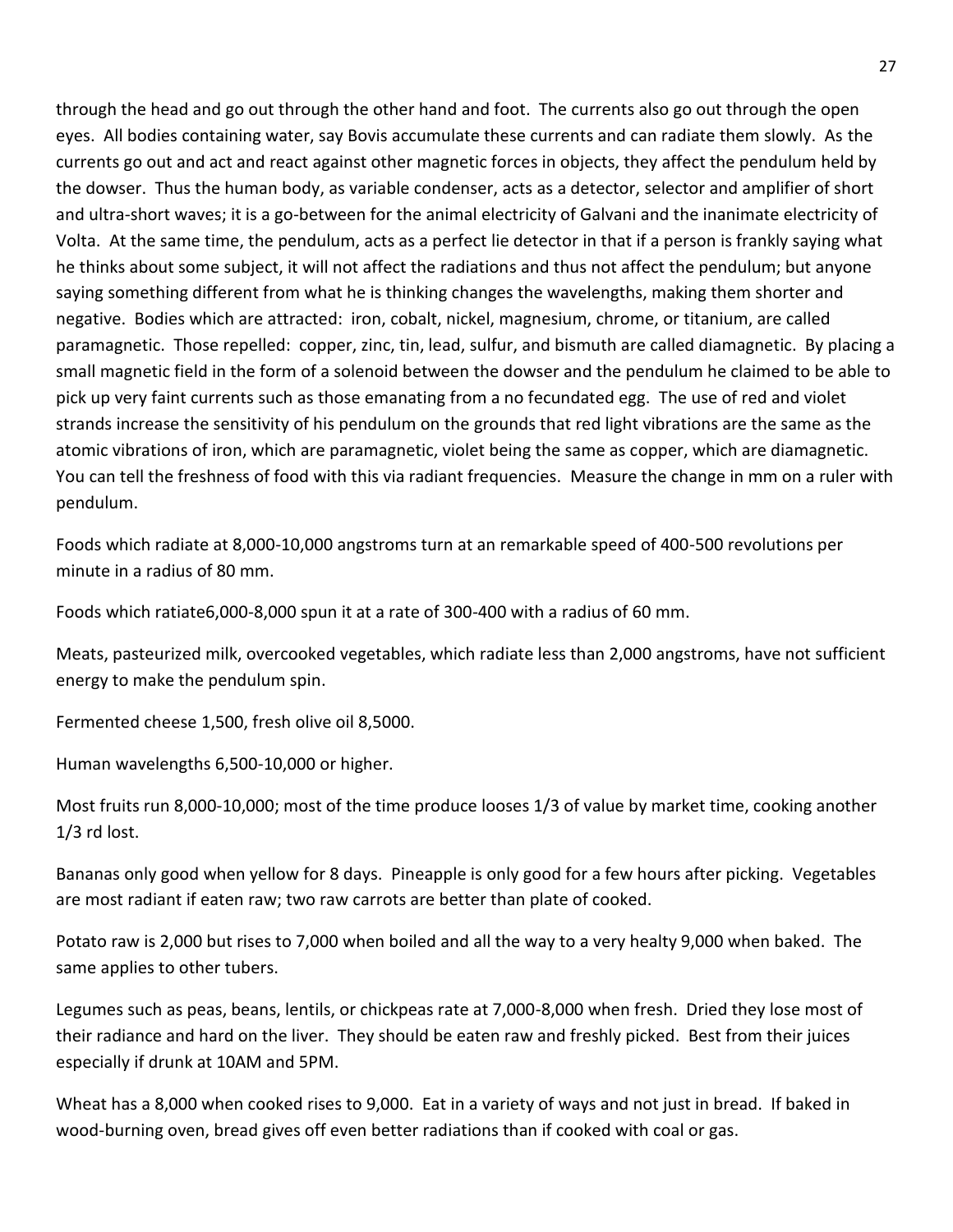Olive oil highest at 8,500 and last a long time. At 6 yrs. still at 7,500.

Butter at 8,000 good for 10 days, reaching bottom at 20 days.

Ocean fish and shellfish are good foods with a bright radiance from 8,500 – 9,000 especially if caught fresh and eaten raw. This includes crabs, oysters, clams, and other. Lobsters are best cut in half while live and broiled on wood fire. Fresh fish is less radiant.

6,500- 3,000: eggs, peanut butter, wine, boiled vegetables, cane sugar, and cooked fish. Good wine 4,000- 5,000. Better to drink than city water, coffee, chocolate, liquor, or pasteurized fruit juices all which are dead.

Fresh sugar beet 8,500, while refined beet sugar 1,000, when lumpy down to zero.

Only smoked ham. Fresh killed pork 6,500 as does all animal meat. But if soaked in salt and hung over a wood fire raises to 9,500-10,000. Other meats are almost pointless to eat; to tough on digestion, which wears out eater.

Cooked meats, coffee, tea, chocolate, jams, fermented cheeses, white bread. So low don't eat.

Margarines, preserves, alcohols, liquors, refined white sugar, bleached white sugar, bleached white flour: all dead as far a radiations.

Normal person gives off 6,5000. Smokers, alcohol imbibers, and carrion eaters are uniformly lower. Cancer patients give off 4,875 the same wavelength as over refined white French bread . Since the cancer patient will give off this low score before disease shows itself, radical steps can be taken to reverse this.

People should eat: fruit, vegetables, nuts, and fresh fish that give off higher than their own normal 6,500 to energize themselves and feel healthy.

Meats and bad bread sap the body of its existing vitality weakening your cells, making you feel heavy.

Most microbes are below 6,5000 so if your low, you open yourself up for illness. Raise your level above 6,500 to feel well. (As with plants whom have had their radiance weakened by chemicals applications, and become susceptible to disease or pests.)

P307 A day will come where vaccines will come from plant juices verses bodies or carcasses of animals.

The future doctors will be able to diagnose by the frequencies they receive from patients just what ails them.

Wavelengths broadcast by an object are picked up by the nerves in a human arm and then amplified by means of a pendulum swinging at the end of a string. Some dowsers say the prime sensor may be located in the area of the solar plexus. Bovis ride himself of TB, became so healthy at the 66 and 68 he still fathered children and at age seventy was still playing tennis.

Milk lost 40% of its radiation by the end of 12 hours. 90% by end of 24 hours.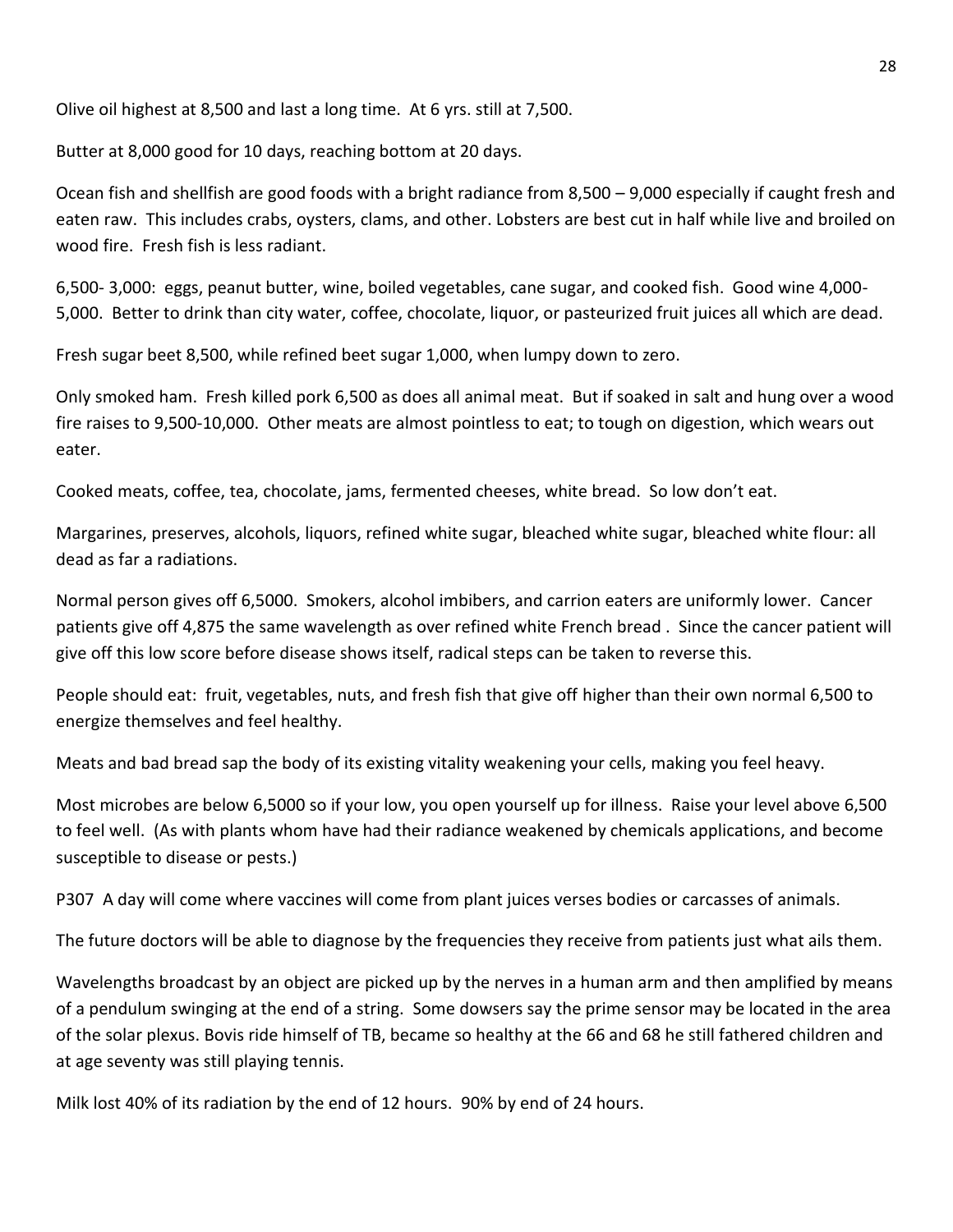Simoneton found: As for pasteurization, sound it killed the wavelengths dead. The same true of pasteurized fruit and vegetables juices. Garlic juice, when pasteurized, coagulated like dead human blood and its vibrations dropped from around 8,000 to zero angstroms. Frozen fruits and vegetables has the effect of prolonging their life; on defrosting they resume their radiance at almost the same level as when they were iced. Unripe fruits and vegetable in a refrigerator my actually increase in radiance as they slowly mature. Dehydrated fruit retain its vitality, if soaked in "vitalized" water for 24 hours. Canned foods remain perfectively dead. Water is strange. Normally un-radiant it is capable of being vitalized by association with minerals, human beings, or plants.

Bach in the 1930's rebelled against the idea that medicine should be painful and unpleasant. He sought a remedy that would be gentle, sure, and would result in healing of both mind and body. Paracelsus asserted the further you search the greater you will realize the simplicity of all creation, and advised physicians to search within themselves for the spiritual insight that would lead them to sense ad recognize the energies of plants. Convinced that disease of the body is due not primarily to physical causes, but to disturbing moods or states of mind which interfere with the normal happiness of the individual, moods which allowed to continue lead to a disturbance of the functions of the bodily organs and tissues with resulting ill health. Bach believed that everything that lives radiates, and with Simoneton, he realized that plants with high vibrations were able to raise the lowered vibrations of human beings. Healthy aesthetic vibrations help him recover his desire to be well. A long bout of fear or worry could deplete an individual's vitality to the point where his body lost its natural resistance to disease, and was thus in a state to become the prey of any infection and any form of illness. There are no diseases, only sick people, Bach.

# **Agrimonia eupatoria**: for worry.

**Chicory**: great remedy for worry for others. For restless tormented state of mind, bringing calmness & serenity.

P312 McInnes says flower radiations go in many directions. But can be up in water, where the radiations will stay basically indefinitely. Each flower species has a time when its radiations can best be transferred to water, usually when picked at maturity, usually near a full moon.

Rose at midsummer, or June 21

Dandelion around Easter full moon.

The water can actually been seen to change when it accepts radiation from flowers. The resulting potentized water is not specific to a particular disease, but operates in a way on the radiations coming through the human body, on animal, or the soil, and in doing so, raises the vitality of the person, animal, or soil concerned. When vitality it raised to a certain level, illness disappears.

However one particular plant is not chosen for a particular illness. Rather a harmonious combination called Exultaion of Flowers which will improve many situations. Cow with milk fever to man with asthma, insect sting to baby with a stomach ache or hens with poisoned grain. To soils.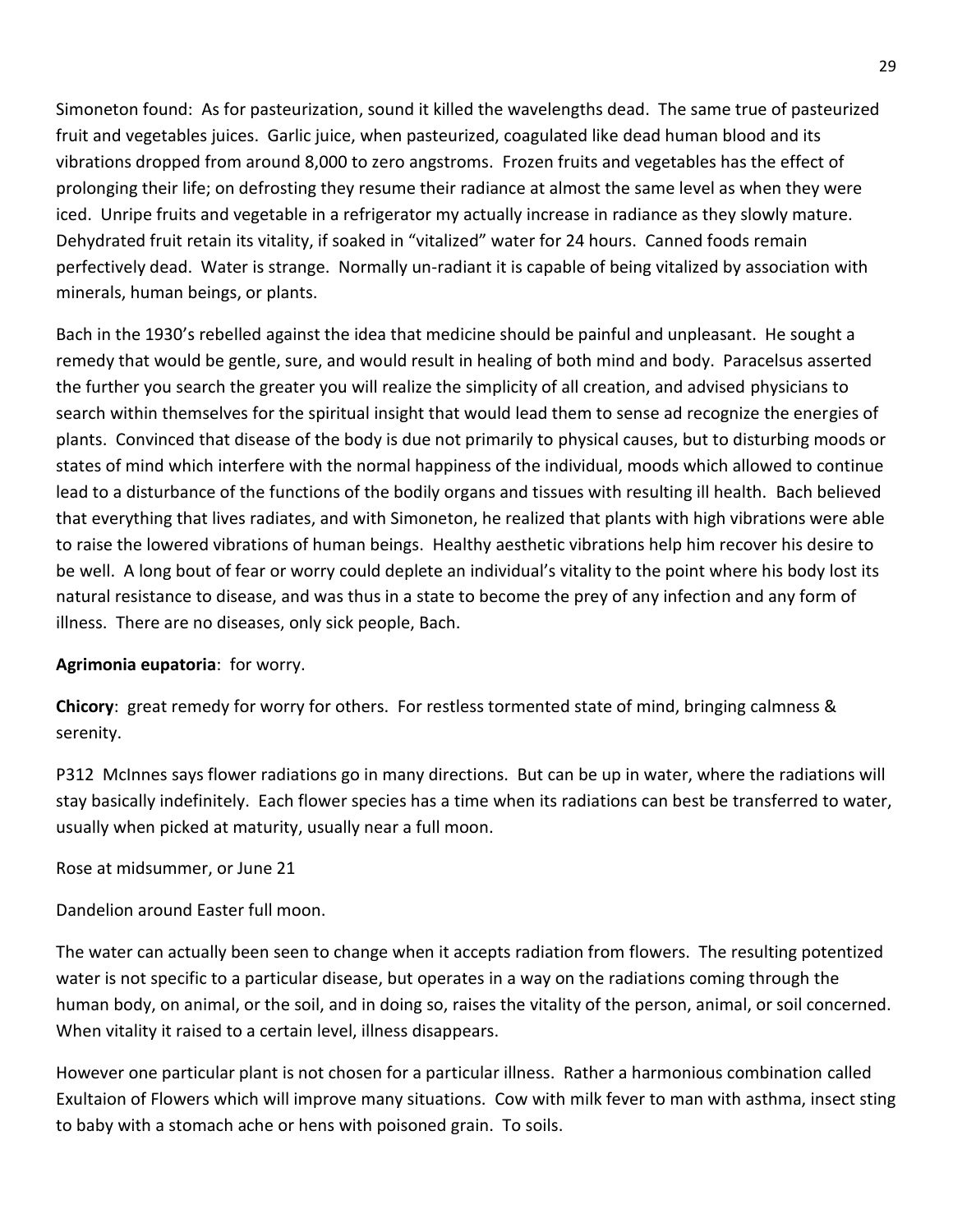However, soil sprayed with chemicals sprays take longer to respond since they're whole polarity has been geared to decay. McInnes believes that all forms of life are created to live in harmony, but mankind has so misused this dominion over created things that there is now disharmony everywhere, which is expressed in physical disease in human, animal, and plant life, the life forces coming from the Source of Creation are becoming more and more distorted. He thinks that in order to get lion to lie down with lamb; and all manner of other animals. The flower exultation would have to help reproduce vegetation of such an improved an nutritive quality that he lion could feed on it before he would happily lie down with the lamb. There would also have to be an increase in the sensitivity of humanity to the point where sacrifice of animals to sport becomes wholly intolerable. Better food must be more easily attainable in such an abundance that halfstarved and semi-intolerable. Everything is created interdependent.

P316-`Areas of the human body have specific colors it gives off which may help in medical determination.

4 Pm was best picture quality while midnight the worst. (Makes sense as that is when your adrenal glands are at their peak. Joni Lund)

In 1919 Howard noticed his work oxen never came down ill when feed the produce from his fertile land. No hoof and mouth, septicemia, or other cattle diseases which frequently devastated herds of modern experimental stations. Same with his crops when suitable one where grown properly, showed no devastation from insects or fungus infections. THE ENTIRE BASES FOR NO DISEASE IN PLANTS AND ANIMALS IS: FERTILE SOIL. He used composted waste to fertilize the soil he worked and area where his oxen grazed.

In 1950 THE ACTION OF EARTHWORMS IMPROVES THE SOIL BY aeration and by castings they give off.

Soil is vital to health. **Rich compost** with the right bacteria fungi, and earthworms, free form chemical fertilizers and pesticides produce strong, healthy plants which naturally repel pests. Healthy plants make strong, healthy animals and strong, healthy human beings. **Poor land grows poor food. Equals poor in vitamins, minerals, enzymes, and proteins this produces sick people**.

# **Plants grown in well-balanced soil do not attract bad insects; like unhealthy plants grown with chemicals.**

**Protein producing plants require a soil balanced with 22 nutrients**: including nitrogen, sulfur, phosphorus; calcium, lime, magnesium, manganese, boron, copper, zinc, molybdenum, plus.

The end result of **chemical farming** is **always disease**: first to the land, then to the plants, then to the animals, then to man. Worldwide, where chemical farming is practiced people are sick. The only ones to benefit are the companies that produce the chemicals.

Vibrational healing dreamed of by Simoneton turned out to be closer than we ever dreamed. **Patients simply tune into organ frequencies and broadcast to them more healthful frequencies.** 

This has been scotched discreetly by politicians and scientific establishments. And targeted by chemical companies to discredit.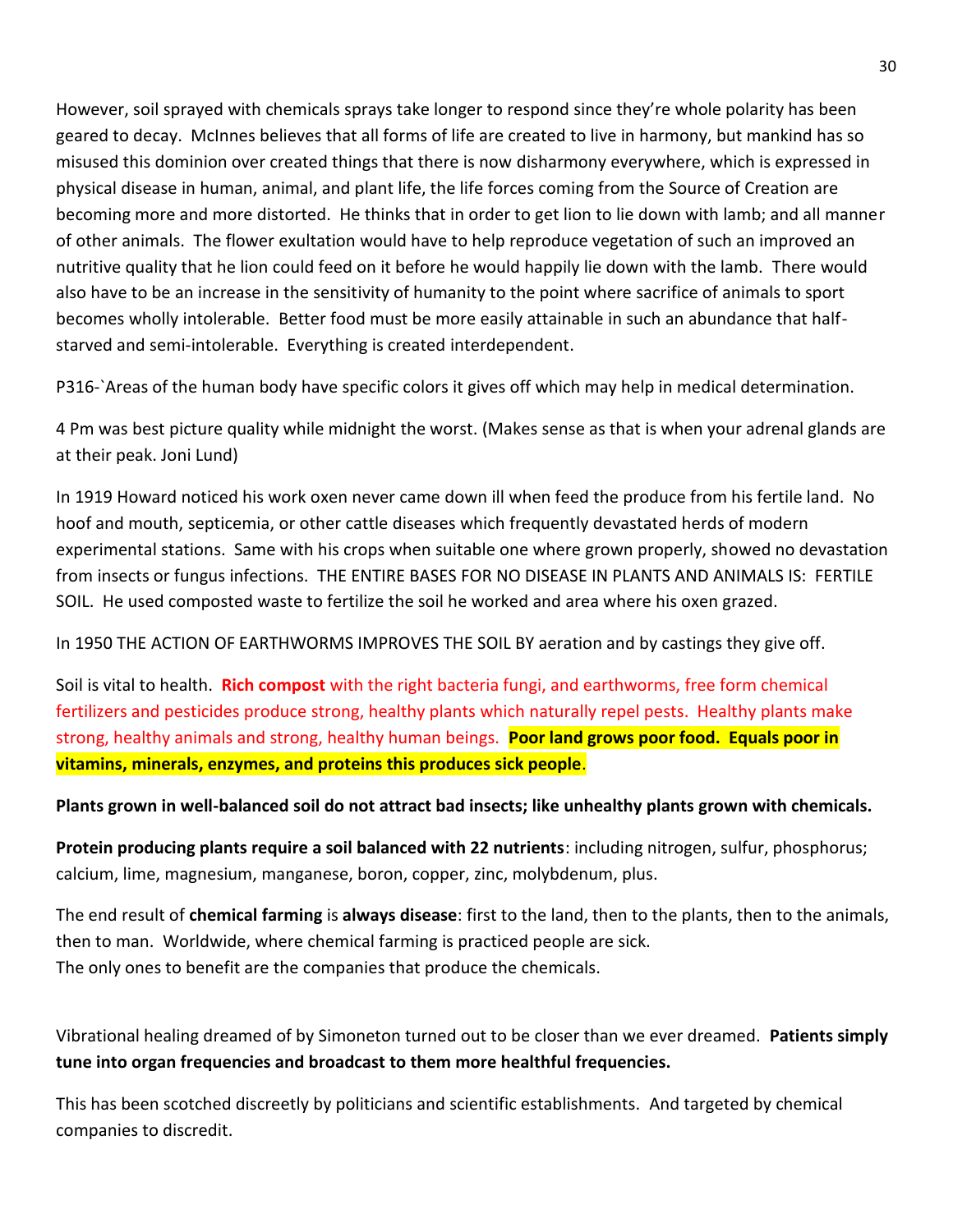#### THIS SECTION TOUCHES ON THE FIELD OF **RADONICS**

P318 There is a relationship between the **geomagnetic field** and **the electromagnetic fields of individuals**. **When a man is aligned north and south the vibrational field resounds evenly and well**, but if man aligned east and west the vibration is dulled.

# Epigastric nerve fibers will react to x-rays several feet away, **in the case of cancer they stay permanently contracted** unless the person **is oriented in the north-south direction.** P321

Unknown waves from diseased specimens could be received and recorded by a healthy human body and that they somehow altered the character of its tissues. After months of work Abrams was able to show that a series of what he called "electronic reactions," varying from cancerous and tubercular to malarial and streptococcal, could be pinpointed on different areas of the trunk of a healthy person like Ivor. This led him to proclaim that the time-honored idea that disease was of cellular origin was out of date and must be discarded. INSTEAD, it was because the molecular constituents of cells undergo a structural alteration, specifically a change in the number and arrangement of their electrons, that they develop characteristics which later become visible at the microscope. Forces for correcting what he considered to be intramolecular aberrations, and even for preventing their occurrence. After months of working on a machine to differentiate several wavelengths Abrams developed a "reflexophone". An instrument very much like the rheostat – a continuously variable electrical resistor used to regulate current – that could emit sounds varying in pitch thus obviate the necessity of having to tap on a specific point on a body. Different diseases could now be read from the dial: 55 for a SYPHILITIC specimen, 58 for SARCOMATOUS tissue, etc. When Abrams found he could diagnose the ills of the human body with his instrument from a single drop of the body's blood. And what stage it was in.

**Radiations emitted by quinine molecules exactly canceled those from malarial molecules thus no illness. Holistic Fight fire with fire.** Law of Electrical Law. Mercury against syphilis, Abrams built a machine which emitted different wavelengths to heal specific diseases. Called "oscilloclast or "wave breaker". It healed by altering or canceling out radiations emitted by various diseases. Yr. 1919 ALL MATTER IS RADIOACTIVE AND generates waves which can be picked up across space by using **human reflexes as detectors.** In many cases the conditions of diseases DULL patches are consistently found at specific spots on afflicted patients' bodies. Use of the "**Abrams Box**". The rally against him in the US, scared off most doctors and all but a few chiropractors, "drugless physicians." But Curtis P. Upton, Princeton trained civil engineer whose father worked for Thomas Edison developed equipment used for non-chemical pest control. They attempted to **affect the field not directly but through the medium of photographs.** Produced a 25% increase inper acre yield in cotton over state average. The treated cotton also seemed to have approximately 20% more seed. ALMOST COMPLETE ABSENCE OF SNAKES in the treated areas. You can control pests up to 30 miles away with no danger to man, plants or animals. The kill ratio in corn fields was 10:1 in favor of the treated plants.

#### **The company UKACO. UKACO process.**

Potatoes yield 30% more in treated fields. Hershey farms showed a 65% pest control in corn.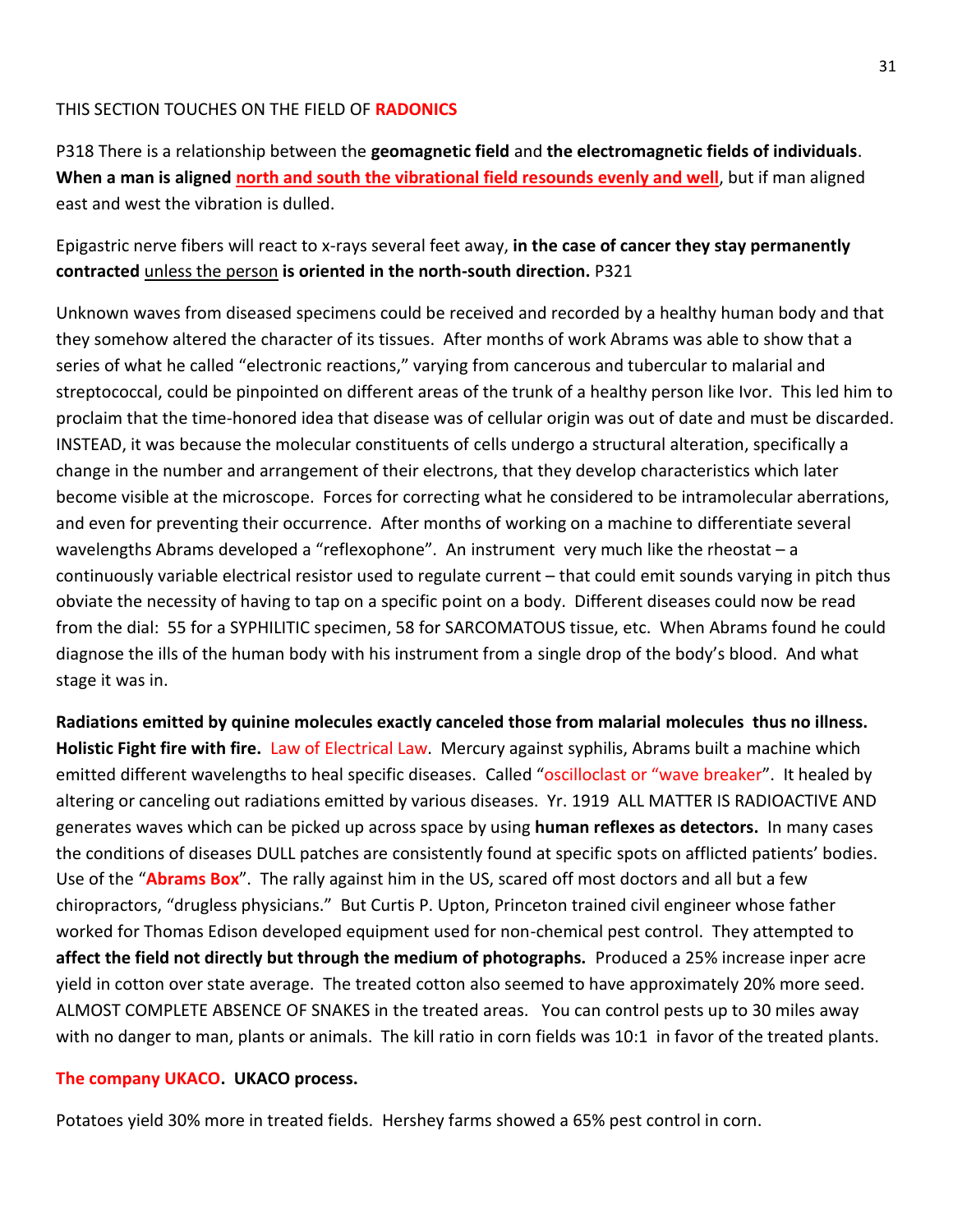By 1951 most farms out east were operating their own machines and result were so good they turned away chemical salesmen. The chemical companies began publishing information to lead the public to believe that the wave treatment of fields was fraudulent. Use of radiation waves to control pests. Electrical wires, transformers, wire fences, radar, plant pots and various soil conditions can interfere with quality of control.

## Formed **Homeotronic Foundation**

The USDA found treated fields fared far better. In 1952 However, the USDA, chemical companies, and a few farmers of failed treatments fought hard to stop the use of radiation treatments (new methods.) Failed to get approved and chemical farming won.

## P333

Aerial photograph of field placed on a "collector plate" which also served as the antenna. The theory was molecular and atomic makeup of the emulsion on the photograph would be resonating at the identical frequencies of the objects they represented pictorially. Bovis in 1930 also discovered the same thing. It was thought to act in the manner as Homeopathic Medicine in the way of trace dosages of dilution function. More dilution being stronger. Founded by chemist, linguist, and translator of medical works. Christian Samuel Hahnemann a physician born in in Meissen in Soxony in 1755. He got in trouble with the equivalent of the FDA by his discovery that small doses of what can cause the symptoms of a disease in human beings can also cure them.

## He found:

**belladonna** to remedy **scarlet fever**

**Pulsatilla** against **measles**

# **Gelsemium** against **influenza**

The more diluted the remedy the more potent and effective it became, even if diluted 1M to 1.

- 1. Dilute the tincture of some bar, root, seed, or gum with 999 parts of pure alcohol. One-centesimal potency.
- 2. 2. Then dilute one part of this liquid into 99 parts of a diluent.
- 3. The third time around he would have a tincture that was only ONE M part of the diluent. The surprise results of some even to him; was far more potency.
- 4. 3. SECRET is Being in rhythmic, mathematical fashion in which he shook his dilutions, **RHYTHM having the same effect it has on humans of freeing the spirit form the clutches of the body.** He incurred the wrath of fellow physicians for they saw the threat to their profits from the sale of his minute quantities.

Meanwhile a vivacious young Los Angles chiropractor, Dr. Ruth Drown developed a camera which could be used to take pictures of organs and tissues of patients using nothing but a drop of their blood, even when the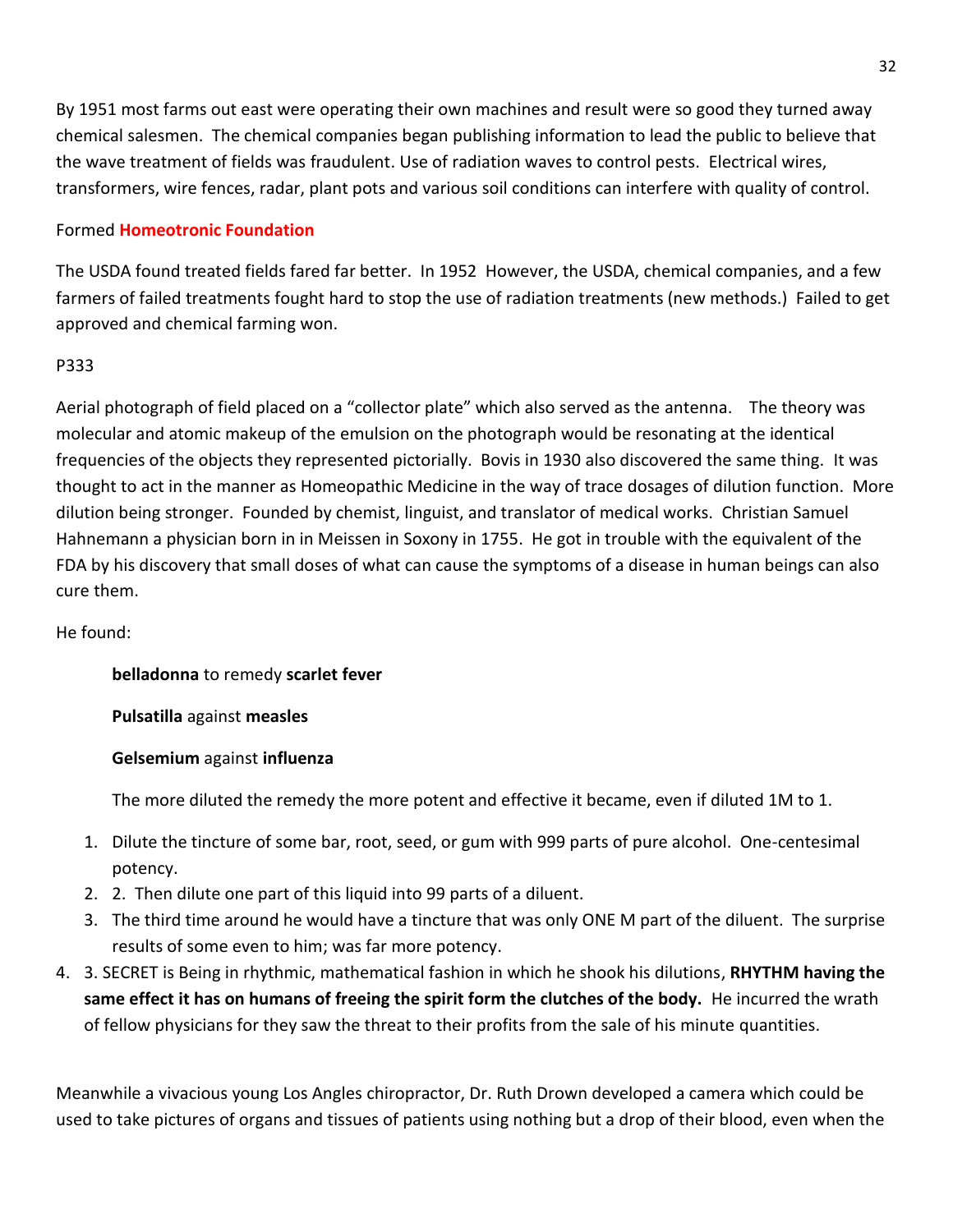patients were hundreds or thousands of miles from her office. She could take picture in "cross section", which cannot be done with a X Ray. Drown's claim was relegated by FDA authorities to the realm of science fiction and her equipment was confiscated in the early 1940's. Then LIFE Magazine was given the go ahead to drag her through the mud. Dr. Ruth Drown died of grief.

Meanwhile a Chicago Doctor whom didn't yet believe in this medical science became a follower of the use of the OSCILLOCLASTR after thorough investigation. With the help of his brother an engineer. They went on to improve the wave breaker. Abrams box. Via substituting the resistance coils for variable condensers which greatly improved the tuning. The new device "Pathoclast" or disease breaker. The users formed the Pathometric Association.

In the 1030's Hieronymus found energy from Silver would be diverted downward for a few hours every two and a half days. In some ways this correlated with the phases of the moon. Pfeiffer had discovered about lunar influence with respect to plants seemed also to be applicable to metals. Tests in his basement with plants and blocking signals. Brought Hieronymus to the conclusion that whatever caused the development of chlorophyll in plants could not be the sunlight itself but something associated with it, which, unlike light, was transmittable over wires.

Abram's ability to detect a substance from its radiation alone convinced Hieronymus that disease was destroyed by the Abrams device and its descendants "through a radiative attack on the binding energy which holds molecular structures together."

The frequency of emanation, or angle of refraction, is in exact proportion to the number of particles in the nucleus of an element, says Hieronymus. The range of frequencies or angles of refraction from complex substances can thus be used to disclose what they contain. **This energy, was somehow affiliated with, electromagnetic energy.** 1940s the apparatus preferably relies upon the element of touch and, therefore, the "skill of the operator." The operator had to stroke the detector which, substituting for the abdomen of Abram's subjects. Thus a positively acting **analyzer for atomic radiations is produced**. More important to mankind than the atomic bomb because the latter means the destruction of man and the other idea means the lengthening of life and the alleviation of disease." Since these radiations hold the secret of life, they also hold the secret of death. At the present, very few people know about the possibilities, and very few know all the facts. It seems imperative that those few keep their knowledge to themselves, and divulge only as much as is necessary to perform the immediate applications to cure disease.

1049 yr Hieronymus was awarded US patent number 2,482,773 for the "Detection of Emanations from Materials and Measurement of Volumes Thereof."

UKACO and the Homeotronic Foundation notion a new "eloptic energy" might be involved.

Hieronymus was so stunned by the lethal potential of the tuned radiation that he resolved to never reveal everything about the makeup of his devices or their operation until he could one day find serious researchers of impeccable character to elucidate the exact potentials of his discoveries.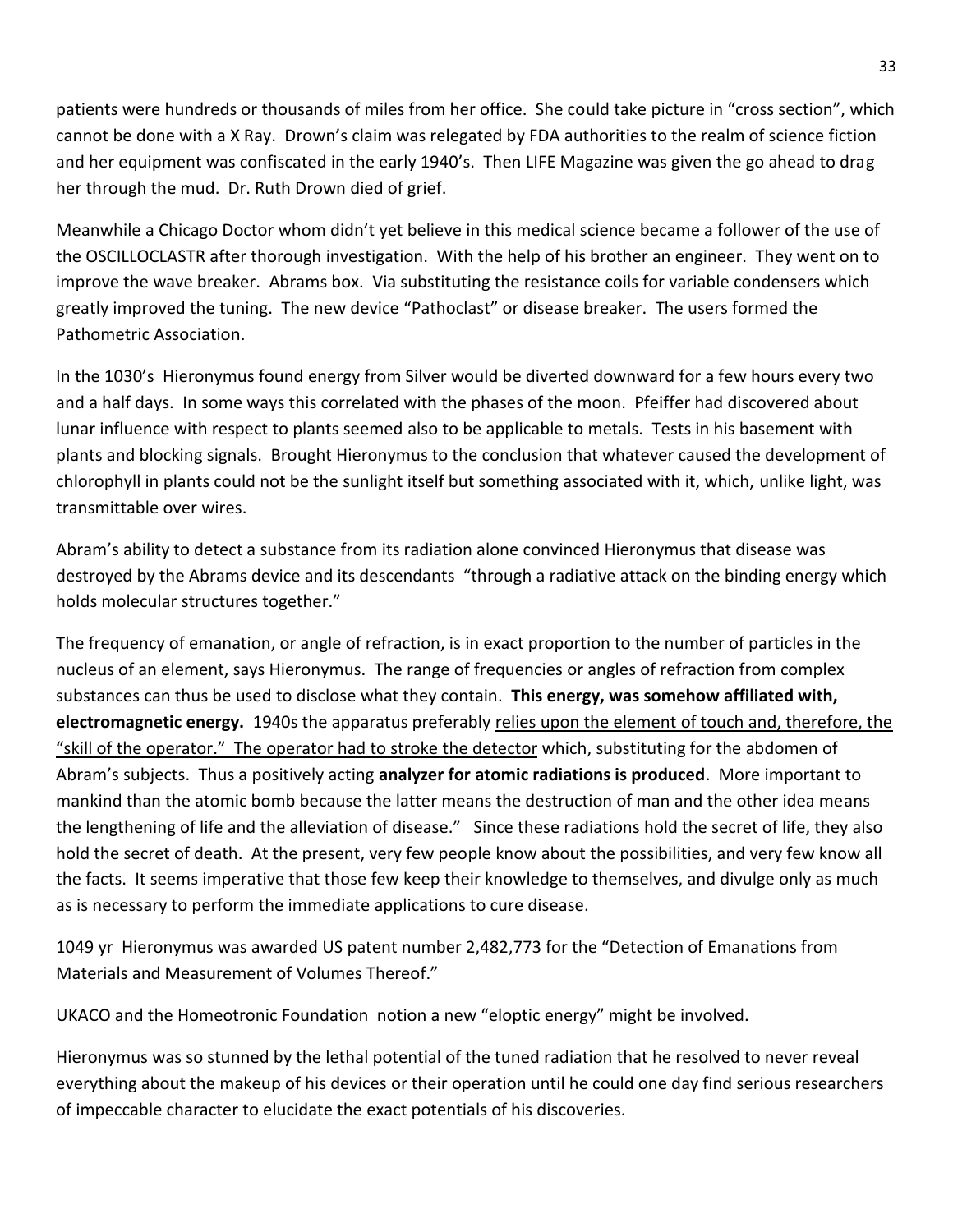He could read that the lethal environment on the moon during Apollos 11 trip was 65 miles down to 15 feet of the moon surface. But when the two astronauts touched the ground the lethal atmosphere showed to a new 2 miles off the moon's surface. Plus the energy he was picking up from the space men was not affected by the electromagnetic spectrum. Verses radio reception.

Next Hieronymuses studied plants in sections as to the organs in relation to human anatomy. The same with occasionally organ missing if the plant had a specific differentality.

Radionicly treated vermiculite produced a crop 186% heavier in moist weight, with a protein content 270% higher, an extra ordinary gain for any farmer. Milford oats, seeded at a yd. sq. plot at 252 pounds to the acre when harvested 5 months later produced an estimated rate of two tons to the acre or a crop 270% larger than from the untreated acres. (World hunger solution! In 1956) **Plants had been responding from radiations from the machines but from the radiations from the humans involved with the experiments.**

Plots in which the assistants thought contain treated vermiculite were coming up faster than the others. THOUGHT was food! The mind of a human being can effect cell formation. (The bible says we (disciples of the saver) do greater feats then he did. . .. Spiritually, Healing, move mountains.). Universal energy could be evoked by the proper attunement of one's thoughts.

**Mind and Matter, "Blessing Plants to Increase their Growth"** by De La Warr. Because of church politics received condemnation. Reverend Franklin Loehr, 700 experiments on prayer effect on plants with 150 persons, 27,000 seeds, Loehr's Religious Research Foundation in Los Angles. Showed that the growth rate of plants could be accelerated as much as 20% when individuals singly or in concert visualized the plants as thriving under ideal conditions.

The mysteries of how the human mind may act through radionic devices such as those of UKACO, Hieronymus or Warr are yet to be explained. But the results can not be dismissed. Hieronymus said his machine drawn in India ink worked just as well as his machine itself. "Your electric circuit" he said "represents a pattern of relationships." The electrical characteristics are unimportant and can be droppe out completely."

Year 1973: Francis Farrelly " devices were not necessary to achieve effects." The mental image of patient held in her mind is sufficient. "Resonation reflex phenomenon."

De Boer measures the aura of trees and people with a rod.

If you want the strengthening of your aura hug a OAK TREE. To recover from fatigue of pressing duties.

All living things; including human babies, get protective radiations from their mothers. Based on removal of some mother plants to another location the offspring did well. While the mother plants which were incinerated didn't do well or themselves perished.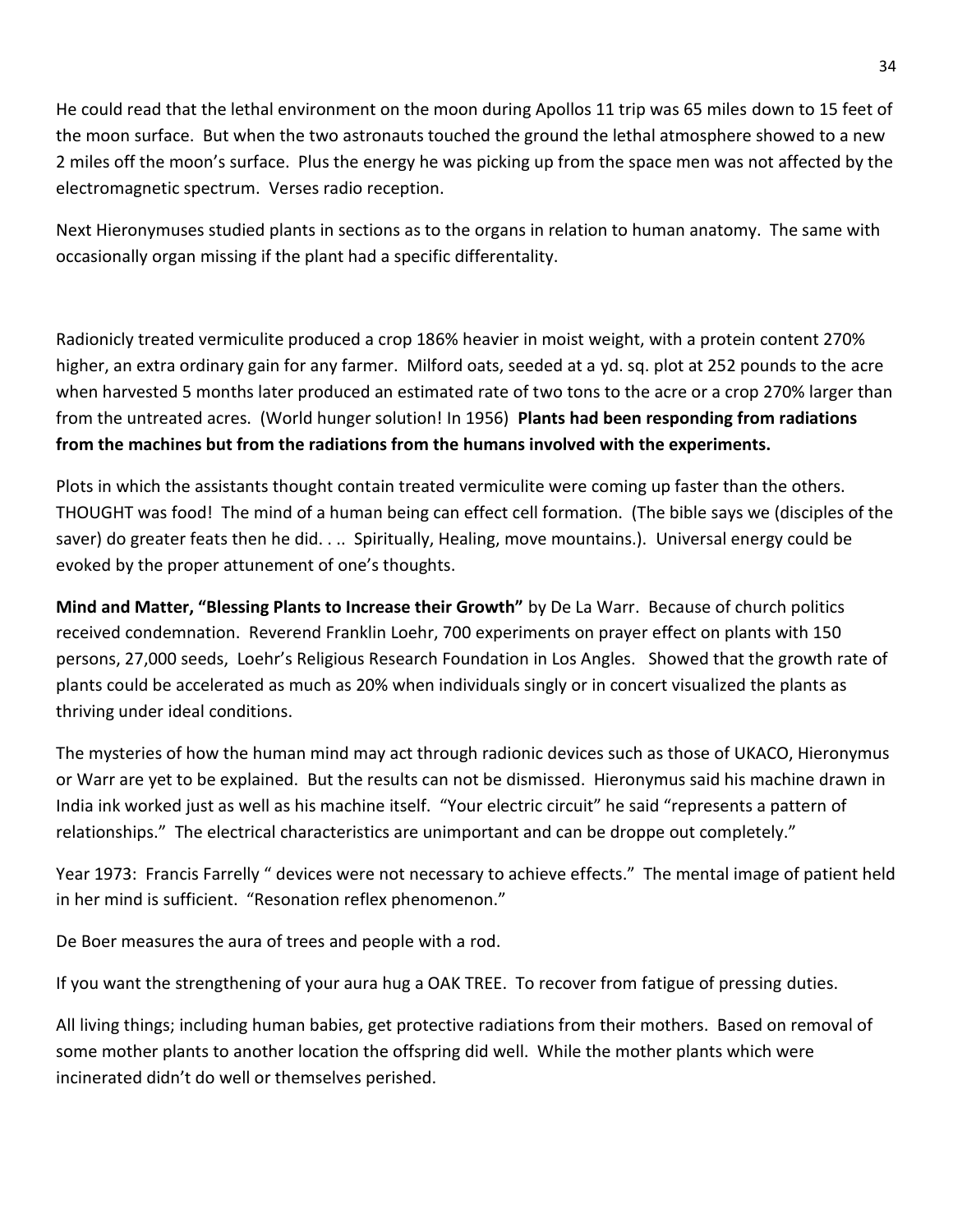That he energy comes from the hands of a healer – as claimed of Jesus Christ – and that this energy can increase the growth of plants seems to have been proved in a scientific experiment on sprouting seeds by Dr Benard Grad.

A depressive neurotic – while sick held the water in nurturing and loving attitude. and psychotic depression – unable to respond in any manner equaled sick and dying plants with the water he held.

That **a negative mood**, such as **depression, anxiety, or hostility** while treating the solutions would result in an **inhibition of cell growth** when plants were watered with the solutions they held. Further: a minister had been given a gift cross from a old vicar. When the ministers vitality of tested with or without the cross on. Whenever the cross was worn, the ministers' vitality dropped almost to the zero point on the device's dials. (Hence clean your purchases before bringing them home.) The conclusions the old vicars negative thoughts had lodged in the ebony cross and the energy therefrom was affecting the new owner.

There was evidently a malevolent energy – of kind usually associated with voodoo-present in the evil-looking artifacts which was capable of destroying a mouse. **If mental intercession can act malevolently to destroy life**, **it is also clear, as the radionic process proves, that it can act benevolently to enhance life.**

A cook's or housewife's mood could influence the quality of food prepared for a meal. In varies country menstruating milkmaids were not permitted to work at the dairy for spoiling the product. As well as when canning foods, stiffening egg whites, from the depression the cycle may cause. Hence the Bibical injunction against "unclean" women during menstruation.

P357 Tiller holds that if the millions of new cells born in our bodies each day come into being in the presence of fields polarized by the radionic process, they tend to grow in a healthier configuration , which weakens the original field of an abnormal or diseased structure. **Continued treatment eventually molds the healthy organ structure and the condition is healed.** 

Tiller postulates further the seven principles operating in man, each of which constitutes a different type of substance that obeys a unique set of natural laws. Physical: the body, etheric: bioplasmic, astral: or emotional body, 3 separate intuitive, intellectual, and spiritual minds, pure spirit or divine mind.

These substances are presumed to exist everywhere in nature and to interpenetrate with the human body. They all exist within the physical atom and organize themselves within the body. Seven transparent sheets containing seven different circuit patterns, each a different color and then overlays them, one can visualize the complete organization of the different levels of substance e in the body. Although the different energy fields perturb each other only in a small way, they can be influenced to do so in a strong way via the agency of mind.

Tiller points out that the seven endocrine centers of the physical body –the gonads, cells of Lydig, adrenals, thymus, thyroid, pineal, and pituitary-are parallel in Hindu philosophy by seven energy vortices or CHAKRAS. Which are linked in the etheric body by a current of vitality.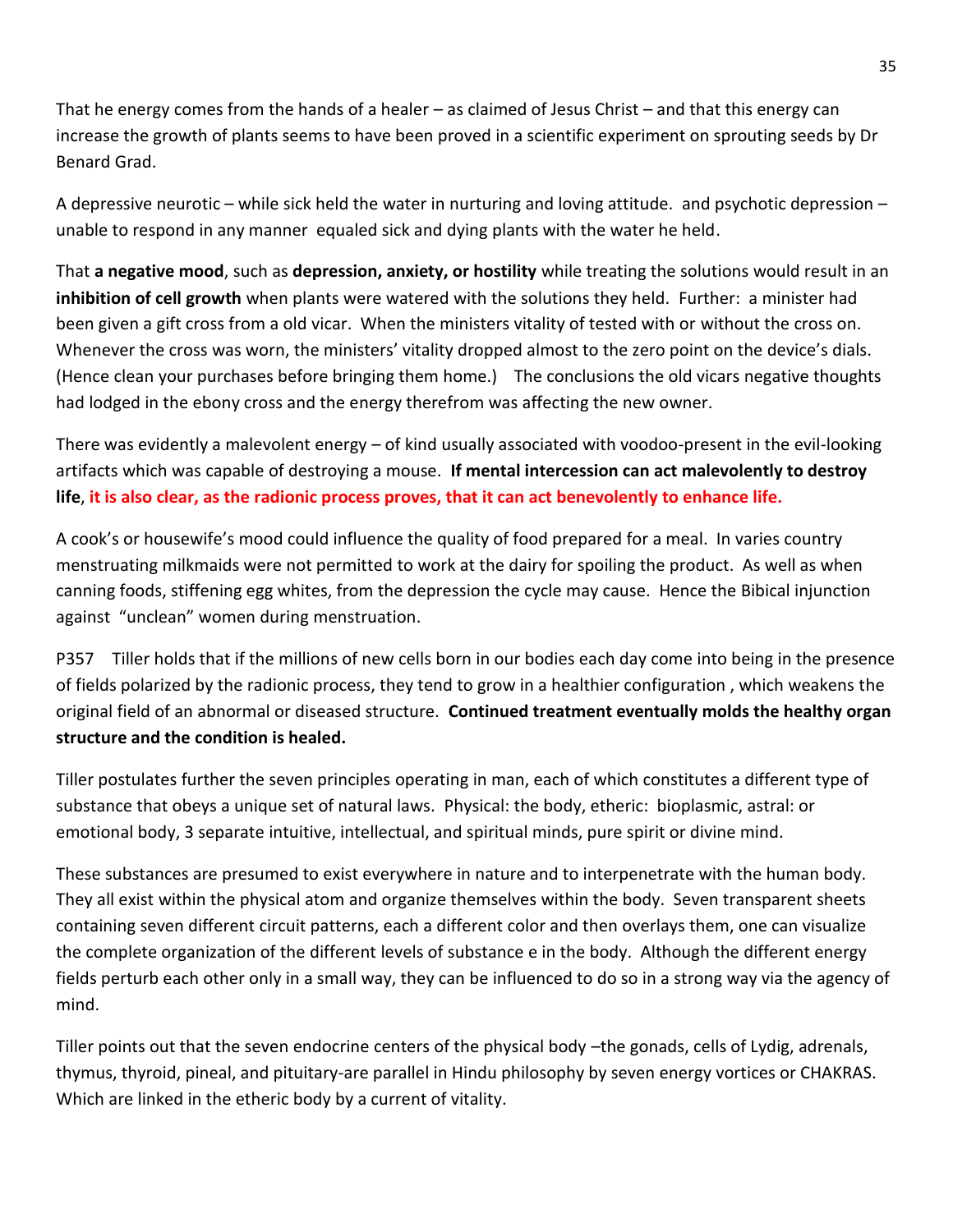This current, is associated with the meridians of acupuncture and the points on them which the Chinese haven known for millennia, have only recently been detected with an instrument that measures electrical resistance.

Example of THYMUS GLAND the center supposed to control the QUALITY of LOVE, in all its spectral range. An entity radiates from this gland a field that is broadcast through space and is absorbed in the corresponding gland by another entity. This stimulates the gland and generates some biological activity within the organism. If the second entity radiates an in-phase vibration back to the first, then the love consciousness can form a bond between them.

Most of us, are confined to expressing love in so limited a way that it is radiated at small power and has a restricted range of expression such that only a few individuals will receive the radiation and be aware of it.

If the entity has built himself to radiate a large power and over a very broad band of the spectral distribution then many, many, entities will receive this radiation, be aware of this love and be nourished by it.

Marcel Vogel: **A thought is an act of creation**. When we love, we release our though energy and transpose it to the recipient of our love**. OUR PRIMARY RESPONSIBILITY IS TO LOVE**.

Uri Geller psychic, find objects, move solid objects at a distance, bend objects, repair broken watches without opening, shatter set of watchmakers screwdrivers made of special alloyed steel, cause objects to vanish and reappear elsewhere, affect the recordings on magnetic video tape.

Now Puharich says an international group of scientists now take these abilities of Geller and other people whom would reveal similar gifts as if they were taken seriously rather than considered freaks.

Geller not only affect inanimate objects, but living things as well. Take a rose bud and in less than a quarter of a minute put it in full radiant bloom.

Each time you put a spade into the ground, you put in your own vibrations, and that he right vibrations acted as a magnet to draw in like vibrations. **(Same as with relationships, what you do returns to you.)**

Elixir was told to **let her mind dwell on each ingredient** when making a salad, or a ratatouille, **that her thoughts and feelings were important in the continuing cycle of life. She was to appreciate whatever she was doing.** Wither peeling potatoes or podding peas, and to consider each pea or bean a living thing in her hands. Elixir became so sensitive it was painful for her to go near the noxious vibrations of so-called civilization.

It became clear to her that human thinking, human passion, human anger, human kindliness and affection, all have far-reaching effects on the world of plants, they are susceptible to human thoughts and emotions, which affect their energy. Poisonous and bad tempered moods have as depressing an effect on plants as happy, uplifting frequencies have a beneficial effect. That bad effect could come back to humans as they ate the produce they had infected with bad vibrations.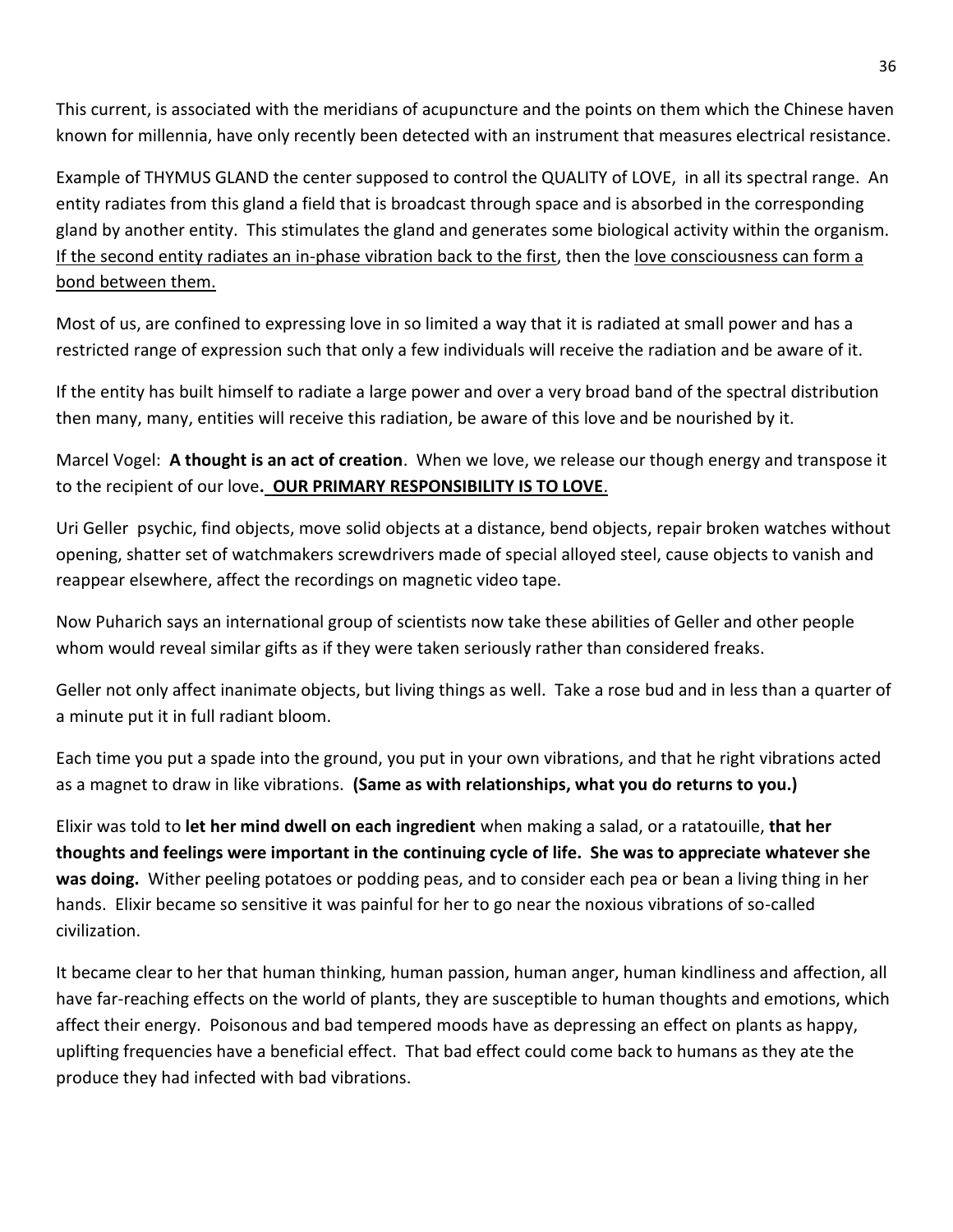The most important contribution man can make is the radiation he puts into the soil while cultivating it, such as LOVE, and that every member of a group has something to contribute in the way of radiations- strength, happiness, and so on. Everything that comes into a human being through inspiration of one sort or another goes out again modified in wavelength, tone, and timber by the will of the person involved; he or she can improve the quality of what is sent out and increase the brilliance of its wavelength.

The more fundamental than chemical elements or micro biotic organisms, radiations that are subject fundamentally to the mind of man. By cooperating with nature man might find no limit to what could be achieved on this planet. Sir George had been enough to know that compost and straw mulch alone mixed in poor sandy soil were not enough to account for such a garden. He know a Factor X was to be taken into consideration. Mrs. Elizabeth Murray, gardener and Soil Association member was such results could not have been by good husbandry & compost. Lady Cynthia Chance follower of Rudolf Steiner's Biodynamic farming methods was astounded when told to do more direct spiritual way of obtaining the same results.

Parting the veil into **other worlds and other vibrations beyond the limits of the electromagnetic spectrum** may well go a long way to **explain the mysteries which are incomprehensible to physicists who limit their looking to what they can see with their physical eyes and their instruments.** In the more **ethereal world of the clairvoyant,** who claims to have **mastered the art of etheric astral vision**, a whole new series of vistas open up around planets and their relation to man, to earth, and to the cosmos. The growth of seeds, and plants, may be very strongly affected by the position of the moon, the planets, their relation to the sun and the other stars of the firmament. The **secret behind Pfeiffer's Biodynamic compost**, turns out to be a **homeopathic wonder based on the creation** of Rudolf Steiner's organic brews made by burying cow horns filled with cow dung and deer bladders filled with nettles and chamomile leaves.

We are locked in a "valley of materialistic concepts, refusing to believe there is anything other than the physical-material world of our five senses. Like the inhabitants of the country of the blind, reject those who claim to have "seen" with their spiritual vision the greater supersensible world in which we are immersed, dismissing such claims as "idle fancies" and advancing far "saner" scientific explanations.

The attraction of the SEER's supersensible world, or worlds with in worlds, is too great to forgo, the stake too high, for they many include survival for the planet.

From other scientific publications and researchers ADHA children and such people and children hold the future of mankind, the thinking is their clairvoyant abilities and vision will be the catalyst for the "new" earth.

See the Cosmic Life of Plants.

In Spring of 2012 102.5 FM of Devils Lake ND announced that scientists had map human DNA, that is resounded with a musical symphony. They played the sound of DNA when hooked up to computerized recording equipment. It sounded like the most beautiful and sophisticated musical composition every heard. Rejoiceful. They stated this but what excited them was the fact than at the time they were sure they could soon, down load all the information in the world into human DNA and deliver it to another location via the human. Then down load it. Well they couldn't be so positive had they not already broken the law and